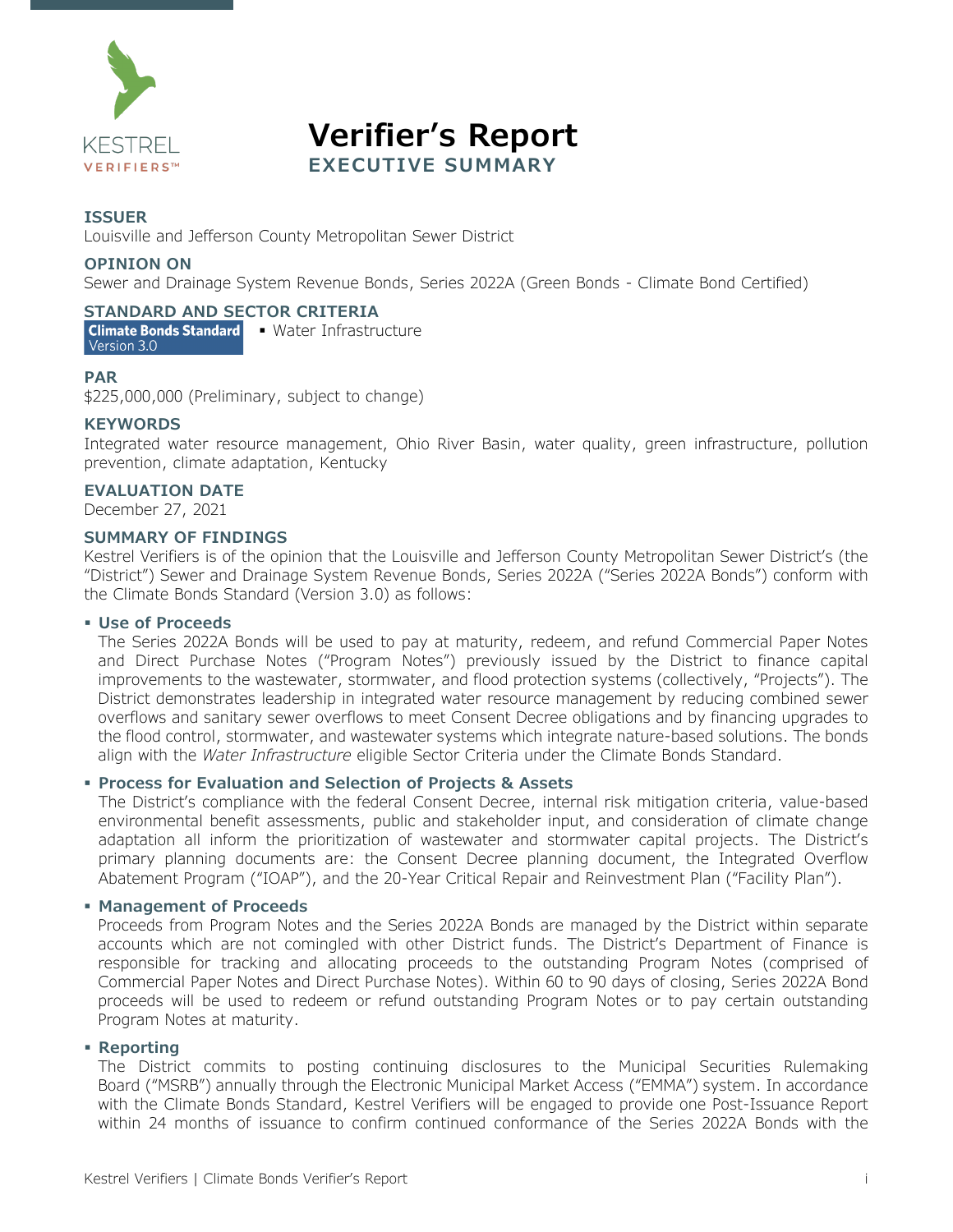relevant Standards and Criteria. So long as the Series 2022A Bonds are outstanding, the District also expects to provide voluntary annual update reports on EMMA and BondLink. The District is required to report on completion of projects to reduce overflows of untreated wastewater into local waterways, and it also monitors and reports on water quality and stream health.

#### **Impact and Alignment with United Nations Sustainable Development Goals**

By financing projects that improve wastewater, stormwater, flood protection systems, and mitigate overflows with green infrastructure, the Series 2022A Bonds advance Targets 6.3, 9.4, 12.2, 13.1. Funds and planning for water resource activities also support Target 6.5. The Series 2022A Bonds support the following UN Sustainable Development Goals: 6: *Clean Water and Sanitation*, 9. *Industry, Innovation, and Infrastructure*, 12. *Responsible Consumption and Production*, and 13. *Climate Action*.

#### **Assurance Conclusion**

Based on the Reasonable Assurance procedures we have conducted, in our opinion, the Series 2022A Bonds conform, in all material respects, with the Climate Bonds Standard, and the bond-financed activities are aligned with the Climate Bonds Standard *Water Infrastructure* Sector Criteria (Version 3).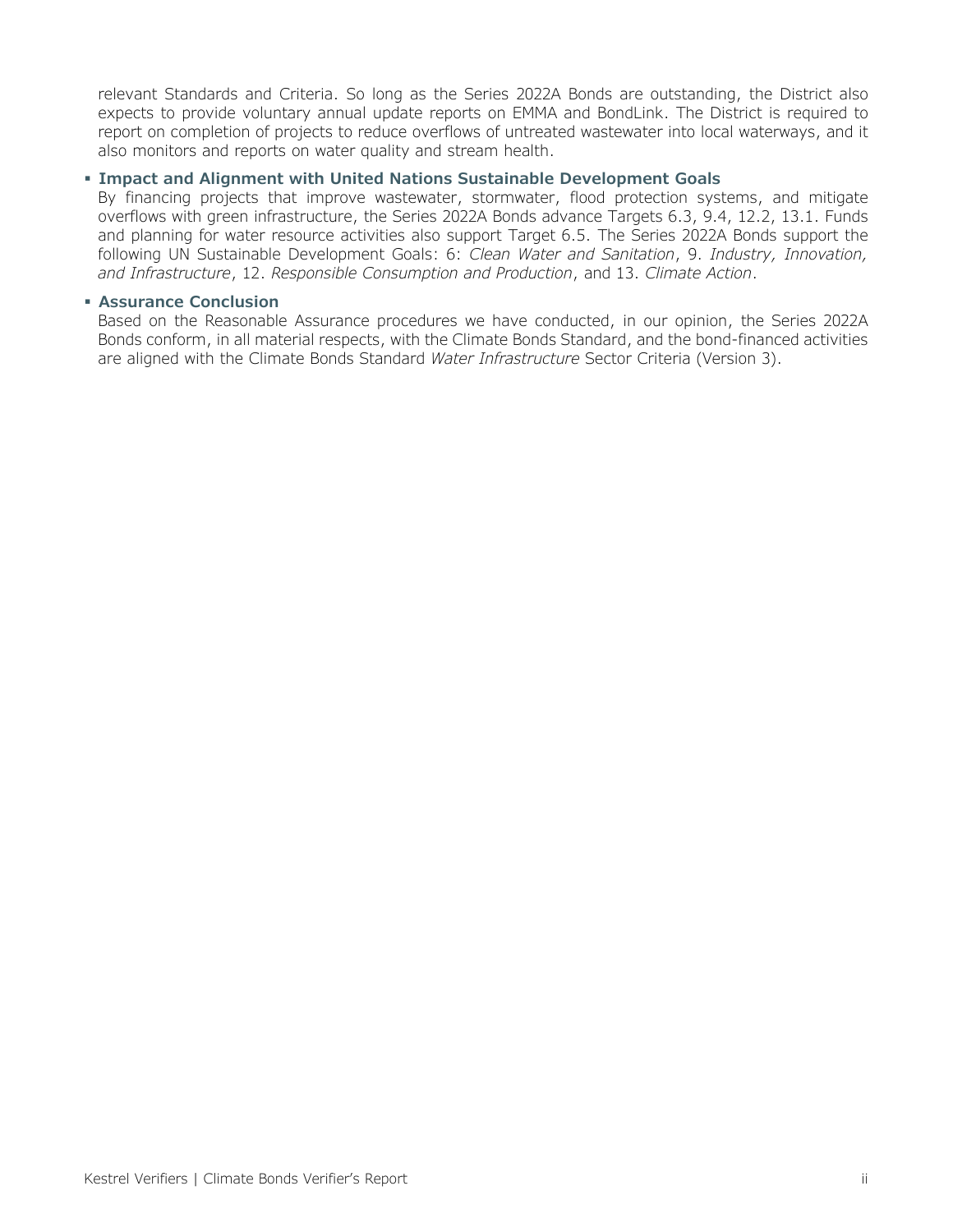

## **Verifier's Report**

| Legal Name of Issuer:                        | Louisville and Jefferson County Metropolitan Sewer District                                                                                        |  |  |  |  |  |
|----------------------------------------------|----------------------------------------------------------------------------------------------------------------------------------------------------|--|--|--|--|--|
| <b>Issue Description:</b>                    | Sewer and Drainage System Revenue Bonds, Series 2022A (Green Bonds -<br>Climate Bond Certified)                                                    |  |  |  |  |  |
| Project:                                     | Capital Improvement Projects                                                                                                                       |  |  |  |  |  |
| Standard:                                    | Climate Bonds Standard (Version 3.0)                                                                                                               |  |  |  |  |  |
| <b>Sector Criteria:</b>                      | Water Infrastructure                                                                                                                               |  |  |  |  |  |
| Keywords:                                    | Integrated water resource management, Ohio River Basin, water quality,<br>green infrastructure, pollution prevention, climate adaptation, Kentucky |  |  |  |  |  |
| Par:                                         | \$225,000,000*                                                                                                                                     |  |  |  |  |  |
| <b>Evaluation Date:</b><br>December 27, 2021 |                                                                                                                                                    |  |  |  |  |  |
| *Preliminary, subject to change              |                                                                                                                                                    |  |  |  |  |  |

#### **CLIMATE BONDS DESIGNATION**

Louisville and Jefferson County Metropolitan Sewer District ("District") will issue Sewer and Drainage System Revenue Bonds, Series 2022A ("Series 2022A Bonds") to finance capital improvements to the wastewater, stormwater, and flood protection systems.

This Verifier's Report reflects Kestrel Verifiers' view of the District's projects and financing, allocation and oversight, and conformance of the Series 2022A Bonds with the Climate Bonds Standard (V3.0) and *Water Infrastructure* Sector Criteria. In our opinion, the Sewer and Drainage System Revenue Bonds, Series 2022A are fully aligned with the internationally accepted Climate Bonds Standard (Version 3.0) and the *Water Infrastructure* Sector Criteria (Version 3).

#### **ABOUT THE ISSUER**

The Louisville and Jefferson County Metropolitan Sewer District ("the District") was created in 1946 by the State of Kentucky Legislature to provide wastewater and stormwater infrastructure. The District serves all of Jefferson County and parts of Oldham County and Bullitt County, Kentucky. Located on the south bank of the Ohio River, the District serves approximately 750,000 people and treats 75 million gallons of wastewater per day ("MGD"). In 1987 the District's mission expanded to include flood control and stormwater management for Jefferson County. Flood control and drainage system infrastructure includes open channels, ditches, streams, ponds, pipes, culverts, conduits, bridges, detention basins, retention basins, pump stations, and other facilities. Infrastructure includes 600 miles of combined sewers; 2,700 miles of sanitary sewers; over 260 pumping stations; and 1,400 miles of lateral connections. The District maintains and operates five wastewater treatment plants with the following treatment capacities: Morris Forman (120 MGD), Derek R. Guthrie (60 MGD), Cedar Creek (7.5 MGD), Floyd's Fork (6.5 MGD), and Hite Creek (6 MGD). The Morris Forman facility provides biosolid processing for all five wastewater treatment plants in the District.

The District locates, builds and promotes green infrastructure projects to reduce stormwater runoff through its Green Infrastructure Program. Additionally, the District is part of the One Water Initiative, a partnership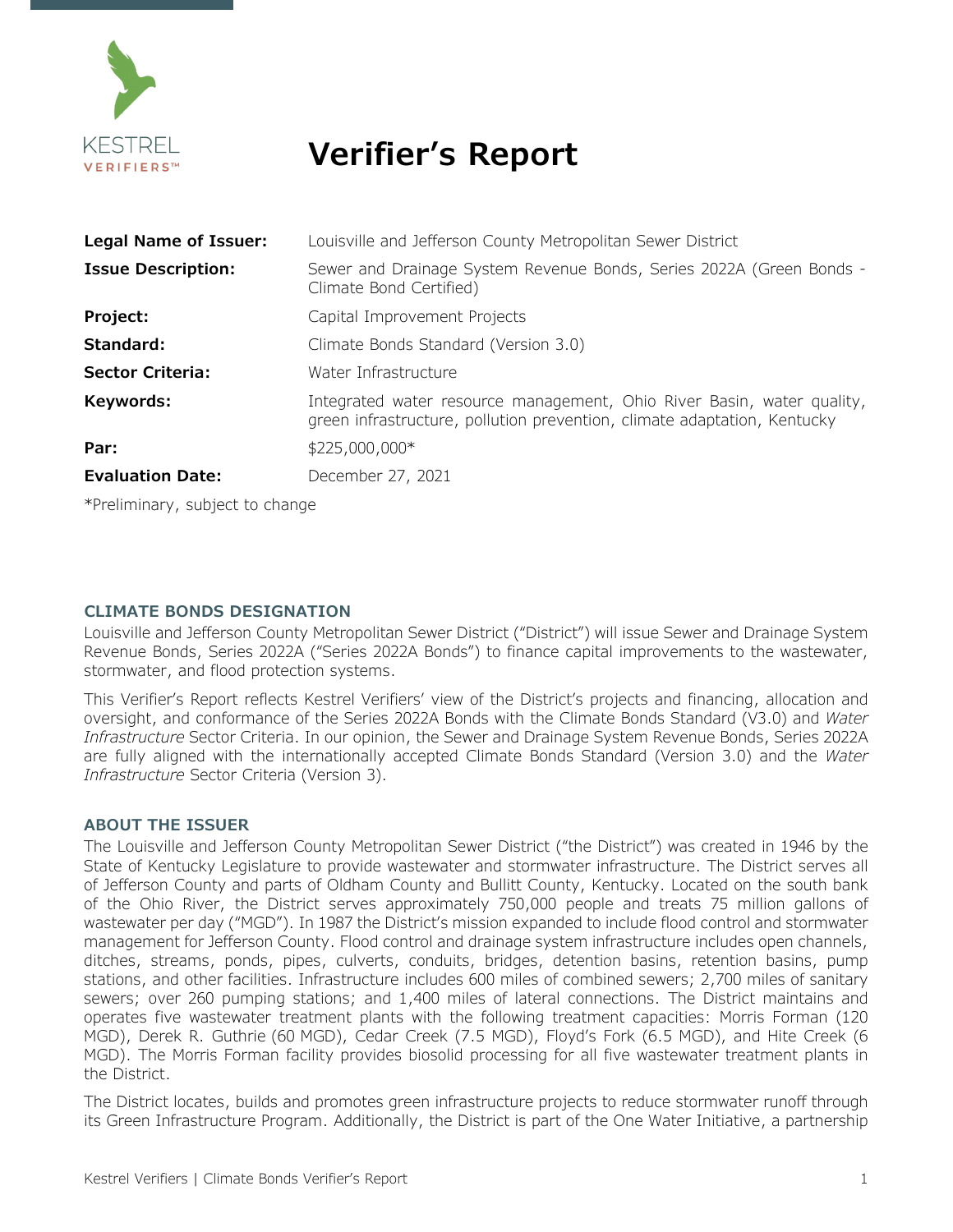with Louisville Water. The goal of the initiative is to share certain resources and promote efficiencies to deliver clean, safe water services to the community. In addition, the District participated in developing the *Prepare Louisville* Climate Adaptation Plan, a metro-wide plan to reduce greenhouse gas emissions 80% by 2050. Every two years the District releases *State of the Streams*, a water quality report that measures the health of surrounding streams through analysis of: fish, insects, algae, bacteria, suspended solids, water temperature and flow measurements from in-stream meters. Improvements in water quality and environmental progress can be attributed to projects going back to 2005.

In 2005, the District entered into a Consent Decree agreement with the federal government and State of Kentucky. The decree required the District to mitigate and manage combined sewer overflows and end sanitary sewer overflows. Following a 2009 amendment to the Consent Decree, the District created the Integrated Overflow Abatement Program ("IOAP"). Since 2010, the District has been fully compliant with the Consent Decree, completing projects on-time and under budget.<sup>[1](#page-3-0)</sup>

#### **CONFORMANCE WITH CLIMATE BONDS STANDARD AND SECTOR CRITERIA**

The District engaged Kestrel Verifiers to provide an independent verification on alignment of the Series 2022A Bonds with the Climate Bonds Standard (V3.0) and Certification Scheme, and the *Water Infrastructure* Sector Criteria. The Climate Bonds Initiative ("CBI") administers the Standard and Sector Criteria. Additionally, Kestrel Verifiers examined alignment of the Series 2022A Bonds with the United Nations Sustainable Development Goals ("UN SDGs").

Kestrel Verifiers is a Climate Bonds Initiative Approved Verifier. The Kestrel Verification Team included environmental scientists and financial professionals. We performed a Reasonable Assurance engagement to independently verify that the bonds meet relevant criteria, in all material respects.

For this engagement, Kestrel Verifiers reviewed the District's bond disclosure documentation, Green Bond Framework, documentation on the allocation and uses of bond proceeds, as well as relevant planning documents and alignment to the District's overarching climate objectives. We examined public and nonpublic information and interviewed key staff from the District. Our goal was to understand the planned use of proceeds, procedures for managing proceeds, and plans and practices for reporting in sufficient detail to verify the bonds.

#### **Relevant Climate Bonds Sector Criteria and Other Standards**

The Series 2022A Bonds align with the Climate Bonds Standard (V3.0) and *Water Infrastructure* Criteria (Version 3).

#### **Assurance Approach**

Kestrel Verifiers' responsibility was to conduct a Reasonable Assurance engagement to determine whether the Series 2022A Bonds meet, in all material respects, the requirements of the Climate Bonds Standard. Our Reasonable Assurance was conducted in accordance with the Climate Bonds Standard (V3.0) and the *International Standard on Assurance Engagements (ISAE) 3000: Assurance Engagements Other than Audits or Reviews of Historical Financial Information*. Information relating to this engagement and the Verifier's and Issuer's Responsibilities, and Independence and Quality Control are available in Appendices B and C.

Kestrel Verifiers has relied on information provided by the District. There are inherent limitations in performing assurance, and fraud, error or non-compliance may occur and not be detected. Kestrel Verifiers is not responsible or liable for any opinions, findings or conclusions within the information provided by the District that are incorrect. Our assurance is limited to the District's policies and procedures in place as of December 2021. The distribution and use of this verification report are at the sole discretion of the District. Kestrel Verifiers does not accept or assume any responsibility for distribution to any other person or organization.

<span id="page-3-0"></span><sup>&</sup>lt;sup>1</sup> The Consent Decree project completion date was originally set at 2024, but priorities shifted when a series of system emergencies required immediate CIP funding. In late 2019, the District began negotiating with the EPA to defer Consent Decree work to focus on other CIP priorities. If approved by all parties, the updated Consent Decree project completion date is 2035.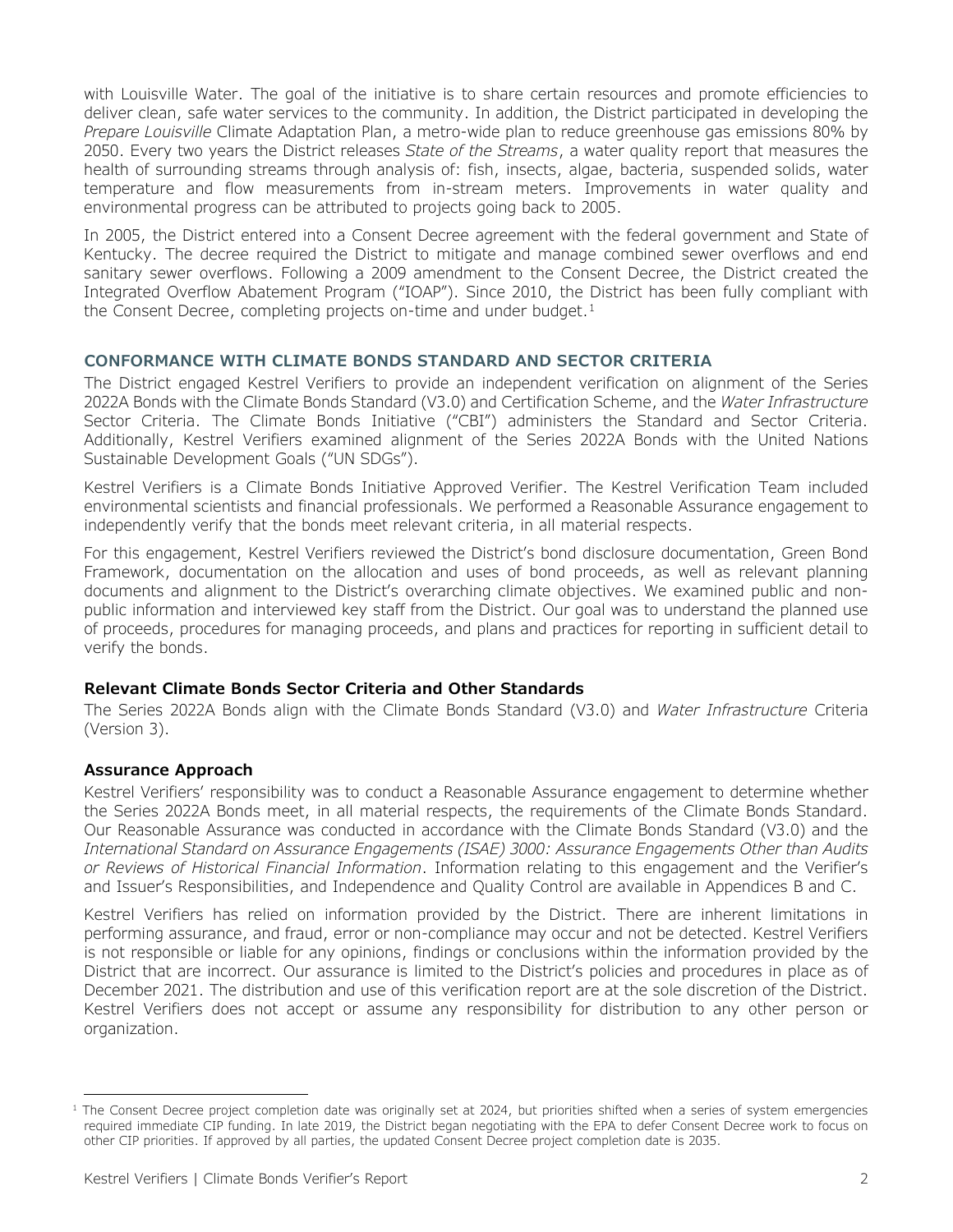#### **Use of Proceeds**

Proceeds of the Series 2022A Bonds will be used to pay at maturity, redeem, and refund Commercial Paper Notes and Direct Purchase Notes ("Program Notes") previously issued by the District to finance capital improvements to the wastewater, stormwater, and flood protection systems (collectively, "Projects").

#### Consent Decree Projects

A substantial portion of proceeds will refinance Program Notes which financed capital improvements to fulfill federal Consent Decree obligations, and complete construction and modernizations outlined in the Integrated Overflow Abatement Plan ("IOAP"). When a wastewater treatment plant has violated US Environmental Protection Agency ("EPA") testing standards, or exceeded combined sewer overflow or sanitary sewer overflow rules, the permit holder typically enters into a consent decree with the EPA. The consent decree dictates certain improvements which must be made within a given timeframe. Kestrel views projects in response to a consent decree as generally having positive environmental impact, with the understanding that required infrastructure upgrades are an opportunity to improve sustainability and reliability of the system overall.

A significant portion of the District's bond-financed Consent Decree projects relate to combined sewer overflows ("CSO") and sanitary sewer overflows ("SSO"). Under certain conditions, systems that lack capacity can allow untreated sewage to spill, resulting in contamination of waterways. CSO to SSO conversion projects eliminate pollution-prone combined sewer systems by constructing separate stormwater infrastructure. The District's CSO Long-Term Control Plan ("LTCP"), which is part of the IOAP, is expected to result in capture and treatment of approximately 98% of wet-weather combined flows in an average year. As a result, the volume of CSO discharges (spills) would be reduced 89% relative to baseline conditions in 2008. The District's Sanitary Sewer Discharge Plan ("SSDP"), also part of IOAP, intends to eliminate all sanitary sewer overflows to project-specific levels of control. SSDP projects mitigate system capacity issues caused by wet weather inflow and infiltration. SSO projects are expected to eliminate 145 sewage spills per year (290 million gallons of untreated wastewater) relative to 2005 to 2007 data. The SSO projects are also expected to significantly improve water quality.

While a majority of the District's Consent Decree projects are focused on CSOs, other types of wastewater, stormwater and flood protection projects are also required under the Consent Decree. A partial list of bondfinanced Consent Decree projects include:

- Various CSO projects
- **-** Ohio River Tunnel Project
- **Emergency dewatering projects**
- Sewer rehabilitation and repairs
- **Interceptor projects**
- Odor and corrosion control
- Collection system upgrades
- Green infrastructure upgrades
- Capacity Management Operations and Maintenance Program, Sewer Capacity Assurance Program, and Fats, Oils and Greases projects

#### Projects Separate from the Consent Decree

Multiple wastewater, stormwater and flood protection projects that are not part of the Consent Decree will be financed through the Series 2022A Bonds. Projects include upgrades to dewatering equipment, pump repairs, expansion of supervisory control and data acquisition system, stream monitoring and stormwater system data collection, and tree planting. Projects also include emergency preparedness planning, floodplain management, drainage projects for flood mitigation, and Ohio River flood protection system projects which include levees, floodwalls, gates, modernized pumping systems to improve resilience, and expanded capacity of pumping stations.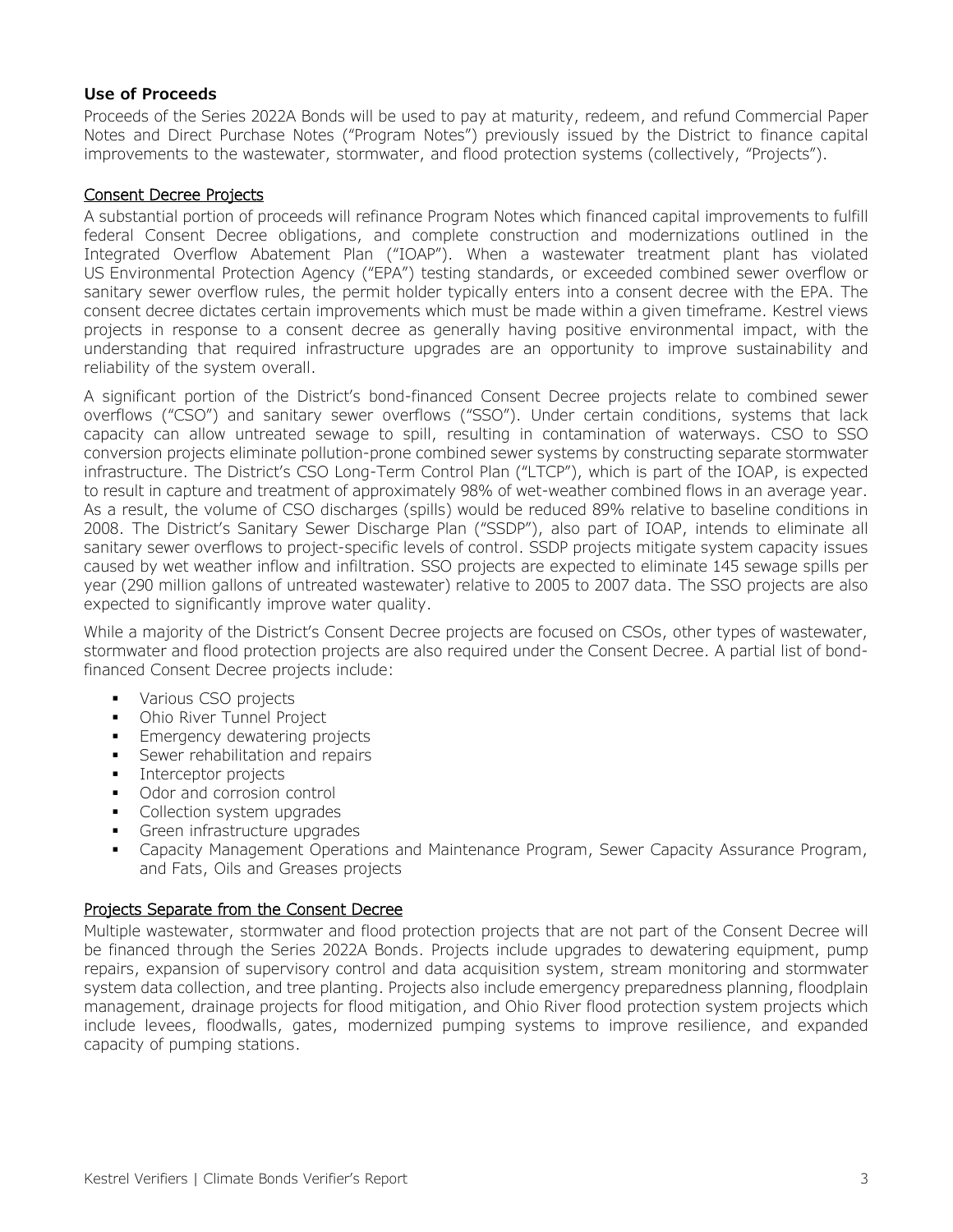#### Table 1. Significant Consent Decree ("CD") and Non-Consent Decree ("Non-CD") projects with positive environmental impact

| Project Description<br>(CD / Non-CD)                                                                             | Project<br>Category                      | Environmental Impact                                                                                                                                                                                                                                                                                                                                                                                                                                                                                                                                                 | Approximate 2022A<br><b>Bond Proceeds</b><br>Allocated to Project <sup>2</sup> |
|------------------------------------------------------------------------------------------------------------------|------------------------------------------|----------------------------------------------------------------------------------------------------------------------------------------------------------------------------------------------------------------------------------------------------------------------------------------------------------------------------------------------------------------------------------------------------------------------------------------------------------------------------------------------------------------------------------------------------------------------|--------------------------------------------------------------------------------|
| <b>Ohio River Tunnel</b><br>(CD)                                                                                 | $IOAP -$<br>Long Term<br>Control<br>Plan | The Ohio River Tunnel, or the Waterway Protection<br>Tunnel, is expected to capture water from 25 CSO<br>locations and prevent release of 439 million gallons of<br>wastewater and rainwater from entering waterways. The<br>project expands greenspace and restoration at the<br>Beargrass Creek Trailhead and includes a rain garden and<br>wetland. The tunnel itself is 20 feet in diameter and four<br>miles long, and is intended to capture and hold overflows<br>until the Morris Forman Water Quality Treatment Center<br>has treatment capacity available. | \$39,550,167                                                                   |
| Morris Forman<br>Water Quality<br><b>Treatment Center</b><br>LG Dryer<br>Replacements FY21<br>(Non-CD)           | Regulatory                               | Dryer replacements at the Morris Forman Water Quality<br>Treatment Center will improve the efficiency of biosolids<br>processing and replace older inefficient infrastructure.<br>The project meets short-term needs and increases long-<br>term resiliency for biosolids management process. The<br>District will pursue a thermal hydrolysis pretreatment<br>process to create usable biogas to ultimately produce<br>approximately 4 MW of power.                                                                                                                 | \$26,240,758                                                                   |
| Broadway INT<br>Infrastructure<br>Rehabilitation (CD)                                                            | Critical<br>Sewer                        | Rehabilitation of the Broadway Interceptor is critical to<br>maintaining reliability and sustainability of the system.<br>Prevention of catastrophic failures significantly reduces<br>the likelihood of resource-intensive and unnecessary<br>comprehensive infrastructure replacements, and reduces<br>public health and ecological risks.                                                                                                                                                                                                                         | \$24,824,283                                                                   |
| Derek Guthrie<br><b>Water Quality</b><br><b>Treatment Center</b><br>Dewatering<br>Emergency<br>Contract (Non-CD) | Regulatory                               | Dewatering system replacement at the Derek Guthrie<br>Water Quality Treatment Center will increase efficiency of<br>biosolids processing and allow for production of Grade A<br>fertilizer for beneficial reuse. The upgrades are part of<br>the long-term solution for biosolids management.                                                                                                                                                                                                                                                                        | \$20,975,493                                                                   |

#### Environmental Benefits

The Louisville and Jefferson County Metropolitan Sewer District uses comprehensive planning tools to ensure that projects have significant environmental benefits. By reducing combined sewer overflows and sanitary sewer overflows to meet its obligations under the Consent Decree, and also incorporating green infrastructure in its flood control, stormwater, and wastewater systems, the District is demonstrating leadership in integrated water resource management. Multiple basin-scale assessments outline the significance of the Ohio River for water supply, navigation, hydroelectricity, agriculture, fish and wildlife habitat, and lay out the importance of good stewardship. $3$  The Ohio River runs through 15 states and over 25 million people reside in its watersheds, or approximately 10% of the US population. The Series 2022A projects address critical maintenance needs which directly protect water quality.

<span id="page-5-0"></span><sup>&</sup>lt;sup>2</sup> Rounded to the nearest dollar. Preliminary budget, subject to change.

<span id="page-5-1"></span><sup>&</sup>lt;sup>3</sup> "Plan for the Ohio River Basin 2020-2025," US Army Corps of Engineers, accessed December 17, 2021[, https://www.lrh.usace.army.mil/](https://www.lrh.usace.army.mil/Portals/38/docs/orba/Plan%20for%20the%20Ohio%20River%20Basin_FINAL.PDF?ver=s5zhd_NfTAZ7ao0bWhBLpA%3D%3D) [Portals/38/docs/orba/Plan%20for%20the%20Ohio%20River%20Basin\\_FINAL.PDF?ver=s5zhd\\_NfTAZ7ao0bWhBLpA%3D%3D.](https://www.lrh.usace.army.mil/Portals/38/docs/orba/Plan%20for%20the%20Ohio%20River%20Basin_FINAL.PDF?ver=s5zhd_NfTAZ7ao0bWhBLpA%3D%3D)

<sup>&</sup>quot;Ohio River Basin Comprehensive Reconnaissance Report," US Army Corps of Engineers, 2009, [https://www.lrh.usace.army.mil/](https://www.lrh.usace.army.mil/Portals/38/docs/orba/Ohio%20River%20Basin%20Comp%20Recon%20Study%20-%20Dec%202009.pdf) [Portals/38/docs/orba/Ohio%20River%20Basin%20Comp%20Recon%20Study%20-%20Dec%202009.pdf.](https://www.lrh.usace.army.mil/Portals/38/docs/orba/Ohio%20River%20Basin%20Comp%20Recon%20Study%20-%20Dec%202009.pdf)

<sup>&</sup>quot;Ohio River Basin-Formulating Climate Change Mitigation/Adaptation Strategies through Regional Collaboration with the ORB Alliance," US Army Corps of Engineers and Ohio River Basin Alliance, Institute for Water Resources, Responses to Climate Change Program, 2017, [https://www.lrh.usace.army.mil/Portals/38/docs/orba/USACE%20Ohio%20River%20Basin%20CC%20Report\\_MAY%202017.pdf.](https://www.lrh.usace.army.mil/Portals/38/docs/orba/USACE%20Ohio%20River%20Basin%20CC%20Report_MAY%202017.pdf)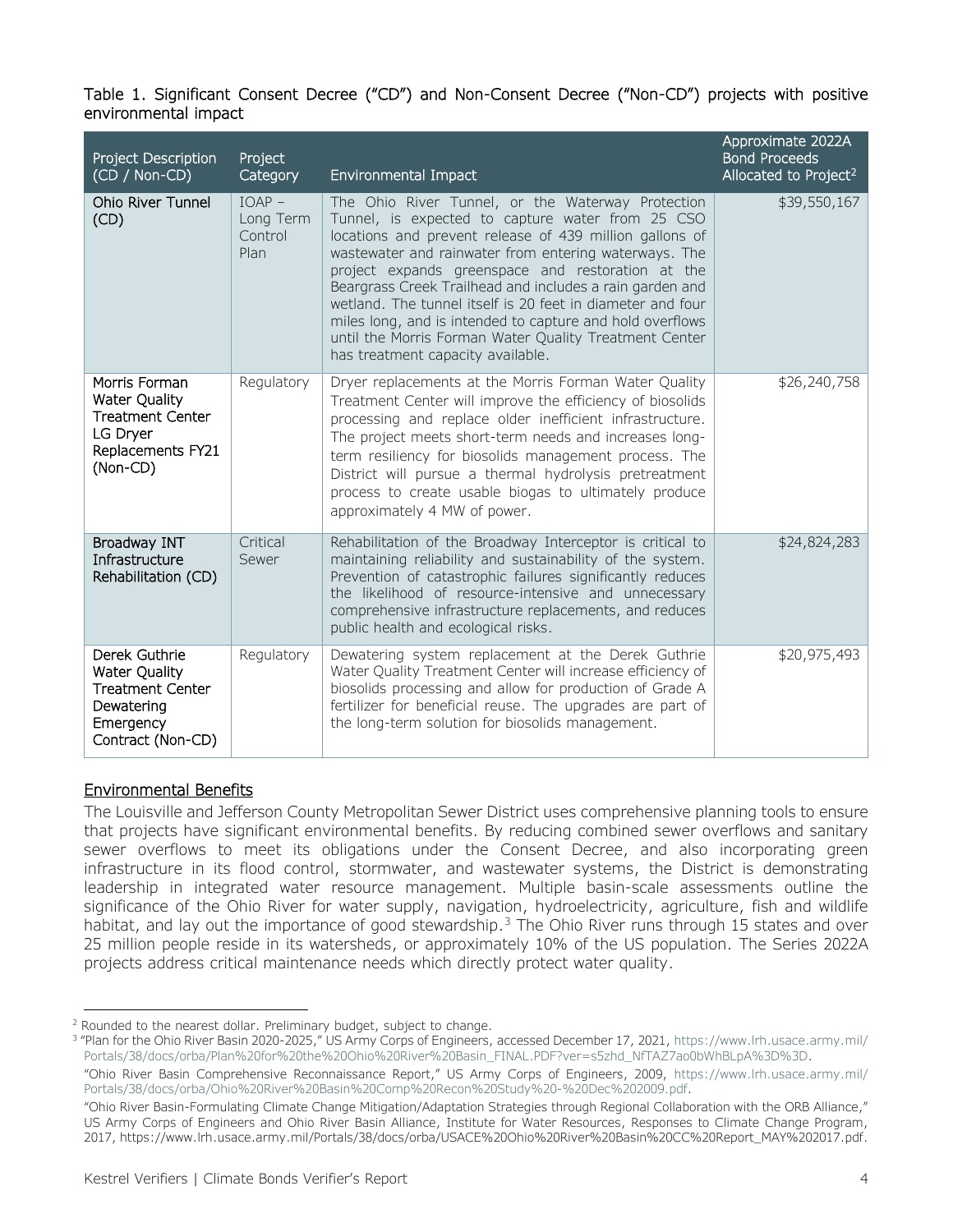#### Green Infrastructure

Nature-based solutions, also called "green infrastructure" in the context of stormwater management, harness natural processes to protect habitat and improve water quality and flood protection. The District's Design Manual integrates current science and research on design and best practices for green infrastructure and the District adds green infrastructure into many of its systems. Bioswales, rain gardens, green roofs, and permeable pavement and sidewalks are common features. MSD may directly fund and construct projects, but also provides incentives and education for green installations on private property.

#### Louisville Climate Adaptation Planning

Many of the bond-financed projects also advance goals set out in *Prepare Louisville,* a plan which outlines necessary actions for the City of Louisville to adapt to climate change. Primary strategies related to Healthy Residents, Natural Capital and Resilient Infrastructure have a strong intersection with Louisville MSD's projects. The District's Design Manual and Critical Repair and Reinvestment Plan are both aligned with the *Prepare Louisville* plan and projected changes in rainfall and other conditions as a result of climate change are accounted for in project planning.[4](#page-6-0)

#### Sector Criteria for Water Infrastructure (Version 3)

The Series 2022A bond-financed activities align with CBI's *Water Infrastructure* Sector Criteria and the associated Mitigation and/or Adaptation and Resilience requirements.

*Mitigation Requirements:* It is Kestrel Verifiers' opinion that there will be no net increase in greenhouse gas (GHG) emissions as a result of financed projects. Financed activities primarily address wastewater and stormwater collection and conveyance which are not expected to have significant impacts on GHG emissions. The list of bond-financed projects includes multiple activities which will significantly increase operational efficiency, including replacement of aging or inefficient infrastructure; installation of variable frequency drive pumps; and real-time control technology, enabled by SCADA, which creates measurable increases in operational and energy efficiency. Stewardship of natural resources, including watershed management and the District's green infrastructure program, will support preservation and enhancement of soil health and ecosystem functions to minimize emissions.

*Adaptation and Resilience Requirements:* A detailed vulnerability assessment including evaluation of Allocation, Governance, Diagnostics, Nature Based Solutions, and Adaptation Plan Assessment shows that the District has sufficient infrastructure and planning processes to meet the requirements of the Adaptation and Resilience component of the *Water Infrastructure* Criteria (Appendix D). In each area, the District achieved a score of at least 60%.

#### **Process for Evaluation and Selection of Projects and Assets**

Compliance with the federal Consent Decree, internal risk mitigation criteria, value-based environmental benefit assessments, public and stakeholder input, and consideration of climate change adaptation all inform the prioritization of wastewater and stormwater capital projects. The District's primary planning documents are the Consent Decree planning document, the Integrated Overflow Abatement Program, and the 20-Year Critical Repair and Reinvestment Plan ("Facility Plan").

Under the Consent Decree, the District is required to eliminate sanitary sewer overflows and unauthorized discharges from its sanitary sewer system, combined sewer system and wastewater treatment plants and address discharges from key locations identified in the Kentucky Pollutant Discharge Elimination System permit for MSD's Morris Forman Water Quality Treatment Center. The District developed a Consent Decree planning document with detailed requirements to help select capital projects. To choose and prioritize capital projects that fulfill Consent Decree obligations, the District also relies on public input<sup>[5](#page-6-1)</sup> and quidance from

<span id="page-6-0"></span><sup>&</sup>lt;sup>4</sup> The District's Design Manual (referenced in the Facility Plan) accounts for climate change by incorporating the Rainfall Analysis Update and the Atlas 14 update that are performed by the National Oceanic and Atmospheric Administration. Atlas 14 is an ongoing analysis of historical rainfall data which is used to provide projections of expected future rainfall volumes.

<span id="page-6-1"></span><sup>&</sup>lt;sup>5</sup> The District employs a multi-pronged approach to communicate the effects of capital projects on communities to the public and Metro City Council members. For example, the Waterway Protection Tunnel replaced four offline storage basins to mitigate CSOs. This change significantly reduced construction impacts, removed the need for any above-ground basins, and increased storage capacity. Additionally, structured engagement surveys are used to garner opinion on what is left behind after the project is completed.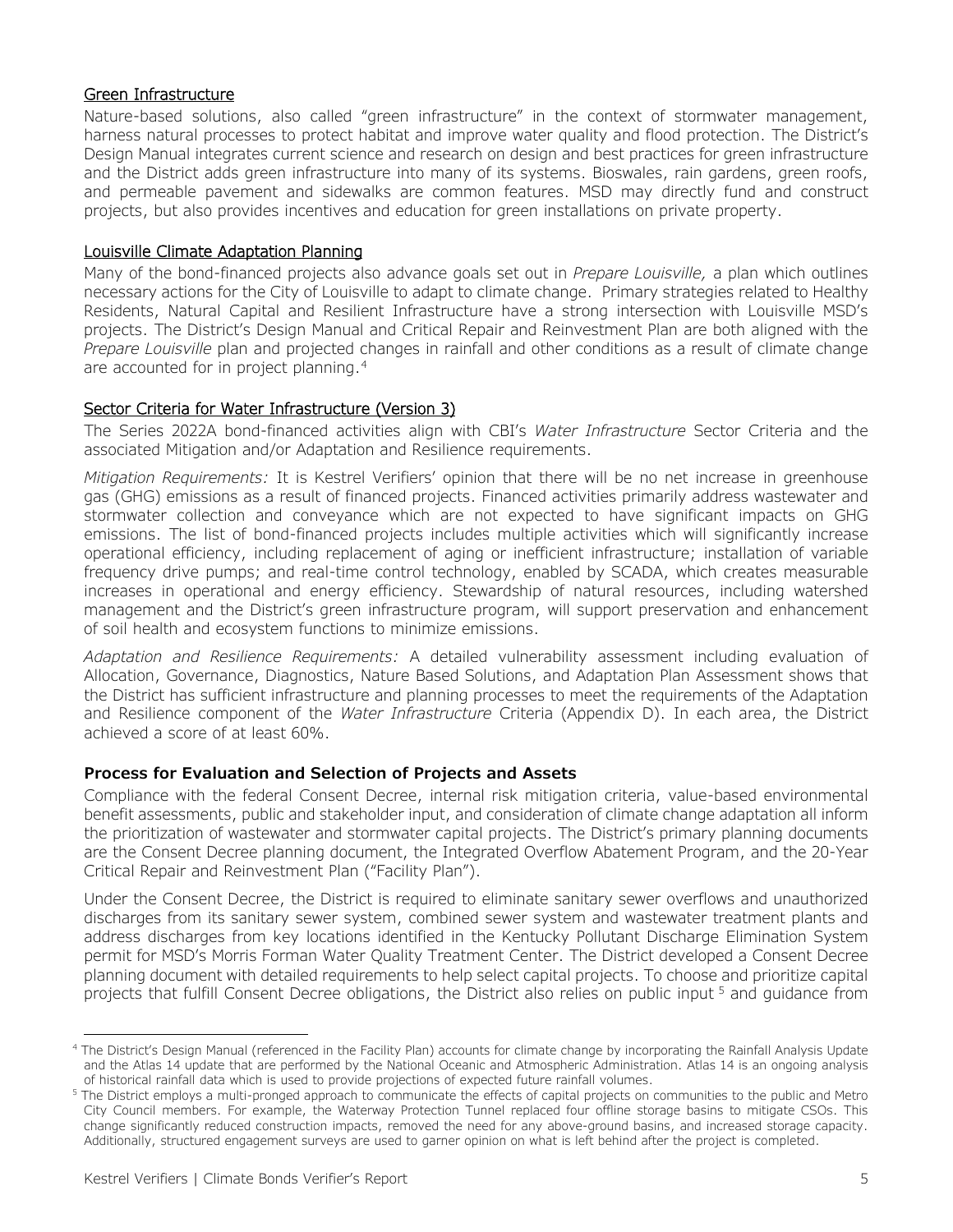the Wet Weather Team Stakeholder Group—a group of elected officials, Metro City Council Members, academic institutions, community groups, emergency services, and public health workers.

The Integrated Overflow Abatement Program ("IOAP") also informs the process for evaluating and selecting capital projects. Essential projects in the IOAP are evaluated with the District's value-based benefits which are: uphold the health and safety of the public, environmental protection, sustainability, economic vitality, and the goal to meet all regulatory standards within the Consent Decree on schedule. The District also uses the IOAP Cost Tool to assess the cost of improvements. The District aims to maintain affordability on behalf of its consumers and selects projects that will keep rates near regional averages.

Additionally, the District uses risk mitigation criteria to evaluate and prioritize projects. The District evaluated the benefits of proposed capital projects alongside the probability and consequence of certain events. Projects that address events with high probability and high consequence are considered "critical" and prioritized. In response to the increased frequency of extreme weather and other emergencies, the District reprioritizes projects as needed to ensure public health and safety and protect property.

The District also integrates climate change adaptation into planning processes. The Facility Plan sets clear goals to improve wastewater, stormwater, and drainage system efficiencies. Within the Facility Plan, the District cites the increased frequency of extreme storms (citing 2035 and 2065 forecasting) and the heightened need for reliable, sustainable stormwater management. Climate change has been considered in all applicable projects financed with the Series 2022A Bonds and this consideration has, for the most part, resulted in increased project size and impact.

#### **Management of Proceeds**

Proceeds from Program Notes are managed by the District within distinct accounts which are not comingled with other funds of the District. Similarly, proceeds of the Series 2022A Bonds will also be tracked separately from District funds. The District's Department of Finance is responsible for tracking proceeds and allocating them to the outstanding Program Notes (comprised of Commercial Paper Notes and Direct Purchase Notes). Upon closing, Series 2022A Bond proceeds will be allocated to redeem or refund outstanding Program Notes within 60 to 90 days or will be used to pay certain outstanding Program Notes at maturity. Proceeds may be temporarily invested in money market accounts prior to spending.

#### **Reporting**

The District will submit annual continuing disclosures to the Municipal Securities Rulemaking Board ("MSRB") through the Electronic Municipal Market Access ("EMMA") system so long as the Series 2022A Bonds are outstanding. In accordance with the Climate Bonds Standard, Kestrel Verifiers will be engaged to provide one Post-Issuance Report within 24 months of issuance to confirm continued conformance of the Series 2022A Bonds with the relevant Standards and Criteria. So long as the Series 2022A Bonds are outstanding, the District also expects to provide voluntary annual update reports on EMMA and the District's BondLink website. The content of these reports may include use of proceeds and impact reporting metrics. The District also has many other ongoing reporting requirements related to CSO compliance, water quality parameters and its NPDES<sup>[6](#page-7-0)</sup> permits.

#### **IMPACT AND ALIGNMENT WITH UN SDGS**

The Projects address UN SDGs 6, 9, 12 and 13. By financing projects with green infrastructure that improve wastewater, stormwater, flood protection systems, and mitigate overflows, the Series 2022A Bonds advance Targets 6.3, 9.4, 12.2, 13.1. Funds and planning for water resource activities also support Target 6.5. Full text of the Targets for Goals 6, 9, 12, and 13 is available in Appendix A, with additional information available on the United Nations website: [www.un.org/sustainabledevelopment](http://www.un.org/sustainabledevelopment/)



<span id="page-7-0"></span><sup>6</sup> National Pollution Discharge Elimination System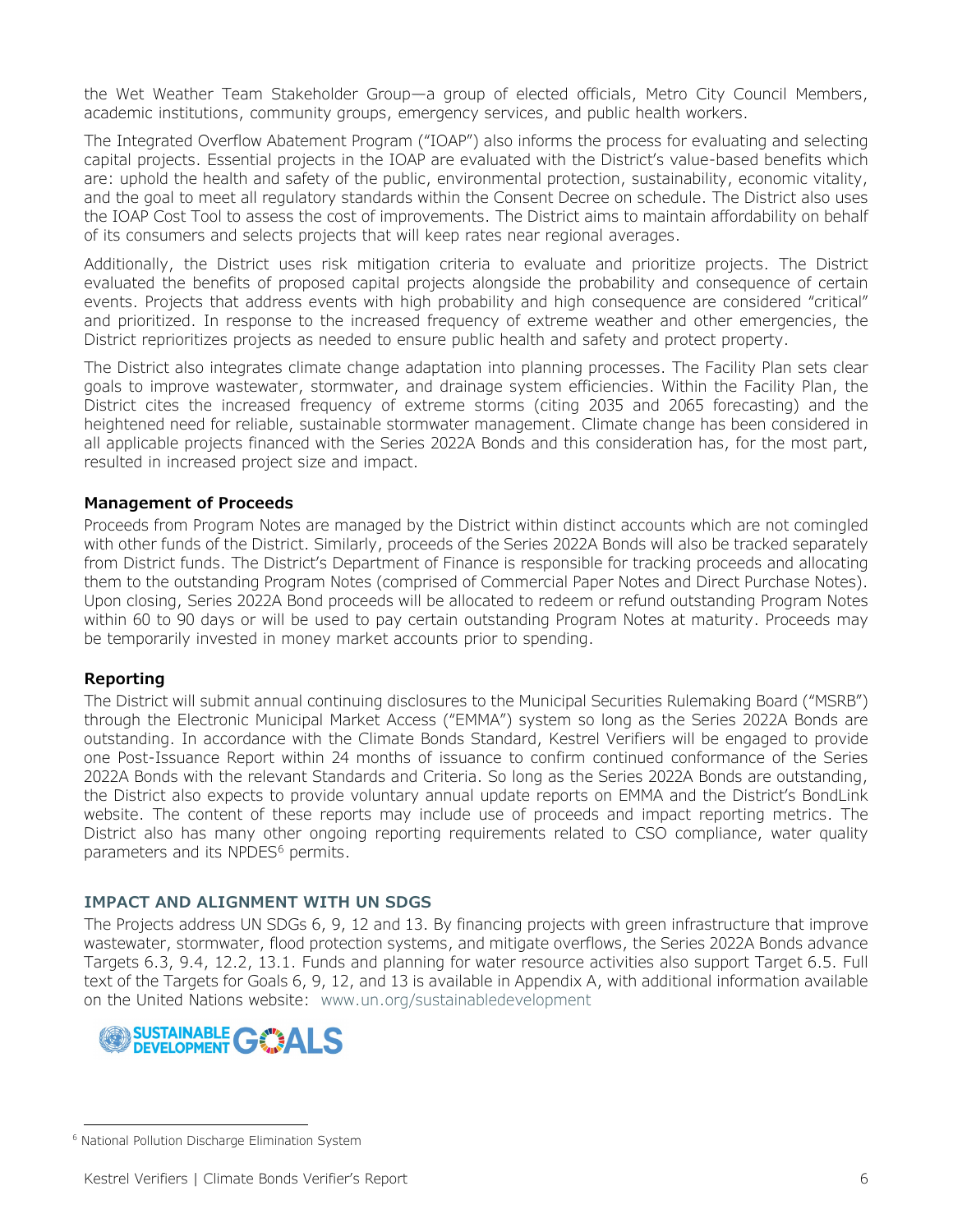| <b>6</b> CLEAN WATER                                                                                                                                                                                                                                                                                                                                                                                                                                                        | Clean Water and Sanitation (Target 6.3, 6.5)                                                                                                                                                                                          |
|-----------------------------------------------------------------------------------------------------------------------------------------------------------------------------------------------------------------------------------------------------------------------------------------------------------------------------------------------------------------------------------------------------------------------------------------------------------------------------|---------------------------------------------------------------------------------------------------------------------------------------------------------------------------------------------------------------------------------------|
|                                                                                                                                                                                                                                                                                                                                                                                                                                                                             | Possible Indicators<br>• Increased storage capacity for influent<br>• Amount of treated wastewater<br>• Documentation of integrated water resource management<br>• Optimized operation of sustainably managed wastewater systems      |
|                                                                                                                                                                                                                                                                                                                                                                                                                                                                             | • Proportion of stormwater captured<br>• Number of CSO or SSO events in dry or wet weather conditions                                                                                                                                 |
| <b>9 INDUSTRY, INNOVATION</b>                                                                                                                                                                                                                                                                                                                                                                                                                                               | Industry, Innovation and Infrastructure (Target 9.4)<br>Possible Indicators<br>• Proportion of funds financing sustainable wastewater and stormwater infrastructure projects<br>• Increased resource use efficiency (energy or other) |
| <b>12 RESPONSIBLE</b><br>AND PRODUCTION                                                                                                                                                                                                                                                                                                                                                                                                                                     | Responsible Consumption and Production (Target 12.2)<br>Possible Indicators<br>• Increased energy efficiency<br>· Improved water quality as a result of financed activities<br>• Reduction in inflow and infiltration                 |
| $\overline{\phantom{a}}$ 3 $\overline{\phantom{a}}$ $\overline{\phantom{a}}$ $\overline{\phantom{a}}$ $\overline{\phantom{a}}$ $\overline{\phantom{a}}$ $\overline{\phantom{a}}$ $\overline{\phantom{a}}$ $\overline{\phantom{a}}$ $\overline{\phantom{a}}$ $\overline{\phantom{a}}$ $\overline{\phantom{a}}$ $\overline{\phantom{a}}$ $\overline{\phantom{a}}$ $\overline{\phantom{a}}$ $\overline{\phantom{a}}$ $\overline{\phantom{a}}$ $\overline{\phantom{a}}$ $\over$ | Climate Action (Target 13.1)<br>Possible Indicators<br>• Number of flood risk reduction projects                                                                                                                                      |

#### **ASSURANCE STATEMENT AND CONCLUSIONS**

Based on the Reasonable Assurance procedures we have conducted, in our opinion, the Sewer and Drainage System Revenue Bonds, Series 2022A conform, in all material respects, with the current Climate Bonds Standard, and the bond-financed activities are completely aligned with the *Water Infrastructure* Sector Criteria. The District is demonstrating leadership in integrated water resource management by reducing CSOs and SSOs to comply with Consent Decree obligations and by integrating green infrastructure while financing upgrades to the flood control, stormwater, and wastewater systems.

Sincerely,

april board

April Strid, Lead Verifier Kestrel Verifiers Hood River, Oregon, United States December 27, 2021

© 2021 Kestrel 360, Inc.



For over 20 years Kestrel has been a trusted consultant in sustainable finance. Kestrel Verifiers, a division of Kestrel 360, Inc. is a Climate Bonds Initiative Approved Verifier qualified to verify transactions in all asset classes worldwide. Kestrel is a US-based certified Women's Business Enterprise.

For more information, visit [www.kestrelverifiers.com](http://www.kestrelverifiers.com/)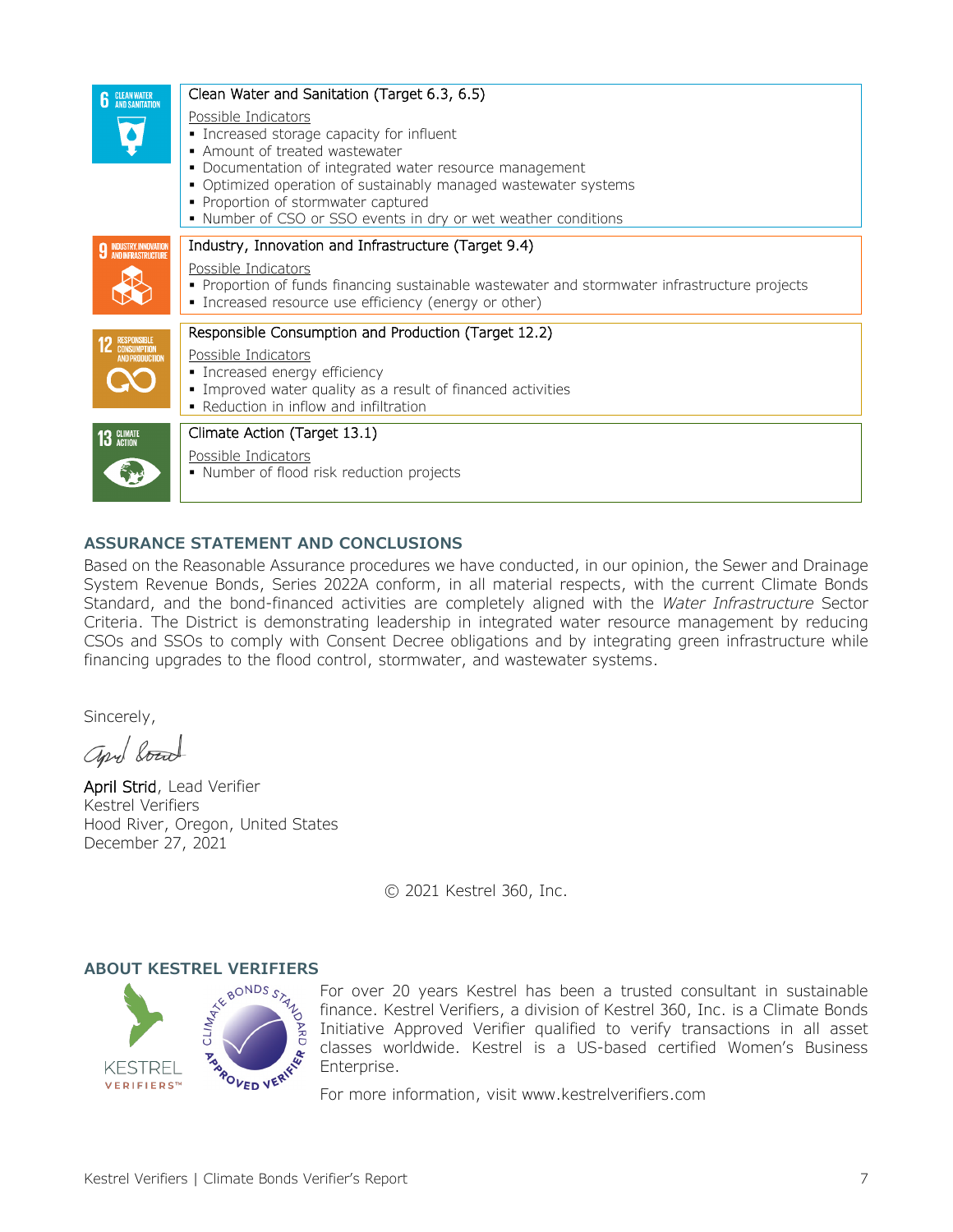#### **DISCLAIMER**

This Verifier's Report ("Opinion") aims to explain how and why the discussed financing meets the CBI Climate Bonds Standard based on the information which was available to us during the time of this engagement (December 2021) only. By providing this Opinion, Kestrel Verifiers is not certifying the materiality of the projects financed by the Climate Bonds. It was beyond Kestrel Verifiers' scope of work to review for regulatory compliance and no surveys or site visits were conducted. Furthermore, we are not responsible for surveillance on the project or use of proceeds. Kestrel Verifiers relied on information provided by the District and publicly available information. The Opinion delivered by Kestrel Verifiers does not address financial performance of the Climate Bonds or the effectiveness of allocation of its proceeds. This Opinion does not make any assessment of the creditworthiness of the District, or its ability to pay principal and interest when due. This is not a recommendation to buy, sell or hold the Bonds. Kestrel Verifiers is not liable for consequences when third parties use this Opinion either to make investment decisions or to undertake any other business transactions. This Opinion may not be altered without the written consent of Kestrel Verifiers. Kestrel Verifiers reserves the right to revoke or withdraw this Opinion at any time. Kestrel Verifiers certifies that there is no affiliation, involvement, financial or non-financial interest in the District or the projects discussed. We are 100% independent. Language in the offering disclosure supersedes any language included in this Verifier's Report.

Use of the United Nations Sustainable Development Goal (SDG) logo and icons does not imply United Nations endorsement of the products, services or bond-financed activities. The logo and icons are not being used for promotion or financial gain. Rather, use of the logo and icons is primarily illustrative, to communicate SDG-related activities.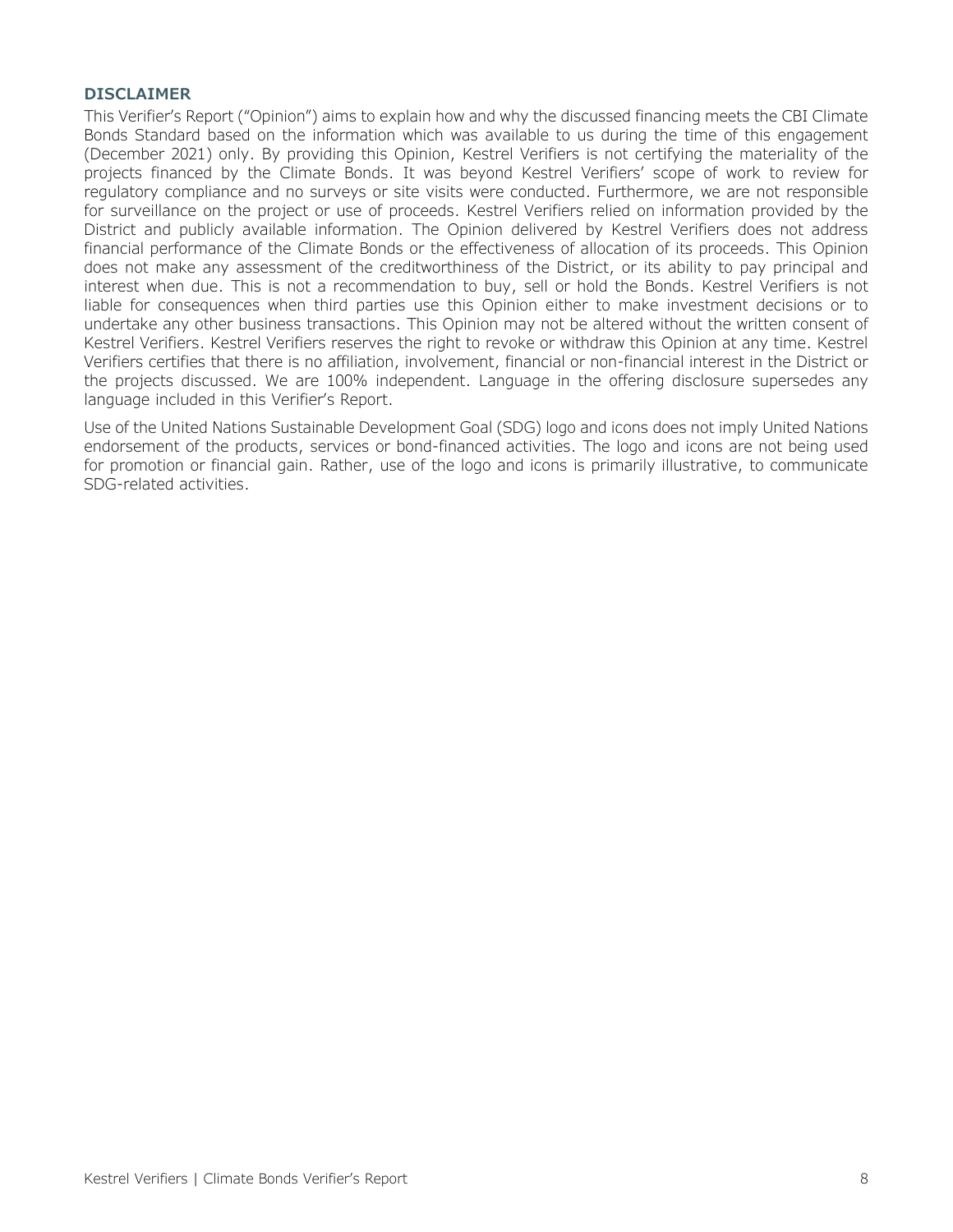

**Appendix A.**<br>UN SDG TARGET DEFINITIONS

#### **Target 6.3**

By 2030, improve water quality by reducing pollution, eliminating dumping and minimizing the proportion of hazardous chemicals and materials, halving the proportion of untreated wastewater and substantially increasing recycling and safe reuse globally.

#### **Target 6.5**

By 2030, implement integrated water resources management at all levels, including through transboundary cooperation as appropriate.

#### **Target 9.4**

By 2030, upgrade infrastructure and retrofit industries to make them sustainable, with increased resourceuse efficiency and greater adoption of clean and environmentally sound technologies and industrial processes, with all countries taking action in accordance with their respective capabilities.

#### **Target 12.2**

By 2030, achieve the sustainable management and efficient use of natural resources.

#### **Target 13.1**

Strengthen resilience and adaptive capacity to climate-related hazards and natural disasters in all countries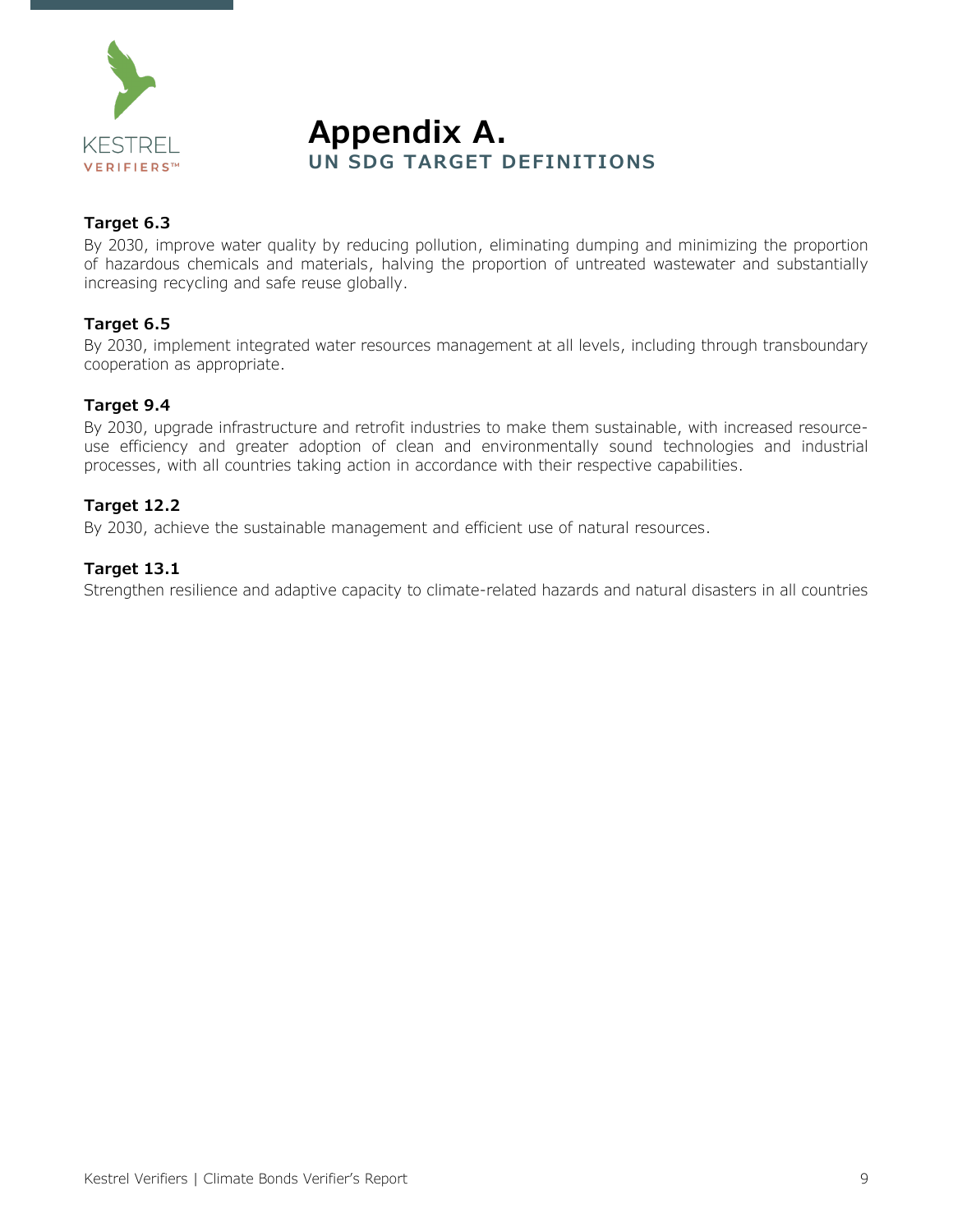

**Appendix B.**<br>ASSURANCE PROCEDURES

| <b>REQUIREMENT</b> |                                                           | <b>ASSURANCE PROCEDURES</b>                                                                                                                                                                                                                                                                                                           |
|--------------------|-----------------------------------------------------------|---------------------------------------------------------------------------------------------------------------------------------------------------------------------------------------------------------------------------------------------------------------------------------------------------------------------------------------|
|                    | 1. Use of Proceeds                                        |                                                                                                                                                                                                                                                                                                                                       |
| 1.1                | Project Documentation                                     | Review documentation of the Nominated Projects assessed as likely to be<br>Eligible Projects, and list of Nominated Projects that Issuer will keep up-to-<br>date during the term of the bond.                                                                                                                                        |
| 1.2                | Valuation                                                 | Review net proceeds of the bond to ensure they are not greater than the value<br>of the project.                                                                                                                                                                                                                                      |
| 1.3                | Multiple Nominations for<br>Certified Debt<br>Instruments | Review Nominated Projects for previous nominations to other Certified Climate<br>Debt Instruments, green bonds, or other designated instruments.                                                                                                                                                                                      |
| 1.3.1              | Nominations to Other<br>Debt Instruments                  | Review Nominated Projects to determine whether certain portions are being<br>financed by separately designated Certified Debt Instruments.                                                                                                                                                                                            |
| 1.3.2              | Refunding Existing<br>Certified Climate Debt              | Review and confirm whether Nominated Projects have been refinanced by other<br>Certified Debt Instruments or bonds under assessment will refinance existing<br>Certified Debt Instruments.                                                                                                                                            |
|                    | 2. Process for Project Evaluation and Selection           |                                                                                                                                                                                                                                                                                                                                       |
| 2.1                | <b>Environmental Statement</b><br>& Process (2.1.1-2.1.4) | Review statement of the climate-related objectives of the bond. Review<br>documentation of the process that the Issuer followed to identify projects and<br>confirm eligibility requirements for inclusion of Nominated Projects in the bond.<br>Review planning documents which establish goals, priorities and potential<br>impact. |
| 2.2                | Eligibility (2.2.1-2.2.2)                                 | Review additional documentation Issuer provided on further aspects of<br>identification process including strategic directions and standards. Review the<br>Issuer's environmental and social integrity policy, and/or Green Bond<br>Framework, and confirm its coverage of the Nominated Projects.                                   |
| 2.3                | Taxonomy & Technical<br>Criteria                          | Test Nominated Projects to determine whether they meet the minimum<br>technical requirements of the Climate Bonds Standard and relevant Sector<br>Criteria (Part C: Eligibility of Projects and Assets).                                                                                                                              |
|                    | 3. Management of Proceeds                                 |                                                                                                                                                                                                                                                                                                                                       |
| 3.1                | Documentation of<br>Processes & Procedures                | Confirm that the policies, processes and procedures for tracking financial flows<br>of the bond proceeds to the Nominated Projects are in place.                                                                                                                                                                                      |
| 3.1.1              | Tracking of Proceeds                                      | Review the allocation of funds to ensure they can be tracked against Nominated<br>Projects.                                                                                                                                                                                                                                           |
| 3.1.2              | Managing of Unallocated<br>Proceeds                       | Review documentation for the management of bond proceeds for funds that<br>are not allocated to a Nominated Project and review eligible temporary<br>investments for unallocated proceeds.                                                                                                                                            |
| 3.1.3              | Earmarking Funds                                          | Confirm that the policies, processes and procedures to identify flows of<br>proceeds related to the Bond have been established.                                                                                                                                                                                                       |
| 4. Reporting       |                                                           |                                                                                                                                                                                                                                                                                                                                       |
| 4.1                | <b>Bond Disclosure</b><br>Documentation                   | Review the Issuer's Green Bond Framework and confirm plans to make the<br>document publicly available. Confirm inclusion of necessary information within<br>the Green Bond Framework.                                                                                                                                                 |
| 4.1.1              | Confirmation of<br>Alignment                              | In the Green Bond Framework, confirm documentation and review areas of<br>investment align with the Climate Bonds Standard and review statements of<br>alignment with other relevant standards.                                                                                                                                       |
| 4.1.2              | Uses of Proceeds                                          | In the Green Bond Framework, confirm documentation and review expected<br>uses of proceeds and the amounts allocated to activities in relevant sectors<br>and subsectors.                                                                                                                                                             |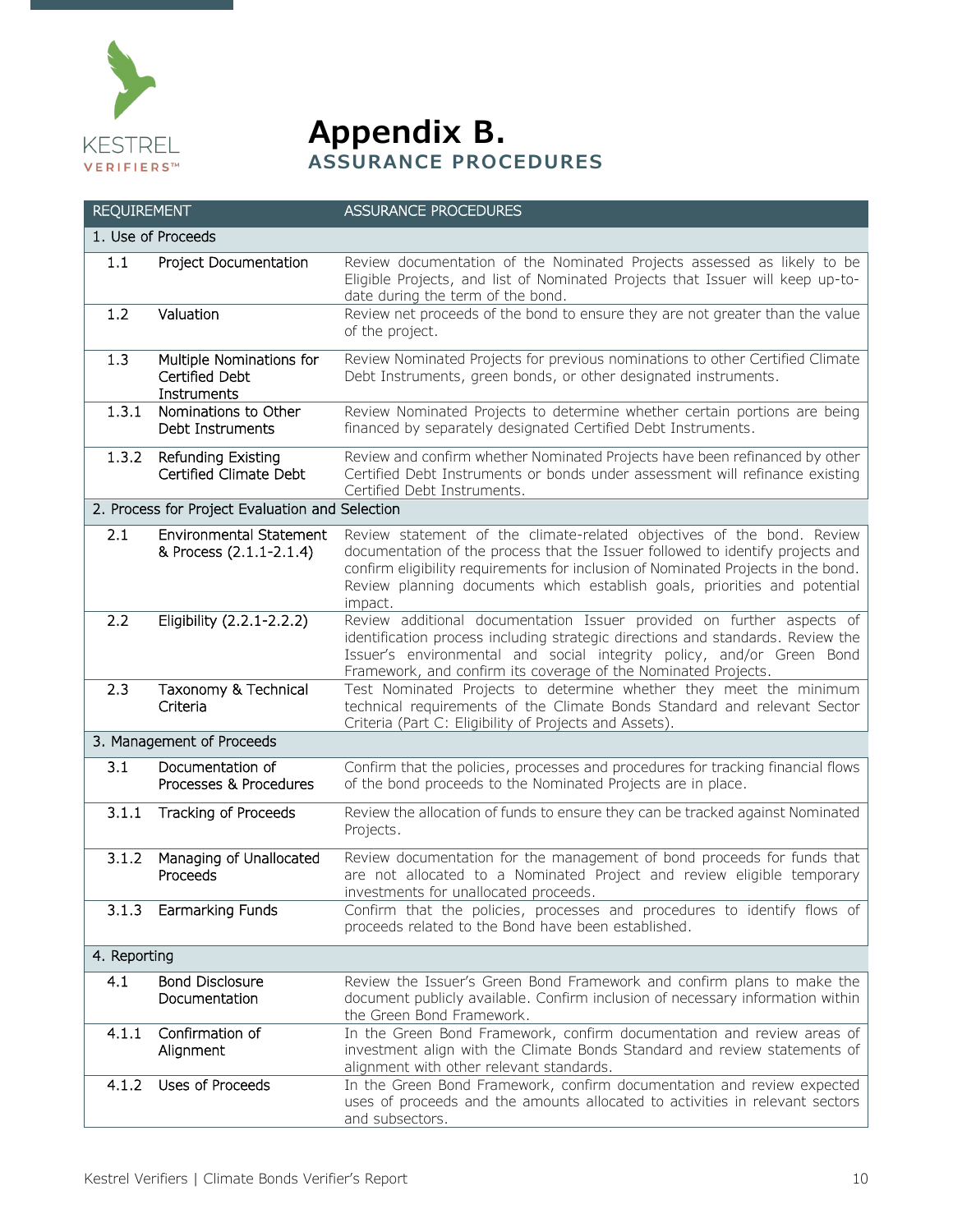| <b>REQUIREMENT</b> |                                                     | <b>ASSURANCE PROCEDURES</b>                                                                                                                                                                                                           |
|--------------------|-----------------------------------------------------|---------------------------------------------------------------------------------------------------------------------------------------------------------------------------------------------------------------------------------------|
| 4.1.3              | Decision-making Process                             | In the Green Bond Framework, confirm documentation of decision-making<br>processes and positioning in the context of the Issuer's overarching objectives.                                                                             |
| 4.1.4              | Sector Criteria<br>Assumptions and<br>Methodologies | In the Green Bond Framework, confirm documentation of assumptions and<br>methodologies to evaluate conformance with Sector Criteria.                                                                                                  |
| 4.1.5              | Temporary Investment<br>Instruments                 | In the Green Bond Framework, confirm documentation of allowable temporary<br>investment instruments.                                                                                                                                  |
| 4.1.6              | Reporting Approach                                  | In the Green Bond Framework, confirm disclosure of intended approach to<br>providing Update Reports and/or undertaking periodic Assurance Engagements<br>during term of bond to reaffirm conformance with the Climate Bonds Standard. |
| 4.1.7              | List of Nominated<br>Projects                       | In the Green Bond Framework, confirm disclosure of list of Nominated Projects<br>likely to be eligible.                                                                                                                               |
| 4.1.8              | Refinancing                                         | In the Green Bond Framework, confirm disclosure of proportion of proceeds for<br>refinancing, if applicable.                                                                                                                          |
| 4.2                | <b>Disclosure</b><br>Documentation                  | Confirm incorporation of key information in Disclosure Documentation.                                                                                                                                                                 |
| 4.2.1              | Sector Criteria Disclosure                          | Confirm "investment areas," or alignment with the Climate Bonds Taxonomy<br>and relevant Sector Criteria for Nominated Projects.                                                                                                      |
| 4.2.2              | Temporary Investments                               | Confirm disclosure of eligible temporary investments for unallocated proceeds.                                                                                                                                                        |
| 4.2.3              | Verifier                                            | Confirm disclosure of Verifier selected for Pre-Issuance and Post-Issuance<br>Engagements.                                                                                                                                            |
| 4.2.4              | Ongoing Reporting                                   | Confirm disclosure of intended ongoing reporting on the Nominated Projects<br>and allocation of proceeds.                                                                                                                             |
| 4.2.5              | <b>CBI Disclaimer</b>                               | Confirm incorporation of the CBI Disclaimer as provided in the Certification<br>Agreement.                                                                                                                                            |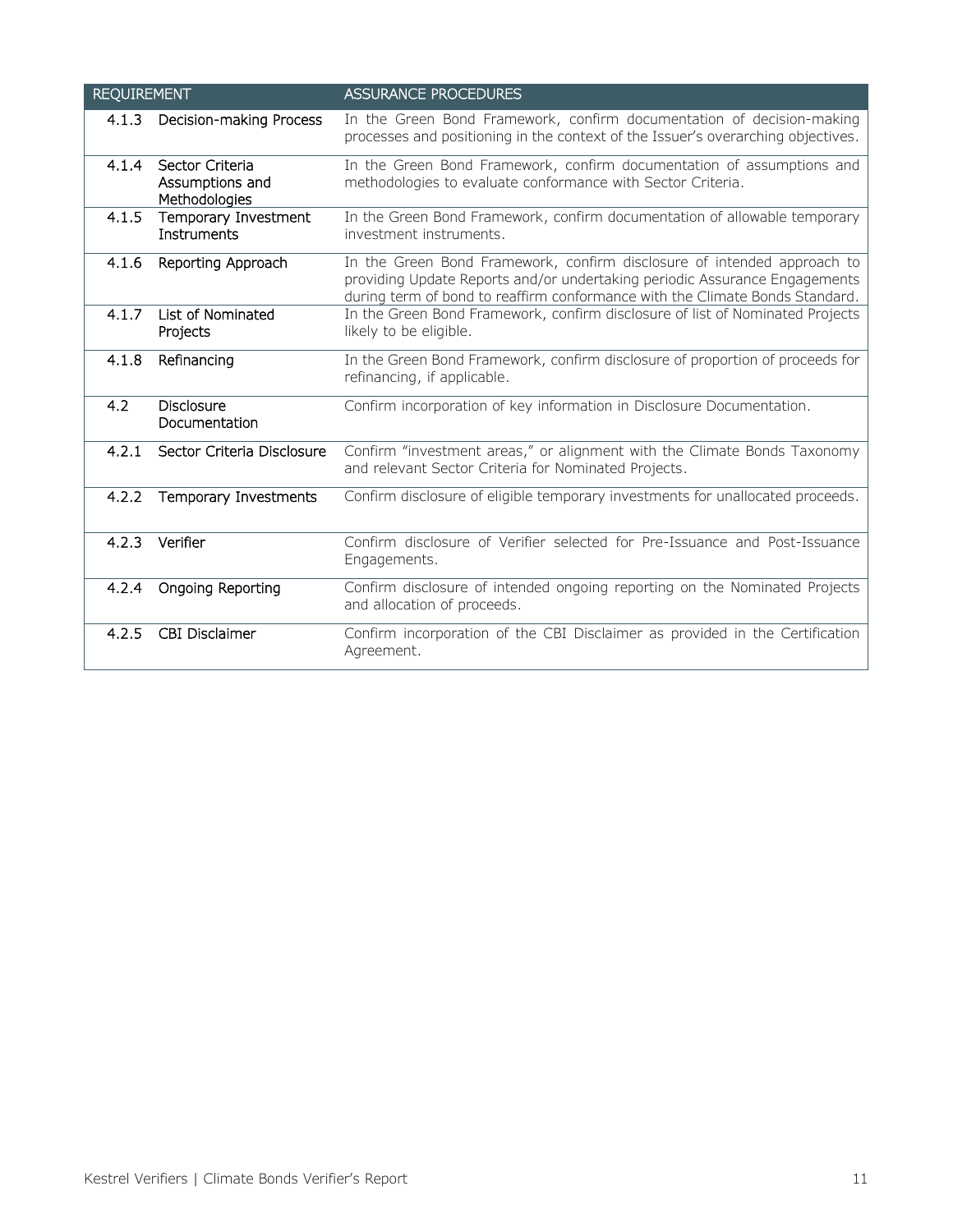

# **Appendix C. RESPONSIBILITIES AND QUALITY CONTROL**

#### **Verifier's Responsibilities**

Kestrel Verifiers' responsibilities for confirming alignment of the Series 2022A Bonds with the Climate Bonds Standard and *Water Infrastructure* Criteria include:

- assess and certify the District's internal processes and controls, including selection process for projects and assets, internal tracking of proceeds, and the allocation system for funds;
- **assess policies and procedures established by the District for reporting;**
- assess the readiness of the District to meet the Climate Bonds Standard (V3.0) and *Water Infrastructure* Sector Criteria; and
- express a Reasonable Assurance conclusion.

#### **Issuer's Responsibilities**

Issuer was responsible for providing detailed information and documents relating to:

- The details of the Nominated Projects and Assets and the project selection process;
- Maintaining adequate records and internal controls designed to support the Climate Bond Pre-Issuance Certification process; and
- The collection, preparation, and presentation of the subject matter in accordance with the Climate Bonds Standard and Criteria.

#### **Independence and Quality Control**

Kestrel Verifiers provides green bonds advisory services for corporate and public finance issuers. The Kestrel Verification Team is committed to providing robust, transparent, and accurate verifications. For over 20 years Kestrel has been a trusted advisor to state and local governments, nonprofits, and corporations. Kestrel certifies that there is no affiliation, involvement, financial or non-financial interest in the Issuer or the projects discussed. Accredited as an Approved Verifier by the Climate Bonds Initiative, Kestrel is qualified to evaluate bonds against the Climate Bonds Initiative Standards and Criteria.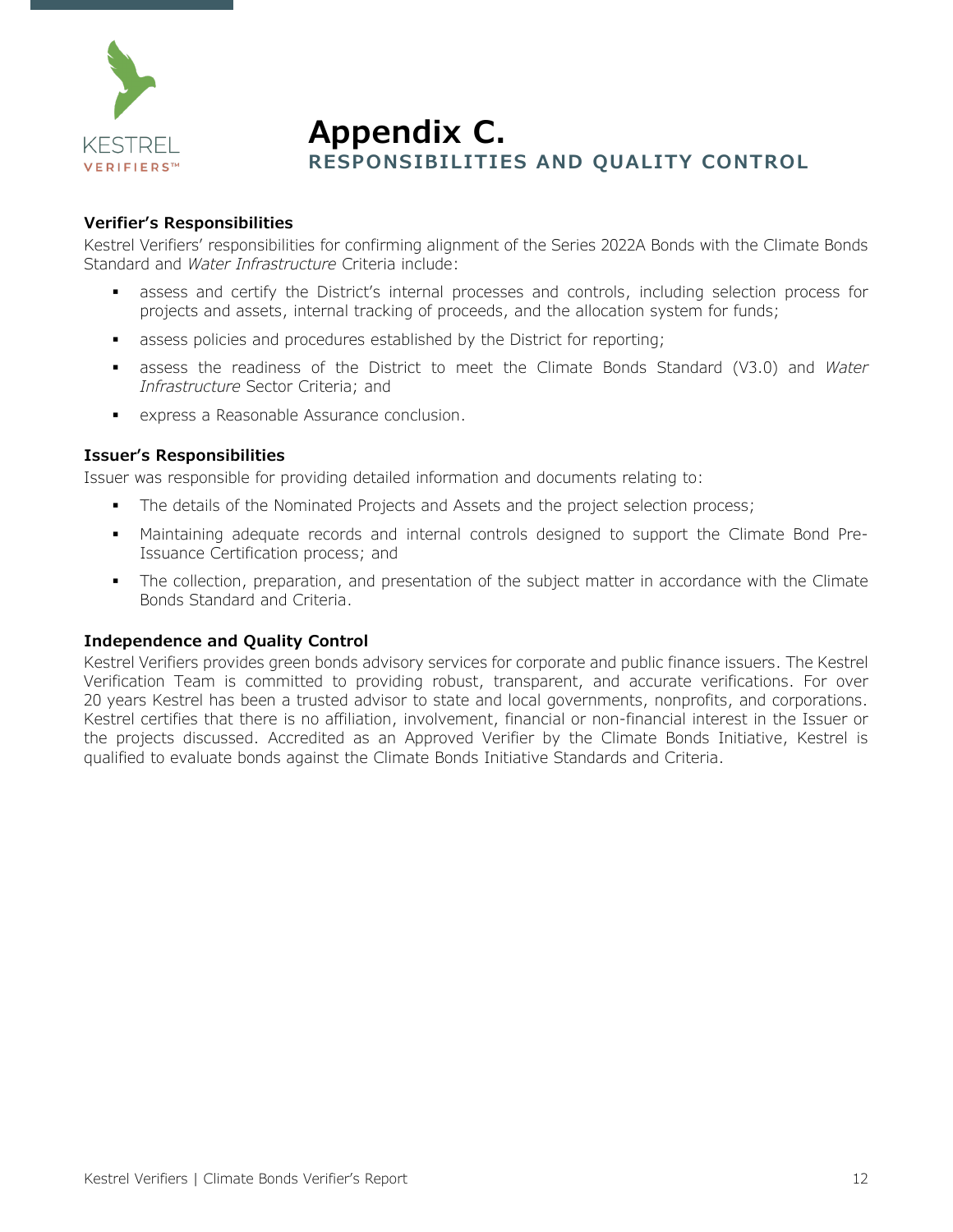

### **Appendix D. CLIMATE BONDS STANDARD WATER INFRASTRUCTURE ADAPTATION & RESILIENCE SCORECARD**

#### **CONTENTS**

- 1. [Allocation](#page-14-0)
- 2. [Governance](#page-18-0)
- 3. [Technical Diagnostics](#page-21-0)

#### 4. [Nature Based Solutions](#page-24-0)

- 4.1. [Site Inventory](#page-24-1)
- 4.2. [Ecological Baselines For Management](#page-25-0)
- 4.3. [Data Inventories of Localized & Indigenous Assets](#page-27-0)
- 4.4. [Broader Ecosystem Impacts](#page-27-1)
- 4.5. [Monitoring & Management Systems](#page-29-0)

#### 5. [Adaptation Plan](#page-30-0)

CRITERIA: The project must score at least 60% of the maximum potential score in all parts of the Scorecard. Section 4 only needs to be completed for "Nature Based and Hybrid Infrastructure" only (see Criteria for detail)

<span id="page-14-0"></span>

| <b>Vulnerability Assessment - Section 1: Allocation</b> |                                                                                                                                                          |              |                 |                                                      |                                                                                                                                                                                                                                                                                                                                                                                                                                                                                                                                                                                                                                                                                                                                                                                                                                                                                                                                                                                                                                                                                                                                                                                                                                                                                                                                                                                                                                                                                                                                |  |  |
|---------------------------------------------------------|----------------------------------------------------------------------------------------------------------------------------------------------------------|--------------|-----------------|------------------------------------------------------|--------------------------------------------------------------------------------------------------------------------------------------------------------------------------------------------------------------------------------------------------------------------------------------------------------------------------------------------------------------------------------------------------------------------------------------------------------------------------------------------------------------------------------------------------------------------------------------------------------------------------------------------------------------------------------------------------------------------------------------------------------------------------------------------------------------------------------------------------------------------------------------------------------------------------------------------------------------------------------------------------------------------------------------------------------------------------------------------------------------------------------------------------------------------------------------------------------------------------------------------------------------------------------------------------------------------------------------------------------------------------------------------------------------------------------------------------------------------------------------------------------------------------------|--|--|
|                                                         | (To be completed for all Water Infrastructure assets)                                                                                                    |              |                 |                                                      |                                                                                                                                                                                                                                                                                                                                                                                                                                                                                                                                                                                                                                                                                                                                                                                                                                                                                                                                                                                                                                                                                                                                                                                                                                                                                                                                                                                                                                                                                                                                |  |  |
|                                                         |                                                                                                                                                          | Max<br>Score | Actual<br>Score | Requirement:<br>Evidence and/or<br><b>Disclosure</b> | Comments                                                                                                                                                                                                                                                                                                                                                                                                                                                                                                                                                                                                                                                                                                                                                                                                                                                                                                                                                                                                                                                                                                                                                                                                                                                                                                                                                                                                                                                                                                                       |  |  |
| 1.1                                                     | Are there accountability<br>mechanisms in place for the<br>management of water<br>allocation that are effective<br>at a sub-basin and/or basin<br>scale? |              |                 | Disclosure                                           | Several plans outline management of water allocations both<br>locally in Louisville and at the Ohio River Basin scale.<br>Louisville Water Company is responsible for providing<br>drinking water services in Louisville and surrounding areas.<br>Water supply is sourced from the Ohio River upstream from<br>downtown Louisville at the Zorn Avenue Pumping Station<br>(which is part of Crescent Hill Water Treatment Plant). Water<br>is also sourced from wells in the aquifer adjacent to the Ohio<br>River at the B.E. Payne Water Treatment Plant. These wells<br>use deep soils to filter water prior to conventional treatment<br>in the B.E. Payne facility. Deep collector wells pull water<br>through sands and gravel that naturally remove<br>contaminants from the water.<br>Louisville Water is permitted by the Kentucky Division of<br>Water for Ohio River withdrawals. The daily draw from the<br>river and the aquifer is less than 0.2% of the 75-billion-<br>gallon average daily flow.<br>Ohio River protection and monitoring are coordinated by the<br>Ohio River Valley Water Sanitation Commission (ORSANCO),<br>an interstate agency which manages and protects the Ohio<br>River. Louisville Water Company is on the Water Users<br>Advisory Committee.<br>(Louisville Water Company, 2019 Official Statement<br>https://emma.msrb.org/ER1391021.pdf; Kentucky Division<br>of Water; Louisville Water Company Source Water Protection<br>Program required through the Safe Drinking Water Act) |  |  |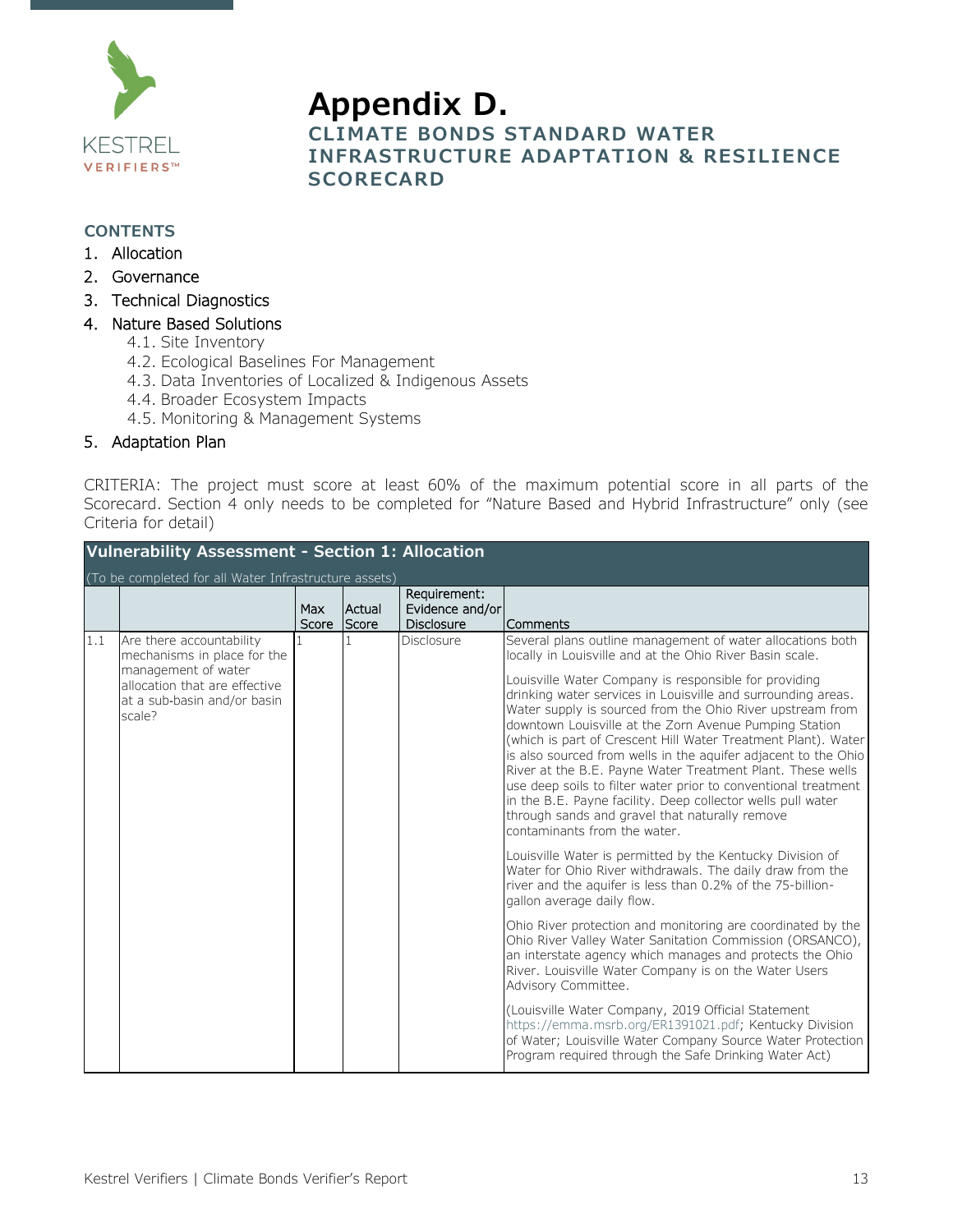|     | <b>Vulnerability Assessment - Section 1: Allocation</b><br>(To be completed for all Water Infrastructure assets) |              |                 |                                                      |                                                                                                                                                                                                                                                                                                                                                                             |  |  |  |
|-----|------------------------------------------------------------------------------------------------------------------|--------------|-----------------|------------------------------------------------------|-----------------------------------------------------------------------------------------------------------------------------------------------------------------------------------------------------------------------------------------------------------------------------------------------------------------------------------------------------------------------------|--|--|--|
|     |                                                                                                                  | Max<br>Score | Actual<br>Score | Requirement:<br>Evidence and/or<br><b>Disclosure</b> | Comments                                                                                                                                                                                                                                                                                                                                                                    |  |  |  |
| 1.2 | Are the following factors<br>taken into account in the<br>definition of the available<br>resource pool?          |              | $\overline{a}$  | <b>Fvidence</b>                                      | This factor reviewed at the basin-scale. The Ohio River is<br>critical to inland transportation and connections to the<br>Mississippi and Tennessee-Tombigbee rivers, municipal and<br>industrial water supplies, recreation, and hydroelectric<br>facilities.                                                                                                              |  |  |  |
|     | a. Non-consumptive uses<br>(e.g., navigation,<br>hydroelectricity)                                               |              | Υ               |                                                      | Yes, inland navigation systems are included in<br>reconnaissance research and plans from the USACE.<br>(USACE Ohio River Basin Comprehensive Reconnaissance<br>Report)                                                                                                                                                                                                      |  |  |  |
|     | b. Environmental flow<br>requirements                                                                            |              | N               |                                                      | Not identified                                                                                                                                                                                                                                                                                                                                                              |  |  |  |
|     | c. Dry season minimum<br>flow requirements                                                                       |              | N               |                                                      | Not identified                                                                                                                                                                                                                                                                                                                                                              |  |  |  |
|     | d. Return flows (how much<br>water should be returned<br>to the resource pool,<br>after use)                     |              | N               |                                                      | Not identified                                                                                                                                                                                                                                                                                                                                                              |  |  |  |
|     | e. Inter-annual and inter-<br>seasonal variability                                                               |              | Υ               |                                                      | Variability is accounted for at basin-wide and sub-basin<br>scales. It is considered in permitting through the state<br>Department for Environmental Protection through supply<br>assessments and infrastructure planning for the District<br>(Critical Repair and Reinvestment Plan)                                                                                       |  |  |  |
|     | f. Connectivity with other<br>water bodies                                                                       |              | Y               |                                                      | Watershed management plans and assessments of<br>climate change impacts include considerations of<br>connected water bodies.                                                                                                                                                                                                                                                |  |  |  |
|     | g. Climate change impacts                                                                                        |              | Υ               |                                                      | Discussed and considered in Ohio River Basin - Climate<br>Change Pilot Study Report (factors such as temperature,<br>shifts in industry, and increased frequency of extreme<br>weather events are considered) (USACE and ORBA<br>Formulating Climate Change Mitigation/Adaptation<br>Strategies). Also included in the District's Critical Repair<br>and Reinvestment Plan. |  |  |  |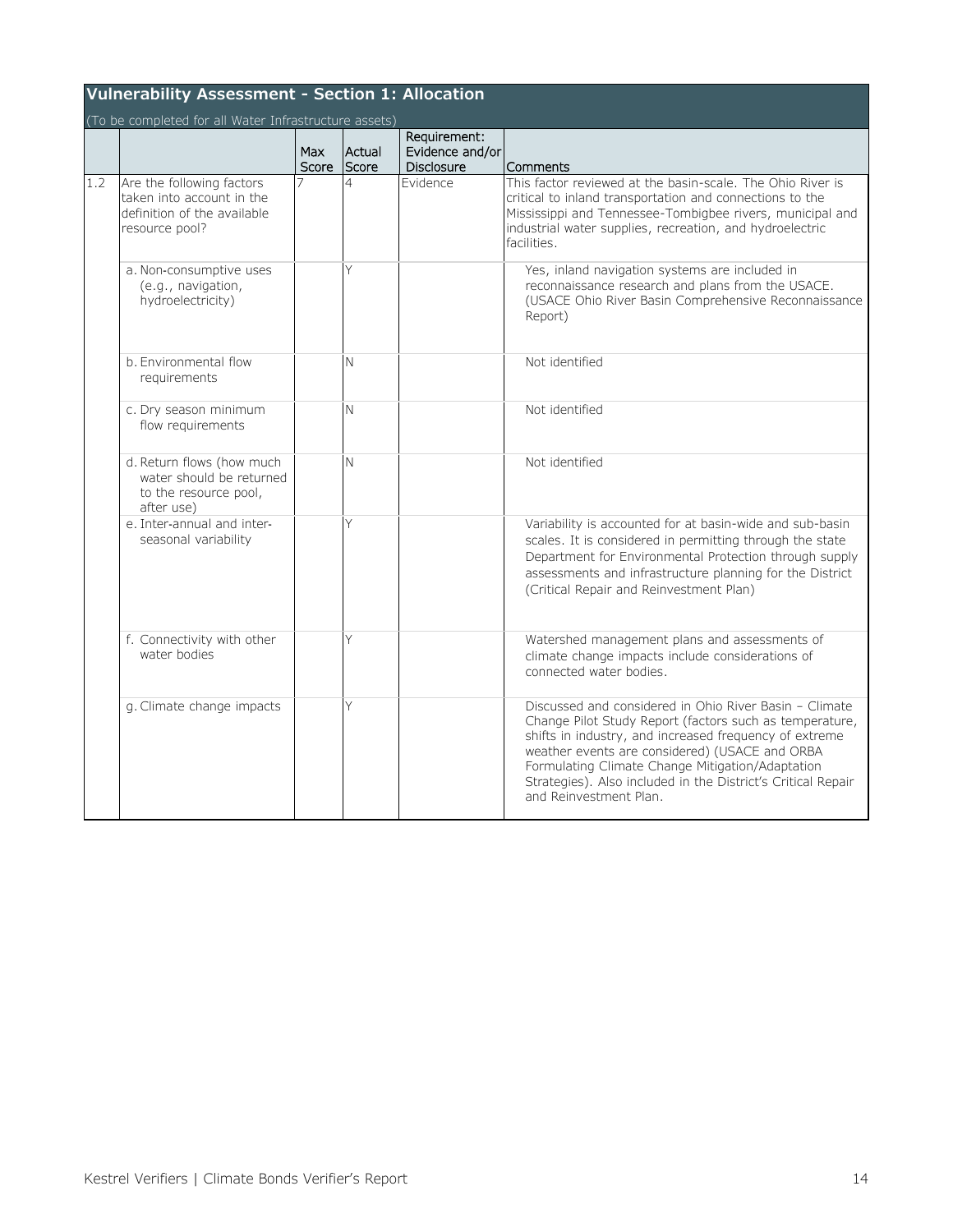| <b>Vulnerability Assessment - Section 1: Allocation</b> |                                                                                                                                                                                                                                                                                                                      |              |                 |                                                      |                                                                                                                                                                                                                                                                                                                                                                                                                                                                                                                                                                                                                                                                                                                                                                                                                                                                                                                                                                                                                                                                                                                                                                                  |  |  |
|---------------------------------------------------------|----------------------------------------------------------------------------------------------------------------------------------------------------------------------------------------------------------------------------------------------------------------------------------------------------------------------|--------------|-----------------|------------------------------------------------------|----------------------------------------------------------------------------------------------------------------------------------------------------------------------------------------------------------------------------------------------------------------------------------------------------------------------------------------------------------------------------------------------------------------------------------------------------------------------------------------------------------------------------------------------------------------------------------------------------------------------------------------------------------------------------------------------------------------------------------------------------------------------------------------------------------------------------------------------------------------------------------------------------------------------------------------------------------------------------------------------------------------------------------------------------------------------------------------------------------------------------------------------------------------------------------|--|--|
|                                                         | (To be completed for all Water Infrastructure assets)                                                                                                                                                                                                                                                                |              |                 |                                                      |                                                                                                                                                                                                                                                                                                                                                                                                                                                                                                                                                                                                                                                                                                                                                                                                                                                                                                                                                                                                                                                                                                                                                                                  |  |  |
|                                                         |                                                                                                                                                                                                                                                                                                                      | Max<br>Score | Actual<br>Score | Requirement:<br>Evidence and/or<br><b>Disclosure</b> | Comments                                                                                                                                                                                                                                                                                                                                                                                                                                                                                                                                                                                                                                                                                                                                                                                                                                                                                                                                                                                                                                                                                                                                                                         |  |  |
| 1.3                                                     | Are arrangements in place to 1<br>accommodate the potentially<br>adverse impacts of climate<br>change on the resource<br>pool? (E.g., using best<br>available science to plan for<br>future changes in<br>availability, undertaking<br>periodic monitoring and<br>updating of plans as climate<br>science improves.) |              | 1               | Evidence                                             | The Critical Repair and Reinvestment Plan accommodates<br>projections of potential adverse impacts from climate change<br>in areas related to wastewater, stormwater, and flood<br>protection. The Prepare Louisville Plan outlines necessary<br>activities to accommodate projected increased frequency of<br>extreme weather events and potential for flooding.<br>Efforts to reduce regional GHG emissions and plan for and<br>mitigate extreme heat events, which can cause failure in<br>electrical and water delivery systems, are also underway.<br>High heat leads to significant increases in water demand and<br>can increase stress on critical infrastructure (Louisville Urban<br>Heat Management Study).<br>"As climate change and regional development lengthen<br>periods in excess of these temperature thresholds, water<br>delivery systems may be increasingly stressed, resulting in<br>potential water main breaks and increasing the cost of<br>managing these systems. Mitigation of the urban heat island<br>effect provides a set of management strategies that can<br>extend the life and efficient performance of critical urban<br>infrastructure." |  |  |
| 1.4                                                     | Are arrangements in place to 1<br>accommodate the potentially<br>adverse impacts of climate<br>change on the resource<br>pool? (E.g., using best<br>available science to plan for<br>future changes in<br>availability, undertaking<br>periodic monitoring and<br>updating of available pool.)                       |              | 1               | Evidence                                             | Louisville MSD is committed to an adaptive management<br>approach to accommodate changing conditions and to<br>respond to data collected through monitoring networks<br>(IOAP). The 20-year Facility Plan includes projected rainfall<br>intensity, duration, and frequency (IDF) curves for 2035<br>(reflecting and accounting for potential impacts from climate<br>change" (Facility Plan p. 4)).                                                                                                                                                                                                                                                                                                                                                                                                                                                                                                                                                                                                                                                                                                                                                                             |  |  |
| 1.5                                                     | Are there plans to define<br>"exceptional" circumstances,<br>such as an extended<br>drought, that influence the<br>allocation regime? (E.g.,<br>triggers water use<br>restrictions, reduction in<br>allocations according to pre-<br>defined priority uses,<br>suspension of the regime<br>plan, etc.)               |              | 1               | Evidence                                             | Water shortage response plans are required by the Kentucky<br>Department for Environmental Protection. Louisville's Hazard<br>Mitigation Plan includes definitions and defines triggers<br>related to hazards and "exceptional circumstances" such as<br>flooding, storms, extreme heat, and drought. The Kentucky<br>Division of Water monitors hydrologic conditions throughout<br>the state, including drought indices across 15 Drought<br>Management Regions. Flooding conditions are also a key<br>determinant of operations<br>(https://louisvillemsd.org/sites/default/files/inline-<br>files/lm_hmp_2016_final.pdf and 2019 update:<br>https://louisvillemsd.org/programs/programs-and-<br>projects/floodplain-management/flood-related-documents)                                                                                                                                                                                                                                                                                                                                                                                                                      |  |  |
| 1.6                                                     | For international / trans<br>boundary basins, is there a<br>legal mechanism in place to<br>define and enforce water<br>basin allocation<br>agreements?                                                                                                                                                               | $\mathbf{1}$ | $\Omega$        | <b>Disclosure</b>                                    | Not identified                                                                                                                                                                                                                                                                                                                                                                                                                                                                                                                                                                                                                                                                                                                                                                                                                                                                                                                                                                                                                                                                                                                                                                   |  |  |
| $\overline{1}.7$                                        | Are water delivery<br>agreements defined on the<br>basis of actual in situ<br>seasonal / annual availability<br>instead of volumetric or<br>otherwise inflexible<br>mechanisms?                                                                                                                                      |              | 1               | Evidence                                             | Withdrawals from the Ohio River are permitted based on<br>the rated treatment capacity. (Permits through the<br>Kentucky Division of Water) (e.g., 2019 Louisville Water<br>Company OS: https://emma.msrb.org/ER1391021.pdf)                                                                                                                                                                                                                                                                                                                                                                                                                                                                                                                                                                                                                                                                                                                                                                                                                                                                                                                                                     |  |  |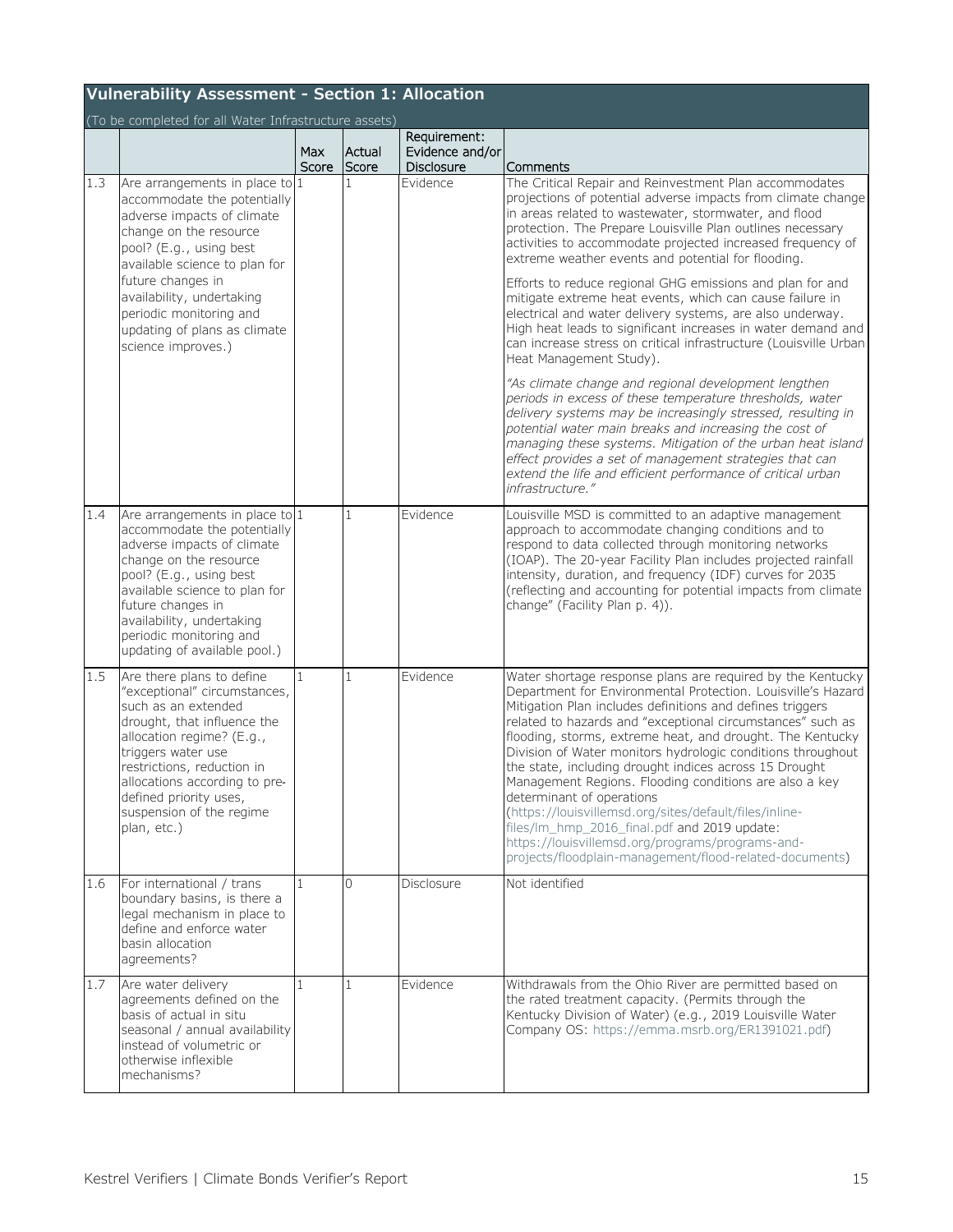|     | <b>Vulnerability Assessment - Section 1: Allocation</b>                                                                                                                                                                                                                                                             |                     |                 |                                                      |                                                                                                                                                                                                                                                                                                                                                                                                                             |  |  |  |  |
|-----|---------------------------------------------------------------------------------------------------------------------------------------------------------------------------------------------------------------------------------------------------------------------------------------------------------------------|---------------------|-----------------|------------------------------------------------------|-----------------------------------------------------------------------------------------------------------------------------------------------------------------------------------------------------------------------------------------------------------------------------------------------------------------------------------------------------------------------------------------------------------------------------|--|--|--|--|
|     | (To be completed for all Water Infrastructure assets)                                                                                                                                                                                                                                                               |                     |                 |                                                      |                                                                                                                                                                                                                                                                                                                                                                                                                             |  |  |  |  |
|     |                                                                                                                                                                                                                                                                                                                     | <b>Max</b><br>Score | Actual<br>Score | Requirement:<br>Evidence and/or<br><b>Disclosure</b> | Comments                                                                                                                                                                                                                                                                                                                                                                                                                    |  |  |  |  |
| 1.8 | Has a formal environmental<br>flows (e- flows)/sustainable<br>diversion limits or other<br>environmental allocation<br>been defined for the relevant<br>sub-basin or basin? (If there<br>is a pre-existing plan, then<br>has the environmental flows<br>program been updated to<br>account for the new<br>project?) |                     | 1               | Evidence                                             | Allowable discharges are permitted and monitored on a<br>consistent basis. The Consent Decree required elimination of<br>SSOs and control of CSOs. Additionally, reservoir storage<br>and withdrawals must not "endanger other authorized<br>purposes (e.g., flood control, recreation, low-flow<br>augmentation, fish and wildlife habitat, etc.)" (USACE Ohio<br>River Basin Comprehensive Reconnaissance Report, p. 49). |  |  |  |  |
| 1.9 | Have designated<br>environmental flows /<br>allocation programs been<br>assured / implemented?                                                                                                                                                                                                                      | 1                   | $\Omega$        | Evidence or<br>Disclosure                            | Not identified                                                                                                                                                                                                                                                                                                                                                                                                              |  |  |  |  |
|     | 1.10 Has a mechanism been<br>defined to update the<br>environmental flows plan<br>periodically (e.g., every 5 to<br>10 years) in order to account<br>for changes in allocation,<br>water timing, and water<br>availability?                                                                                         | 1                   | $\mathbf{1}$    | Evidence                                             | Sanitary Surveys by the Kentucky Department of<br>Environmental Protection are completed every three years<br>for community water systems and includes an assessment of<br>source water and infrastructure adequacy.                                                                                                                                                                                                        |  |  |  |  |
|     | 1.11 Is the amount of water<br>available for consumptive<br>use in the resource pool<br>linked to a public planning<br>document? (E.g., a river<br>basin management plan or<br>another planning document -<br>please indicate)                                                                                      | $\mathbf{1}$        | $\mathbf{1}$    | Evidence                                             | Defined by permitting regulations and supply adequacy<br>assessments (Title 401 - Energy and Environment Cabinet -<br>Department for Environmental Protection Chapter 4 - Water<br>Resources and https://eec.ky.gov/Environmental-<br>Protection/Water/Protection/Pages/WaterWithdrawal.aspx).                                                                                                                              |  |  |  |  |
|     | 1.12 If present, is the river basin $\vert$ 1<br>plan a statutory instrument<br>that must be followed rather<br>than a guiding document?                                                                                                                                                                            |                     | $\mathbf{1}$    | Disclosure                                           | The consent decree is a federally enforceable agreement for<br>the District (https://louisvillemsd.org/consent-decree).                                                                                                                                                                                                                                                                                                     |  |  |  |  |
|     | <b>Total Allocation Score</b>                                                                                                                                                                                                                                                                                       | 18                  | 13/18           |                                                      |                                                                                                                                                                                                                                                                                                                                                                                                                             |  |  |  |  |
|     | Eligibility Criterion 1 passed/not passed                                                                                                                                                                                                                                                                           |                     | 72%             |                                                      | Passed                                                                                                                                                                                                                                                                                                                                                                                                                      |  |  |  |  |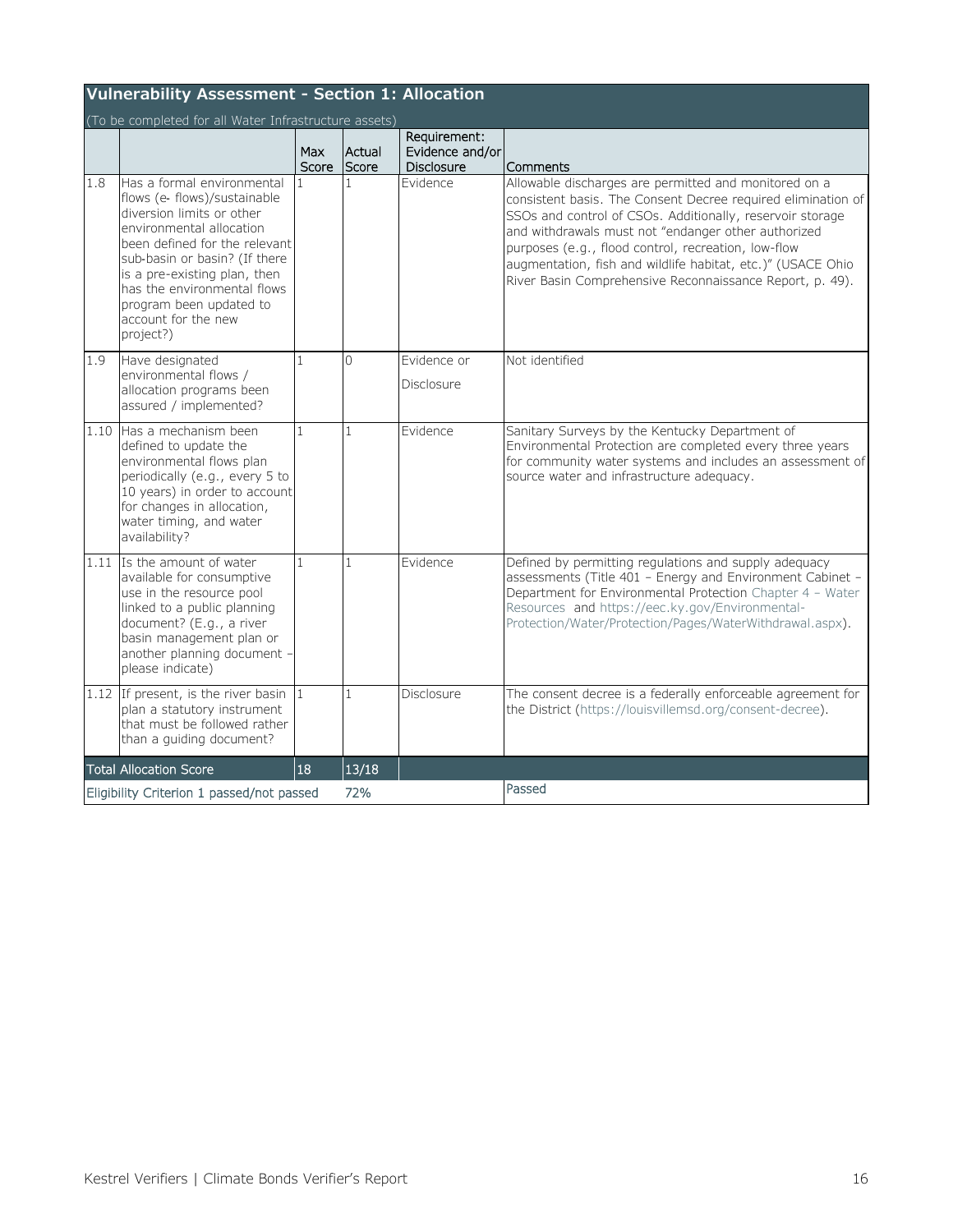<span id="page-18-0"></span>

|     | <b>Vulnerability Assessment - Section 2: Governance</b>                                                                                                                                                                                                                                                                                                                                                                                                                                                    |                     |                 |                                               |                                                                                                                                                                                                                                                                                                                                                                                                                                                                                                                                                                                                                                                                                                                                                                                                                                                                                                                                                                                                                                                                                                                                                                                                                                                                |  |  |  |  |
|-----|------------------------------------------------------------------------------------------------------------------------------------------------------------------------------------------------------------------------------------------------------------------------------------------------------------------------------------------------------------------------------------------------------------------------------------------------------------------------------------------------------------|---------------------|-----------------|-----------------------------------------------|----------------------------------------------------------------------------------------------------------------------------------------------------------------------------------------------------------------------------------------------------------------------------------------------------------------------------------------------------------------------------------------------------------------------------------------------------------------------------------------------------------------------------------------------------------------------------------------------------------------------------------------------------------------------------------------------------------------------------------------------------------------------------------------------------------------------------------------------------------------------------------------------------------------------------------------------------------------------------------------------------------------------------------------------------------------------------------------------------------------------------------------------------------------------------------------------------------------------------------------------------------------|--|--|--|--|
|     | (To be completed for all Water Infrastructure assets)                                                                                                                                                                                                                                                                                                                                                                                                                                                      | <b>Max</b><br>Score | Actual<br>Score | Requirement:<br>Evidence and/or<br>Disclosure | Comments                                                                                                                                                                                                                                                                                                                                                                                                                                                                                                                                                                                                                                                                                                                                                                                                                                                                                                                                                                                                                                                                                                                                                                                                                                                       |  |  |  |  |
| 2.1 | Have water entitlements been defined<br>according to one of the following?<br>• Purpose that water may be used for<br>" Maximum area that may be irrigated<br>" Maximum volume that may be taken in<br>a nominated period<br>Proportion of any water allocated to a<br>defined resource pool                                                                                                                                                                                                               |                     | $\mathbf{1}$    | Disclosure                                    | Entitlement is defined by the proportion of any<br>water allocated to a defined resource pool and<br>maximum volume that may be taken in a<br>nominated period through the Kentucky<br>Division of Water. Entitlements must disclose<br>uses (domestic, industrial, commercial,<br>municipal) and meet supply adequacy<br>requirements to ensure base-level flows for any<br>given water supply reservoir. Supply adequacy<br>must also account for aquatic life, recreational<br>uses, water conservation and demand<br>management, quantity impacts as a result of<br>the withdrawals, downstream or down-gradient<br>impacts, and competing uses (Title 401 -<br>Energy and Environment Cabinet - Department<br>for Environmental Protection Chapter 4 - Water<br>Resources).<br>Also of note: "Due to the abundant supply in<br>the River, the [Louisville Water Company]<br>anticipates no volume restrictions on its<br>licenses to withdraw water from the Ohio River<br>or the aquifer in the futureThe Company's<br>daily withdrawal from the Ohio River and its<br>adjacent aquifer is less than 0.2% of the 75-<br>billion-gallon average daily flow." (Louisville<br>Water Company 2019 Official Statement<br>https://emma.msrb.org/ER1391021.pdf) |  |  |  |  |
|     | Is the surface water system currently<br>considered to be neither over allocated nor<br>over-used?<br>N.B. Over-allocated would be if e.g.<br>current use is within sustainable limits but<br>there would be a problem if all legally<br>approved entitlements to abstract water<br>were used.<br>Over-used would be if existing abstractions<br>exceed the estimated proportion of the<br>resource that can be taken on a<br>sustainable basis.                                                           |                     | $\mathbf{1}$    | Evidence                                      | The Ohio River Basin is not considered to be<br>over-allocated. The primary concern for water<br>management agencies is the potential for<br>extreme weather events to become more<br>common (USACE and ORBA Formulating<br>Climate Change Mitigation/Adaptation<br>Strategies, p. 19).                                                                                                                                                                                                                                                                                                                                                                                                                                                                                                                                                                                                                                                                                                                                                                                                                                                                                                                                                                        |  |  |  |  |
| 2.3 | If monitored and the investment uses<br>groundwater, is the groundwater water<br>system currently considered to be neither<br>over- allocated nor over-used?<br>N.B. Over-allocated would be if e.g.<br>current use is within sustainable limits but<br>there would be a problem if all legally<br>approved entitlements to abstract water<br>were used.<br>Over-used would be if existing abstractions<br>exceed the estimated proportion of the<br>resource that can be taken on a<br>sustainable basis. |                     | $\mathbf{1}$    | Evidence                                      | The nominated assets do not directly involve<br>groundwater resources. Nonetheless,<br>groundwater in the Ohio River Basin originates<br>from four primary aquifers:<br>Pennsylvania/Mississippian, Glacial Aquifer,<br>Mississippi Embayment, and Ozark Aquifers<br>(USACE and ORBA Formulating Climate Change)<br>Mitigation/Adaptation Strategies, p. 20). The<br>Mississippi Embayment is considered to be a<br>depleted aquifer, but input from the (upstream)<br>Ohio River is not commonly cited as a<br>contributing factor<br>(https://pubs.usgs.gov/sir/2013/5079/SIR2013-<br>5079.pdf).                                                                                                                                                                                                                                                                                                                                                                                                                                                                                                                                                                                                                                                             |  |  |  |  |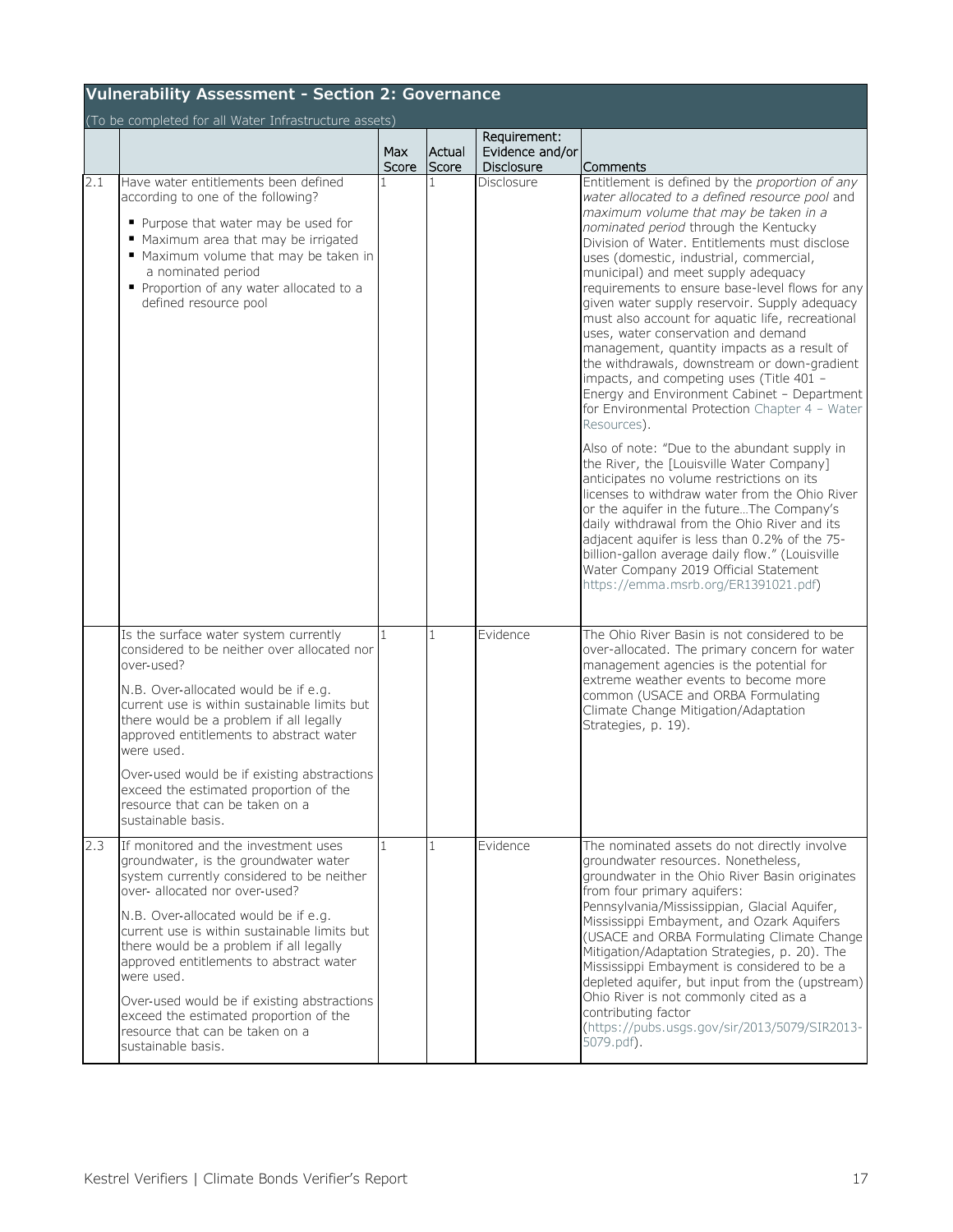|     | <b>Vulnerability Assessment - Section 2: Governance</b>                                                                                                                                                                                                                                             |              |                 |                                               |                                                                                                                                                                                                                                                                                                                                                                                                                                                                                                                              |  |  |  |
|-----|-----------------------------------------------------------------------------------------------------------------------------------------------------------------------------------------------------------------------------------------------------------------------------------------------------|--------------|-----------------|-----------------------------------------------|------------------------------------------------------------------------------------------------------------------------------------------------------------------------------------------------------------------------------------------------------------------------------------------------------------------------------------------------------------------------------------------------------------------------------------------------------------------------------------------------------------------------------|--|--|--|
|     | (To be completed for all Water Infrastructure assets)                                                                                                                                                                                                                                               | Max<br>Score | Actual<br>Score | Requirement:<br>Evidence and/or<br>Disclosure | Comments                                                                                                                                                                                                                                                                                                                                                                                                                                                                                                                     |  |  |  |
| 2.4 | Is there a limit to the proportion (e.g.<br>percentage) of water that can be<br>abstracted? How might this need to<br>change if water supplies become more<br>variable due to climate change? (e.g. will<br>having sufficient amounts to meet basic<br>human needs take precedence over<br>others?) |              | 1               | Evidence                                      | Permitted extraction must be followed                                                                                                                                                                                                                                                                                                                                                                                                                                                                                        |  |  |  |
| 2.5 | Are governance arrangements in place for $ 1 $<br>dealing with exceptional circumstances<br>(such as drought, floods, or severe<br>pollution events), especially around<br>coordinated infrastructure operations?                                                                                   |              | $\mathbf{1}$    | Disclosure                                    | Louisville's Hazard Mitigation Plan defines<br>triggers related to hazards and "exceptional<br>circumstances" such as flooding, storms,<br>extreme heat, and drought. The Kentucky<br>Division of Water monitors hydrologic<br>conditions throughout the state, including<br>drought indices across 15 Drought Management<br>Regions. Flooding conditions are also a key<br>determinant of operations (Hazard Mitigation<br>Plan and updates).                                                                               |  |  |  |
| 2.6 | Is there a process for re-evaluating recent $ 1 $<br>decadal trends in seasonal precipitation<br>and flow OR recharge regime, in order to<br>evaluate "normal" baseline conditions?                                                                                                                 |              | $\Omega$        | Evidence                                      | Multi-decadal water resources assessments are<br>required by the state environmental agency,<br>and local stormwater modeling is updated to<br>improve projections for changes in extreme<br>weather events. The USACE has also<br>completed an assessment of monitoring and<br>projections for adaptation. Specific process or<br>frequency of re-evaluations not identified.                                                                                                                                               |  |  |  |
| 2.7 | Is there a formal process for dealing with<br>new entrants?                                                                                                                                                                                                                                         | $\mathbf{1}$ | 1               | Disclosure                                    | New withdrawals in Kentucky are governed by<br>Kentucky Energy and Environment Cabinet and<br>require a specific set of procedures and<br>assessments to comply, including supply<br>evaluations and planning, water protection, and<br>land-use evaluations affecting the resource pool<br>(Title 401 - Energy and Environment Cabinet -<br>Department for Environmental Protection<br>Chapter 4 - Water Resources and<br>https://eec.ky.gov/Environmental-<br>Protection/Water/Protection/Pages/WaterWithdr<br>awal.aspx). |  |  |  |
| 2.8 | For existing entitlements, is there a<br>formal process for increasing, varying,<br>or adjusted use(s)?                                                                                                                                                                                             |              |                 | Disclosure                                    | A formal process exists for updating the<br>Consent Decree and the District's obligations<br>under the agreement. Substantially adjusting<br>operations, including withdrawal or discharges,<br>requires permit adjustments. Adjustments or<br>changes to drinking water supply sources or<br>allocations requires notification and assessment<br>through the KY permitting agency (Title 401 -<br>Energy and Environment Cabinet - Department<br>for Environmental Protection Chapter 4 - Water<br>Resources).              |  |  |  |
| 2.9 | Is there policy coherence across sectors<br>(agriculture, energy, environment, urban)<br>that affect water resources allocation, such<br>as a regional, national, or basin-wide<br>Integrated Water Resources Management<br>(IWRM) plan?                                                            |              | 1               | <b>Evidence</b>                               | Multiple basin-wide cooperative planning and<br>monitoring activities are in place. The Ohio<br>River Valley Water Sanitation Commission, Ohio<br>River Basin Alliance, and US Army Corps of<br>Engineers are involved in IWRM planning (Plan<br>for the Ohio River Basin 2020-2025).                                                                                                                                                                                                                                        |  |  |  |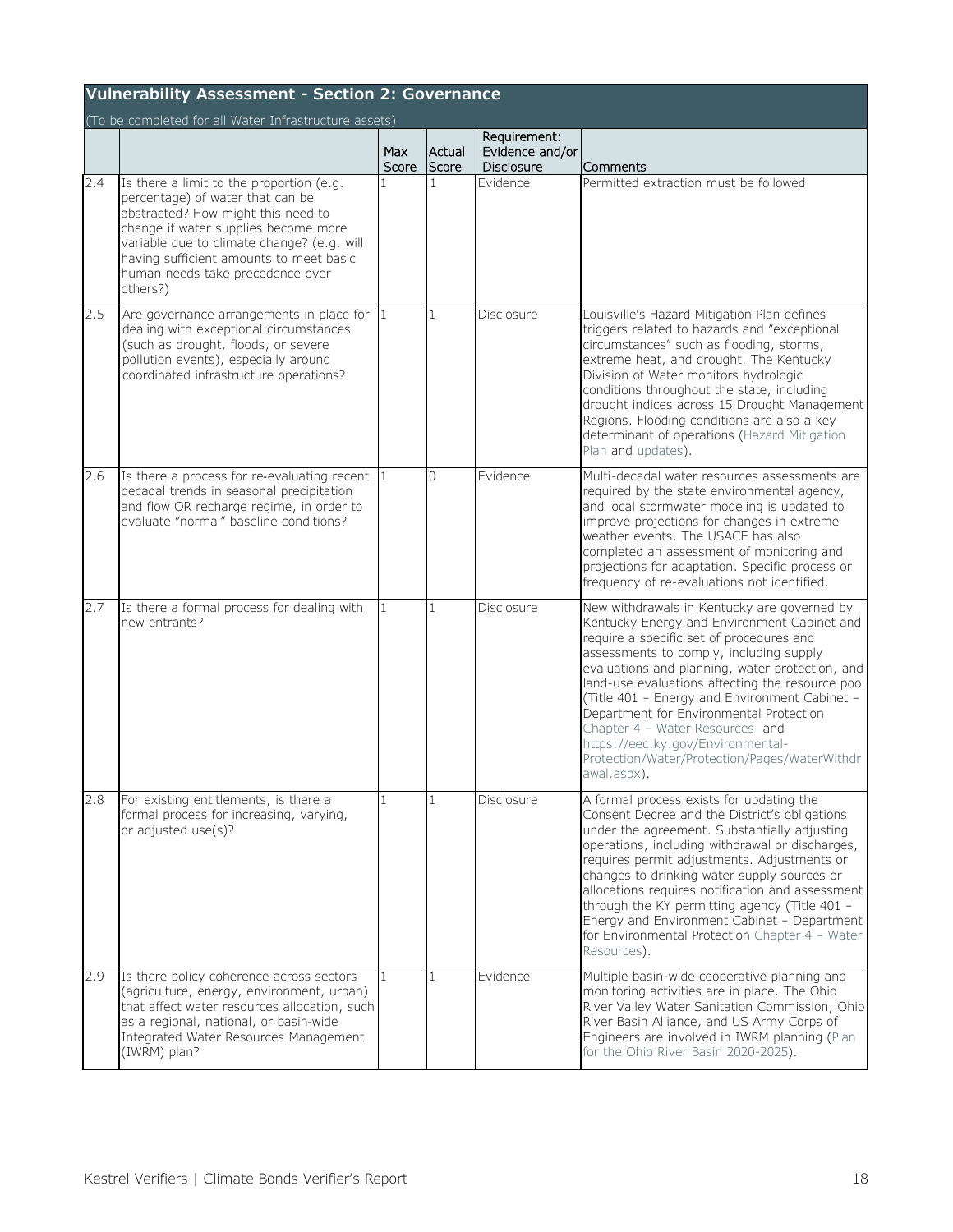|      | <b>Vulnerability Assessment - Section 2: Governance</b>                                                                                                                                                                                                                                                                               |                     |                 |                                                      |                                                                                                                                                                                                                                                                                                                                                                          |  |  |  |  |
|------|---------------------------------------------------------------------------------------------------------------------------------------------------------------------------------------------------------------------------------------------------------------------------------------------------------------------------------------|---------------------|-----------------|------------------------------------------------------|--------------------------------------------------------------------------------------------------------------------------------------------------------------------------------------------------------------------------------------------------------------------------------------------------------------------------------------------------------------------------|--|--|--|--|
|      | (To be completed for all Water Infrastructure assets)                                                                                                                                                                                                                                                                                 |                     |                 |                                                      |                                                                                                                                                                                                                                                                                                                                                                          |  |  |  |  |
|      |                                                                                                                                                                                                                                                                                                                                       | <b>Max</b><br>Score | Actual<br>Score | Requirement:<br>Evidence and/or<br><b>Disclosure</b> | Comments                                                                                                                                                                                                                                                                                                                                                                 |  |  |  |  |
| 2.10 | Are obligations for return flows and<br>discharges specified and enforced?                                                                                                                                                                                                                                                            |                     | $\mathbf{1}$    | Disclosure                                           | Obligations and requirements for discharge<br>amount and potential negative impacts on<br>water quality are specified and enforced<br>through National Pollution Discharge Elimination<br>System permitting through the Kentucky<br>Department for Environmental Protection.                                                                                             |  |  |  |  |
| 2.11 | Is there a mechanism to address impacts<br>from users who are not required to hold a<br>water entitlement but can still take water<br>from the resource pool?                                                                                                                                                                         |                     | $\Omega$        | Disclosure                                           | Not identified                                                                                                                                                                                                                                                                                                                                                           |  |  |  |  |
| 2.12 | Is there a pre-defined set of priority uses<br>within the resource pool? (E.g., according<br>to or in addition to an allocation regime)                                                                                                                                                                                               |                     | $\Omega$        | Disclosure                                           | Not identified                                                                                                                                                                                                                                                                                                                                                           |  |  |  |  |
| 2.13 | If there are new entrants and/if<br>entitlement holders want to increase the<br>volume of water they use in the resource<br>pool and the catchment is open, are these<br>entitlements conditional on either<br>assessment of third party impacts, an<br>Environmental Impact Assessment (EIA)<br>or an existing user(s) forgoing use? |                     | 1               | <b>Evidence</b>                                      | Depending upon the activity, activities affecting<br>the Ohio River would be subject to a formal<br>environmental review process (National<br>Environmental Policy Act) and/or local<br>environmental assessments. Submittal for<br>permitting requires assessment of<br>environmental impacts.                                                                          |  |  |  |  |
| 2.14 | Are withdrawals monitored, with clear and<br>legally robust sanctions?                                                                                                                                                                                                                                                                |                     | $\mathbf{1}$    | Evidence                                             | Withdrawals are recorded daily and reported<br>monthly to the Kentucky Department for<br>Environmental Protection through the<br>Monitoring Results Submittal Form and Water<br>Withdrawal Report Form. The District's NPDES<br>permit also requires monitoring and reporting<br>on discharges (General information from the<br>Kentucky Energy and Environment Cabinet) |  |  |  |  |
| 2.15 | Are there conflict resolution mechanisms in $1$<br>place?                                                                                                                                                                                                                                                                             |                     | 1               | Disclosure                                           | Formal processes for adjusting or requesting<br>adjustments to a consent decree are in place.<br>Additionally, procedures for conflict resolution<br>related to water supply are outlined in<br>Kentucky statues (Title 401 - Energy and<br>Environment Cabinet - Department for<br>Environmental Protection Chapter 4 - Water<br>Resources).                            |  |  |  |  |
|      | <b>Total Governance Score</b>                                                                                                                                                                                                                                                                                                         | 15                  | 12/15           |                                                      |                                                                                                                                                                                                                                                                                                                                                                          |  |  |  |  |
|      | Eligibility Criterion 2 passed / not passed                                                                                                                                                                                                                                                                                           |                     | 80 %            |                                                      | Passed                                                                                                                                                                                                                                                                                                                                                                   |  |  |  |  |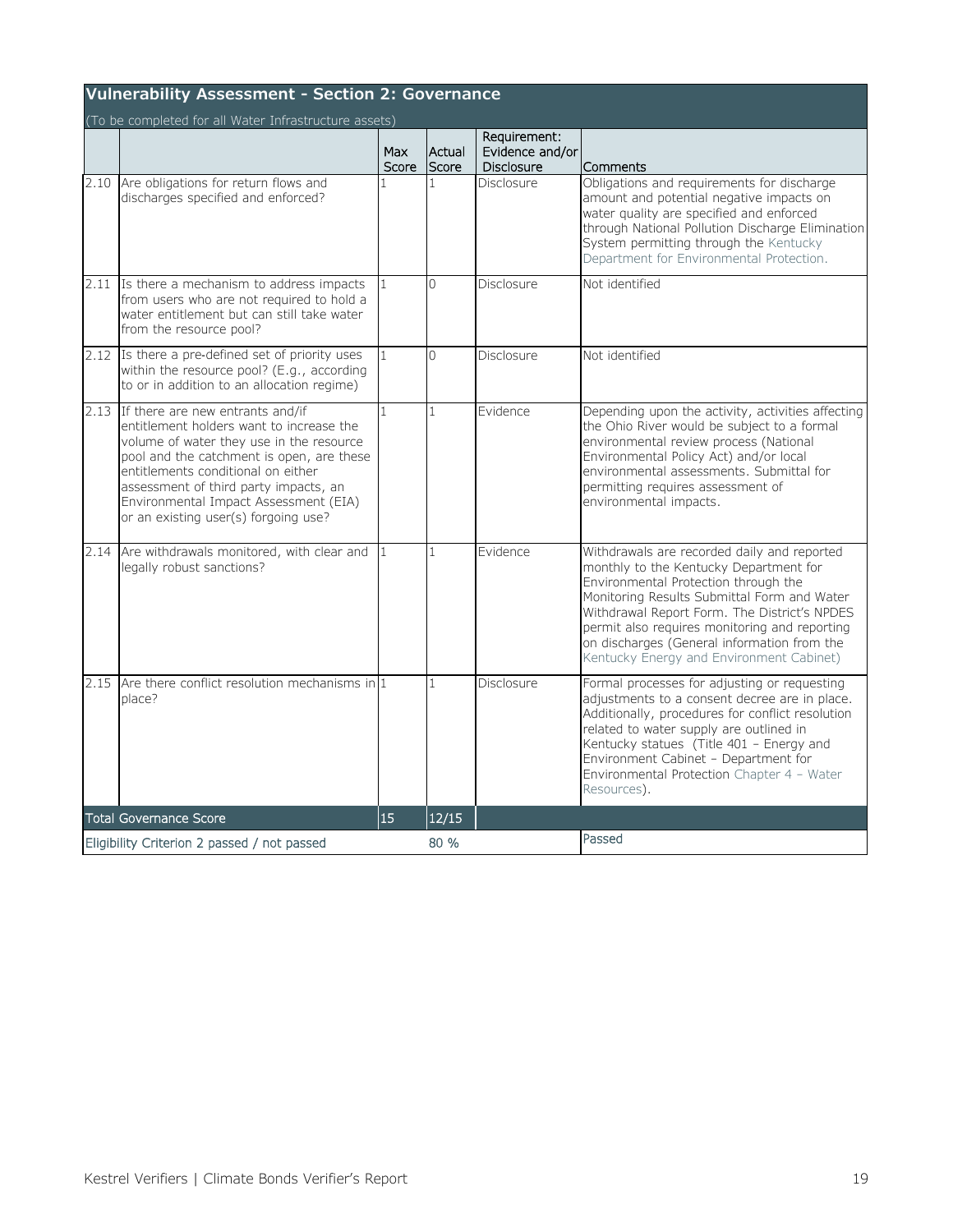<span id="page-21-0"></span>

|     | Vulnerability Assessment - Section 3: Technical Diagnostics                                                                                                                                                                                                                      |              |                 |                                               |                                                                                                                                                                                                                                                                                                 |  |  |  |  |
|-----|----------------------------------------------------------------------------------------------------------------------------------------------------------------------------------------------------------------------------------------------------------------------------------|--------------|-----------------|-----------------------------------------------|-------------------------------------------------------------------------------------------------------------------------------------------------------------------------------------------------------------------------------------------------------------------------------------------------|--|--|--|--|
|     | (To be completed for all Water Infrastructure assets)                                                                                                                                                                                                                            | Max<br>Score | Actual<br>Score | Requirement:<br>Evidence and/or<br>Disclosure | Comments                                                                                                                                                                                                                                                                                        |  |  |  |  |
| 3.1 | Does a water resources model of<br>the proposed investment and<br>ecosystem (or proposed<br>modifications to existing<br>investment and ecosystem) exist?<br>Specify model types, such as<br>WEAP, SWAT, RIBASIM, USACE<br>applications). Scale should be at<br>least sub-basin. |              | 1               | Evidence                                      | InfoWorks ICM is used for integrated water system and<br>sanitary sewer system and combined sewer system<br>modeling. HEC-RAS used for stormwater and watershed<br>modeling.                                                                                                                    |  |  |  |  |
| 3.2 | Can the system model the<br>response of the managed water<br>system to varied hydrologic inputs<br>and varied climate conditions?                                                                                                                                                | $\mathbf{1}$ | $\mathbf{1}$    | Evidence                                      | The model has dynamic inputs to address effects of<br>varying conditions (such as addition/removal of<br>structures, unique storm parameters and rainfall<br>intensity-duration curves) on collection and treatment<br>systems and other infrastructure in the District (MSD<br>Design Manual). |  |  |  |  |
| 3.3 | Are environmental performance<br>limits (ecosystem, species,<br>ecological community) and/or<br>ecosystem services specified?                                                                                                                                                    | 1            | 1               | Evidence                                      | Environmental benefits analysis has set specific multi-<br>year targets for projects (IOAP LTCP vol 2 p. ES-17).<br>Projects also use ORSANCO data to tie directly into the<br>impact they should have on the water quality.                                                                    |  |  |  |  |
| 3.4 | Can these performance limits be<br>defined and quantified using the<br>water resources model?                                                                                                                                                                                    | $\mathbf{1}$ | $\mathbf{1}$    | Evidence                                      | Yes, performance targets will be monitored and quantified<br>through the model (IOAP LTCP vol 2 p. ES-17).<br>ORSANCO data is not directly used to quantify impacts in<br>the water resources model.                                                                                            |  |  |  |  |
| 3.5 | Have these limits been defined<br>based on expert knowledge and/or<br>scientific analysis?                                                                                                                                                                                       | $\mathbf{1}$ | $\mathbf{1}$    | Evidence                                      | Environmental benefits and targets were set based on<br>negotiations in the amended consent decree and involved<br>parties.                                                                                                                                                                     |  |  |  |  |
| 3.6 | Are these performance limits<br>linked to infrastructure operating<br>parameters?                                                                                                                                                                                                | $\mathbf{1}$ | $\mathbf{1}$    | Evidence                                      | Yes, impacts of specific projects and their characteristics<br>are tied to the modeled elimination of SSOs and other<br>environmental benefits.                                                                                                                                                 |  |  |  |  |
| 3.7 | Are these limits linked to an<br>environmental flows regime?                                                                                                                                                                                                                     | 1            | $\mathbf{1}$    | Evidence                                      | The targets are related to certain storm scenarios and<br>conditions which are likely to have adverse impacts on<br>water quality (runoff, discharges, etc).                                                                                                                                    |  |  |  |  |
| 3.8 | For new projects, is there an ecolo $1$<br>gical baseline evaluation<br>describing the pre-impact state?                                                                                                                                                                         |              | 1               | Evidence                                      | Yes, the Consent Decree is accompanied by baseline<br>data/existing conditions and sets specific environmental<br>targets to achieve through implementation of projects in<br>the IOAP.                                                                                                         |  |  |  |  |
| 3.9 | For rehabilitation / reoperation<br>projects, is there an ecological<br>baseline evaluation available<br>before the projects was<br>developed?                                                                                                                                   | $\mathbf{1}$ | $\mathbf{1}$    | Evidence                                      | Yes, the Consent Decree is accompanied by baseline<br>data and sets specific environmental targets to achieve<br>through implementation of projects in the IOAP.                                                                                                                                |  |  |  |  |
|     | 3.10 Has there been an analysis that<br>details impacts related to<br>infrastructure construction and<br>operation that has been<br>provided?                                                                                                                                    | $\mathbf{1}$ | 1               | Evidence                                      | Hydraulic and hydrologic models are used to assess the<br>impacts of construction or renovations. The District also<br>requires evidence of no adverse downstream impacts as<br>a result of new development in the Critical Repair and<br>Reinvestment Plan.                                    |  |  |  |  |
|     | 3.11 Are lost species and/or lost or<br>modified<br>ecosystem functions specified for<br>restoration in the<br>environmental evaluation?                                                                                                                                         | $\mathbf{1}$ | $\Omega$        |                                               | Not identified                                                                                                                                                                                                                                                                                  |  |  |  |  |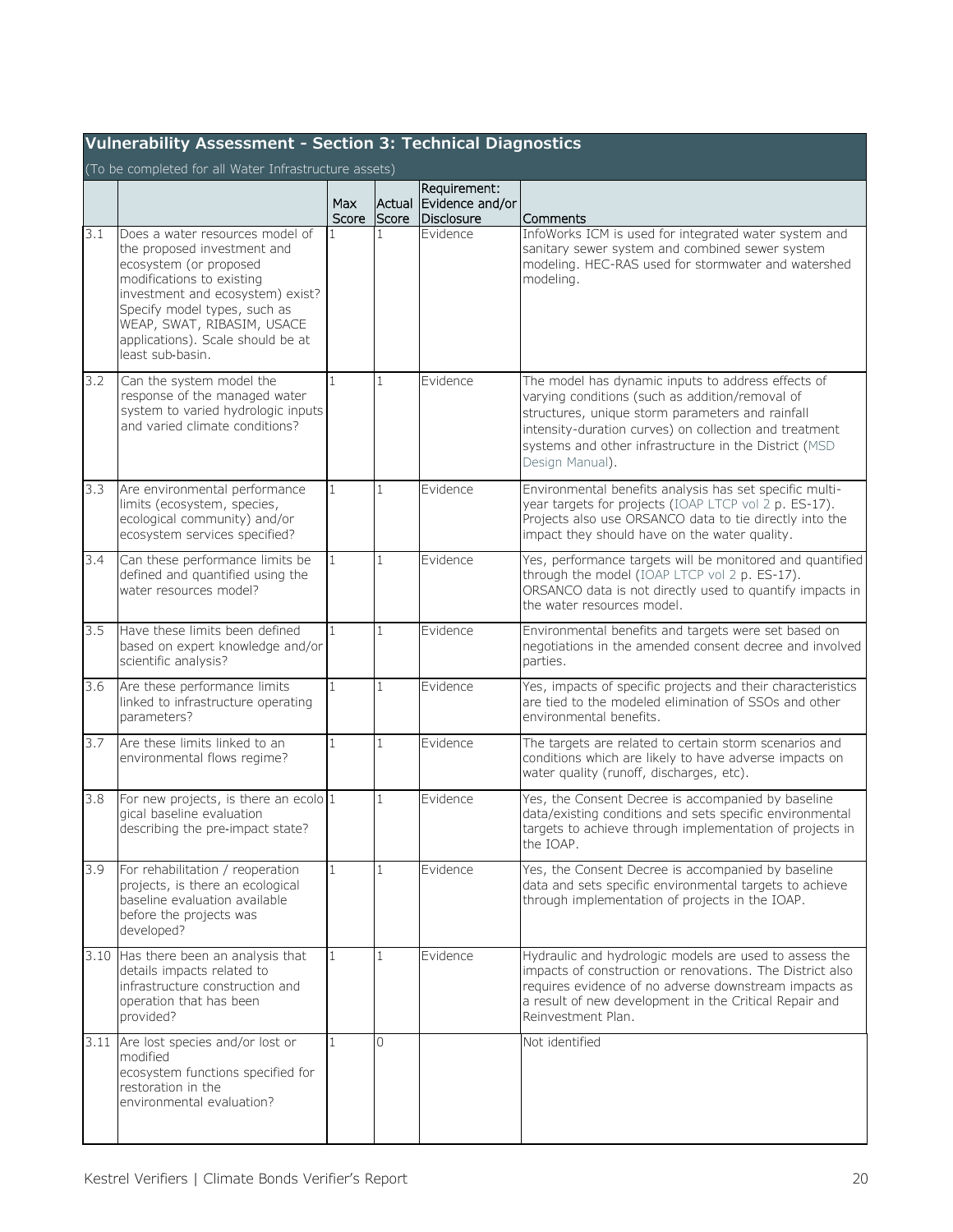| Vulnerability Assessment - Section 3: Technical Diagnostics<br>(To be completed for all Water Infrastructure assets) |                                                                                                                                                                                                                                                                              |              |                |                                                      |                                                                                                                                                                                                                                                                                                                                                                                                                                                                                                             |  |  |  |
|----------------------------------------------------------------------------------------------------------------------|------------------------------------------------------------------------------------------------------------------------------------------------------------------------------------------------------------------------------------------------------------------------------|--------------|----------------|------------------------------------------------------|-------------------------------------------------------------------------------------------------------------------------------------------------------------------------------------------------------------------------------------------------------------------------------------------------------------------------------------------------------------------------------------------------------------------------------------------------------------------------------------------------------------|--|--|--|
|                                                                                                                      |                                                                                                                                                                                                                                                                              | Max<br>Score | Score          | Requirement:<br>Actual Evidence and/or<br>Disclosure | Comments                                                                                                                                                                                                                                                                                                                                                                                                                                                                                                    |  |  |  |
|                                                                                                                      | 3.12 Have regional protected areas /<br>nature reserves been included in<br>the analysis for impacts from the<br>investment asset and future<br>climate impacts?                                                                                                             |              |                | <b>Evidence</b>                                      | Yes, landscape inputs account for various land uses,<br>including undeveloped areas or "nature reserves."                                                                                                                                                                                                                                                                                                                                                                                                   |  |  |  |
|                                                                                                                      | 3.13 Does the model include analysis of $1$<br>regression relationships between<br>climate parameters and flow<br>conditions using time series of<br>historical climate and stream flow<br>data?                                                                             |              | $\overline{0}$ | Evidence                                             | Not identified                                                                                                                                                                                                                                                                                                                                                                                                                                                                                              |  |  |  |
|                                                                                                                      | 3.14 Does the model include climate<br>information from a multi modal<br>ensemble of climate projections<br>(eq from the Climate Wizard or<br>the World Bank's Climate Portal)<br>to assess the likelihood of climate<br>risks for the specified investment<br>horizons (s)? | $\mathbf{1}$ | $\mathbf{1}$   | Evidence                                             | Nine separate combinations of Atmospheric Ocean Global<br>Climate Models and multiple emission scenarios were<br>used for basin-wide model projections (USACE and ORBA<br>Formulating Climate Change Mitigation/Adaptation<br>Strategies, p. 12).                                                                                                                                                                                                                                                           |  |  |  |
|                                                                                                                      | 3.15 Are changes in the frequency and<br>severity of rare weather events<br>such as droughts and floods<br>included?                                                                                                                                                         | $\vert$ 1    | $\vert$ 1      | Evidence                                             | Yes, the District's protocols allow for modeling extreme<br>weather events (e.g., 500-year floods) (For example,<br>Critical Repair and Reinvestment Plan vol 3, p. 14).                                                                                                                                                                                                                                                                                                                                    |  |  |  |
|                                                                                                                      | 3.16 Are sub-annual changes in<br>precipitation seasonality included?                                                                                                                                                                                                        | $\mathbf{1}$ | $\vert$ 1      | Evidence                                             | Yes, the District's modeling protocols include seasonal<br>dry and wet weather conditions.                                                                                                                                                                                                                                                                                                                                                                                                                  |  |  |  |
|                                                                                                                      | 3.17 Is GCM climate data<br>complemented with an analysis of<br>glacial melt water and sea level<br>rise risks, where appropriate<br>(e.g., high or coastal elevation<br>sites)?                                                                                             | $\mathbf{1}$ | $\overline{0}$ | Evidence                                             | N/A                                                                                                                                                                                                                                                                                                                                                                                                                                                                                                         |  |  |  |
|                                                                                                                      | 3.18 Is paleo-climatic data (e.g.,<br>between $10,000$ and $>1000$ years<br>before present) included?                                                                                                                                                                        | 1            | $\Omega$       | Evidence                                             | Not identified                                                                                                                                                                                                                                                                                                                                                                                                                                                                                              |  |  |  |
|                                                                                                                      | 3.19 Is the number of model runs and<br>duration of model runs disclosed?                                                                                                                                                                                                    |              | U              | Evidence                                             | Not identified                                                                                                                                                                                                                                                                                                                                                                                                                                                                                              |  |  |  |
|                                                                                                                      | 3.20 Has a sensitivity analysis been<br>performed to understand how the<br>asset performance and<br>environmental impacts may<br>evolve under shifting future flow<br>conditions?                                                                                            | $\mathbf{1}$ | $\overline{0}$ | Evidence                                             | Not identified                                                                                                                                                                                                                                                                                                                                                                                                                                                                                              |  |  |  |
|                                                                                                                      | 3.21 Is directly measured climate data<br>available for<br>more than 30 years and incorporat<br>ed into the water<br>resources model?                                                                                                                                        | $\mathbf{1}$ | $\vert$ 1      | Evidence                                             | "For projects directly affected by precipitation events, the<br>Facility Plan includes projected rainfall intensity, duration,<br>and frequency (IDF) curves for year 2035. These<br>projections consider both statistical trends going back 60<br>years, along with state-of-the art global circulation<br>models that project future precipitation conditions"<br>(http://louisvillemsd.org/sites/default/files/file_repository<br>/CRRP%2020-Year/Volume_2_Wastewater-Collection-and-<br>Treatment.pdf). |  |  |  |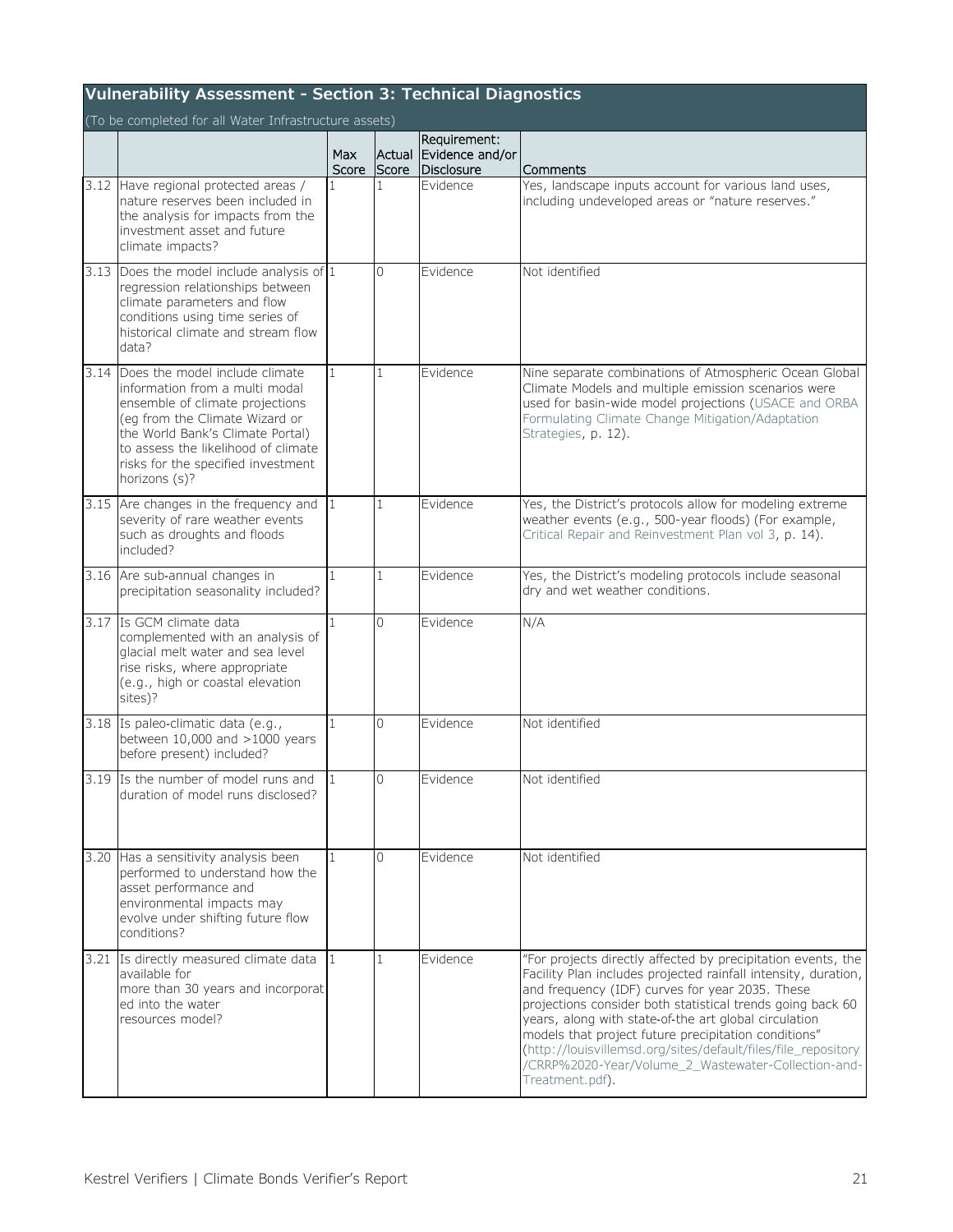|      | Vulnerability Assessment - Section 3: Technical Diagnostics                                                                                                                                                                                                                                                 |              |              |                                                      |                                                                                                                                                                                                                                             |  |  |  |  |  |
|------|-------------------------------------------------------------------------------------------------------------------------------------------------------------------------------------------------------------------------------------------------------------------------------------------------------------|--------------|--------------|------------------------------------------------------|---------------------------------------------------------------------------------------------------------------------------------------------------------------------------------------------------------------------------------------------|--|--|--|--|--|
|      | (To be completed for all Water Infrastructure assets)                                                                                                                                                                                                                                                       |              |              |                                                      |                                                                                                                                                                                                                                             |  |  |  |  |  |
|      |                                                                                                                                                                                                                                                                                                             | Max<br>Score | <b>Score</b> | Requirement:<br>Actual Evidence and/or<br>Disclosure | Comments                                                                                                                                                                                                                                    |  |  |  |  |  |
| 3.22 | Has evidence demonstrated that<br>climate change has already had<br>an impact on operations and<br>environmental targets? Are these<br>impacts specified and, to the<br>extent possible, quantified? These<br>impacts should be responded to<br>directly in the Adaptation Plan.                            |              |              | Evidence                                             | Yes, climate change is viewed as already having impacts<br>on operations and quantified impacts are available<br>(USACE and ORBA Formulating Climate Change<br>Mitigation/Adaptation Strategies; Critical Repair and<br>Reinvestment Plan). |  |  |  |  |  |
| 3.23 | Does the evidence suggest that<br>climate change will have an<br>impact on operations and<br>environmental targets over the<br>operational lifespan? Are these<br>impacts specified and, to the<br>extent possible, quantified? These<br>impacts should be responded to<br>directly in the Adaptation Plan. | 1            | $\mathbf{1}$ | <b>Evidence</b>                                      | Yes, climate change is expected to have an impact on<br>the Ohio River Basin and on the Louisville region (Critical<br>Repair and Reinvestment Plan).                                                                                       |  |  |  |  |  |
|      | 3.24 Is there a discussion of the<br>uncertainties associated with<br>projected climate impacts on both<br>operations and environmental<br>impacts?                                                                                                                                                         |              | $\cap$       | Evidence                                             | District-specific discussion of uncertainties related to<br>climate projections not identified.                                                                                                                                             |  |  |  |  |  |
|      | <b>Total Governance Score</b>                                                                                                                                                                                                                                                                               | 24           | 17/24        |                                                      |                                                                                                                                                                                                                                             |  |  |  |  |  |
|      | Eligibility Criterion passed / not passed                                                                                                                                                                                                                                                                   |              | 71%          |                                                      | Passed                                                                                                                                                                                                                                      |  |  |  |  |  |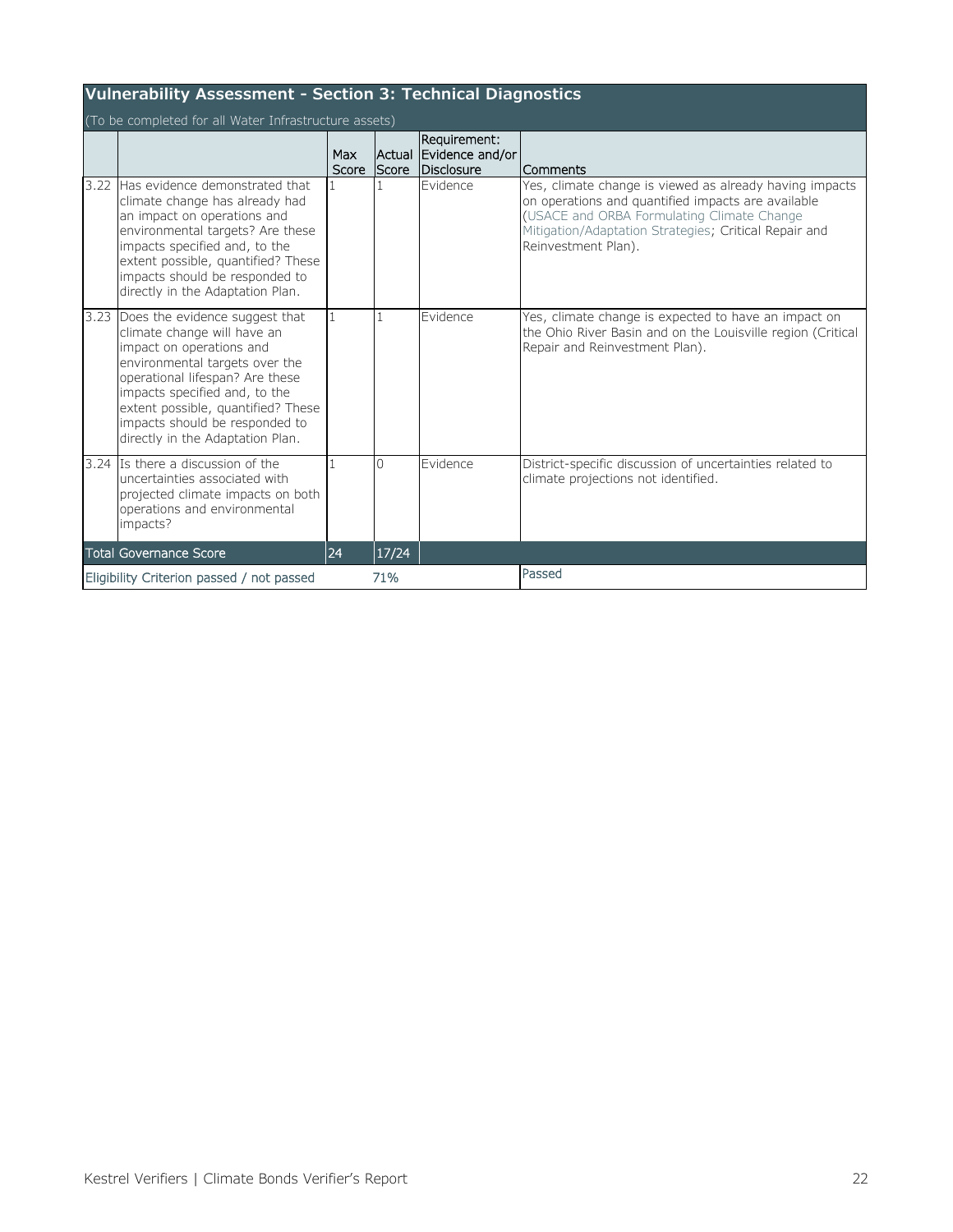#### <span id="page-24-0"></span>**Vulnerability Assessment - Section 4: Nature Based Solutions**

(to be completed for nature-based solutions and hybrid water infrastructure only)

I.e. this section only needs to be completed if:

- A. As a nature based solution, the asset reflects the intentional use of natural and / or nature based features, processes, and functions, as an integral part of addressing a human need and doing so in a manner that protects, manages, restores, and / or enhances natural features, processes, and systems in a functioning and sustainable manner.
- B. Where feasible, the asset prioritizes natural features over nature based features. Such features include the protection, restoration, expansion, and / or creation of natural systems and processes as an explicit component of the desired project outcomes.

#### <span id="page-24-1"></span>**Section 4.1: Site Inventory**

How well do we understand the systems and processes at the project site?

|       |                                                                                                                                                                                                                              | Max<br>Score | <b>Actual</b><br><b>Score</b> | Requirement:<br>Evidence and/or<br>Disclosure | Comments                                                                                                                                                                                                                                      |
|-------|------------------------------------------------------------------------------------------------------------------------------------------------------------------------------------------------------------------------------|--------------|-------------------------------|-----------------------------------------------|-----------------------------------------------------------------------------------------------------------------------------------------------------------------------------------------------------------------------------------------------|
| 4.1.1 | Is this a "greenfield site"<br>(i.e., undeveloped land used<br>for agriculture, landscape<br>design, or left to evolve<br>naturally)? If so, will existing<br>ecosystem services be<br>expanded / supported /<br>maintained? |              |                               | <b>Evidence</b>                               | Not yet identified                                                                                                                                                                                                                            |
| 4.1.2 | Has an eco-hydrological<br>model been developed?<br>Specify model type, such as<br>WEAP, SWAT, RIBASIM,                                                                                                                      | 4            | 4                             | <b>Evidence</b>                               | Modeling for stormwater management uses USACE HEC-<br>HMS and HEC-RAS or HEC-1 and HEC-2. Models are<br>quantitative and historic stream gauge data or regressions<br>based on USGS data are used for calibration (Watershed<br>Master Plan). |
|       | USACE.<br>Is this a quantitative model?<br>Has it been calibrated<br>against site data?<br>Does the model include                                                                                                            |              |                               |                                               | Infoworks ICM used for wastewater system evaluations and<br>includes variable inputs and site-specific factors, and<br>provides quantified outputs.                                                                                           |
| 4.1.3 | water quantity?<br>Has the calibrated eco-<br>hydrological model been<br>reviewed by an independent<br>expert?                                                                                                               |              | 1                             | Evidence                                      | Yes, widely used and accepted modeling tools                                                                                                                                                                                                  |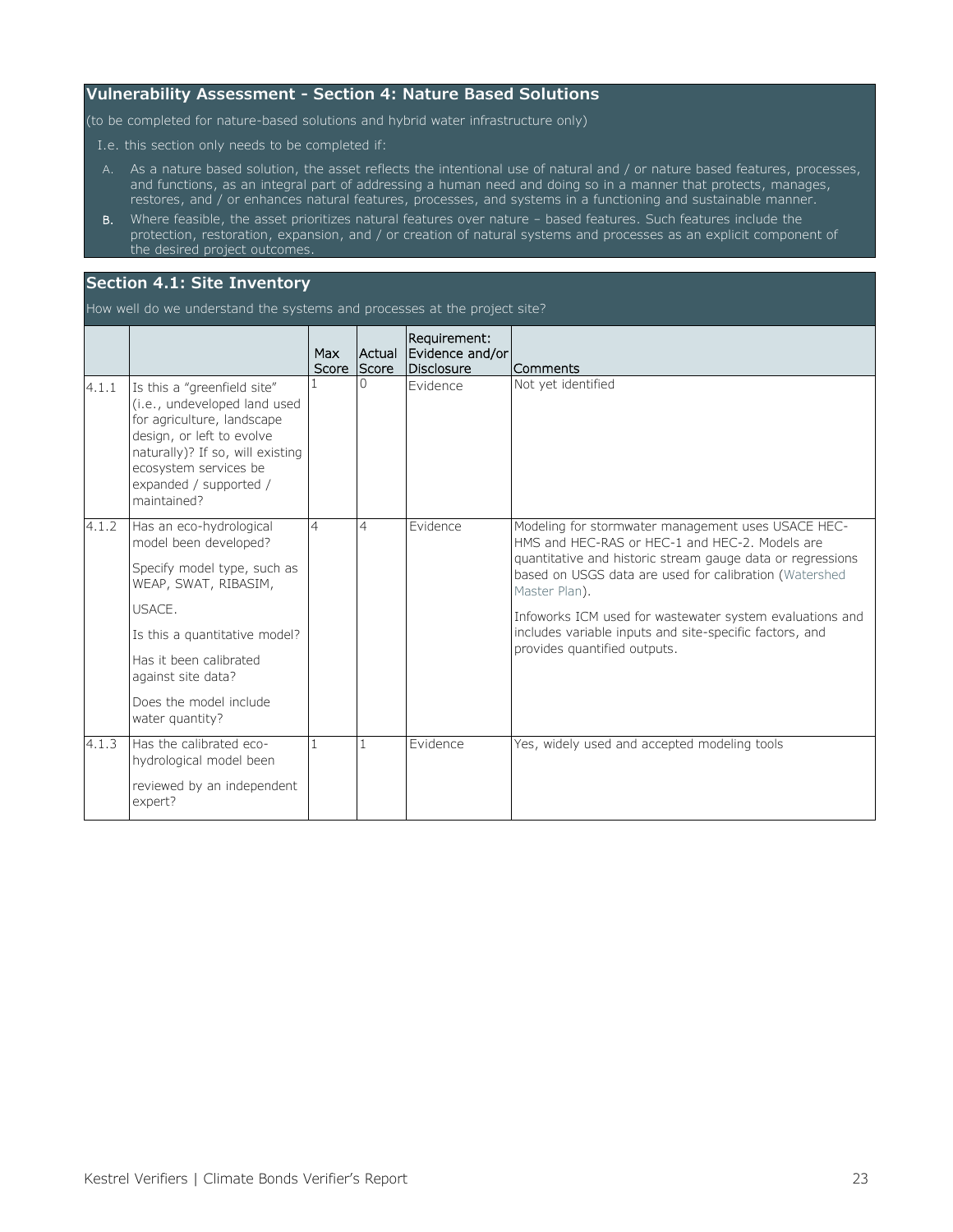|       | <b>Section 4.1: Site Inventory</b>                                                                 |                     |                 |                                               |                                                                                                                                                                                                                                                                                                                                                                                                                                                                                                                                                                                                                                         |  |  |  |  |
|-------|----------------------------------------------------------------------------------------------------|---------------------|-----------------|-----------------------------------------------|-----------------------------------------------------------------------------------------------------------------------------------------------------------------------------------------------------------------------------------------------------------------------------------------------------------------------------------------------------------------------------------------------------------------------------------------------------------------------------------------------------------------------------------------------------------------------------------------------------------------------------------------|--|--|--|--|
|       | How well do we understand the systems and processes at the project site?                           |                     |                 |                                               |                                                                                                                                                                                                                                                                                                                                                                                                                                                                                                                                                                                                                                         |  |  |  |  |
|       |                                                                                                    | <b>Max</b><br>Score | Actual<br>Score | Requirement:<br>Evidence and/or<br>Disclosure | Comments                                                                                                                                                                                                                                                                                                                                                                                                                                                                                                                                                                                                                                |  |  |  |  |
| 4.1.4 | Have sources of pollution<br>been analyzed for the<br>following (even if none have<br>been found)? |                     |                 | Evidence                                      | A set of Source Water Protection Plans exists for the Ohio<br>River Basin that outline, among other things, point source<br>pollution detection.                                                                                                                                                                                                                                                                                                                                                                                                                                                                                        |  |  |  |  |
|       | • Point source<br>• Nonpoint source                                                                |                     |                 |                                               | As summarized: "Required by the Safe Drinking Water Act<br>Amendments to protect public drinking water supplies, the<br>Source Water Assessment Program requires states to:<br>delineate source water protection areas for public water<br>systems; identify the origins of regulated and certain<br>unregulated contaminants in the delineated area; determine<br>the susceptibility of public water supplies to contamination<br>by sources inventoried. States are also required to describe<br>how they will attempt to coordinate assessments of<br>interstate waterways with other states, tribes and nations"<br>(ORSANCO SWAP). |  |  |  |  |
|       |                                                                                                    |                     |                 |                                               | The Department operates the Municipal Separate Storm<br>Sewer System (MS4) to address nonpoint source pollution<br>associated with stormwater runoff (MS4 Program).                                                                                                                                                                                                                                                                                                                                                                                                                                                                     |  |  |  |  |
|       |                                                                                                    |                     |                 |                                               | Kentucky Department for Environmental Protection also has<br>a nonpoint source pollution program and associated annual<br>reports (e.g. 2020 Report).                                                                                                                                                                                                                                                                                                                                                                                                                                                                                   |  |  |  |  |
|       | <b>Total Site Inventory Score</b>                                                                  | 8                   | 7/8             |                                               |                                                                                                                                                                                                                                                                                                                                                                                                                                                                                                                                                                                                                                         |  |  |  |  |
|       | Eligibility Criterion passed / not passed                                                          |                     | 88 %            |                                               | Passed                                                                                                                                                                                                                                                                                                                                                                                                                                                                                                                                                                                                                                  |  |  |  |  |

<span id="page-25-0"></span>

|       | Section 4.2: Ecological Baselines For Management                                                                                                                                                                                       |              |                 |                                               |                                                                                                                                                        |  |  |  |  |  |
|-------|----------------------------------------------------------------------------------------------------------------------------------------------------------------------------------------------------------------------------------------|--------------|-----------------|-----------------------------------------------|--------------------------------------------------------------------------------------------------------------------------------------------------------|--|--|--|--|--|
|       | Do we understand how the ecological characteristics of the site will evolve over time?                                                                                                                                                 |              |                 |                                               |                                                                                                                                                        |  |  |  |  |  |
|       |                                                                                                                                                                                                                                        | Max<br>Score | Actual<br>Score | Requirement:<br>Evidence and/or<br>Disclosure | Comments                                                                                                                                               |  |  |  |  |  |
| 4.2.1 | Is there an inventory of species that<br>can be used as a baseline for<br>vegetation and animal species?                                                                                                                               |              |                 | <b>Evidence</b>                               | Yes, at least one basin-wide inventory presented<br>in USACE Ohio River Basin Comprehensive<br>Reconnaissance Study (pp. 33 & 80).                     |  |  |  |  |  |
| 4.2.2 | If there is an inventory of species<br>that can be used as a baseline for<br>vegetation and animal species, does<br>it specify or identify endangered /<br>threatened species, ecological<br>communities, or categories of<br>species? |              |                 | <b>Evidence</b>                               | Yes, USACE inventory includes threatened and<br>endangered species by state (USACE Ohio River<br>Basin Comprehensive Reconnaissance Report,<br>p. 33). |  |  |  |  |  |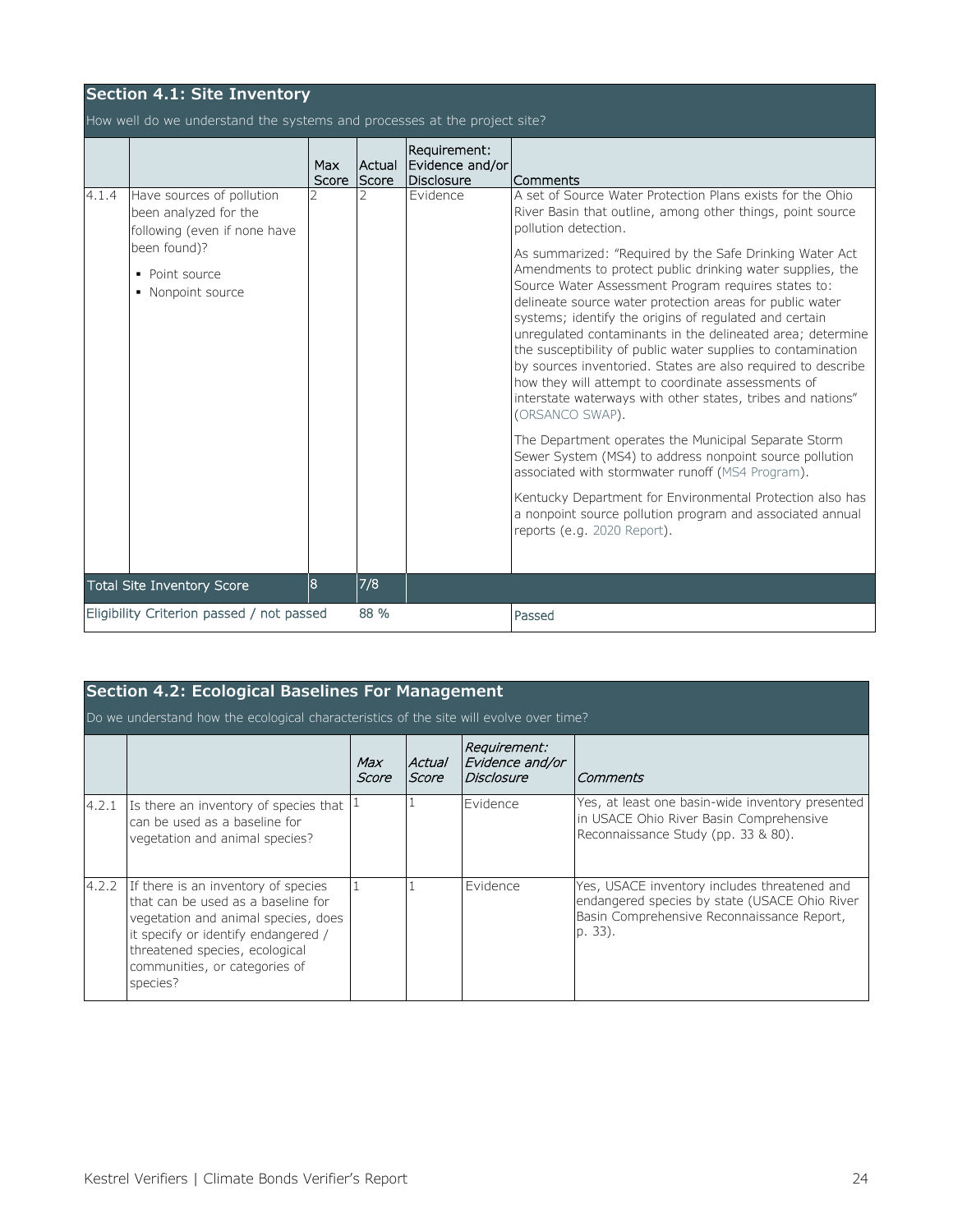|       | <b>Section 4.2: Ecological Baselines For Management</b>                                                                                 |                |                 |                                                      |                                                                                                                                                                                                                                                                                                                                                                                   |  |  |  |  |  |
|-------|-----------------------------------------------------------------------------------------------------------------------------------------|----------------|-----------------|------------------------------------------------------|-----------------------------------------------------------------------------------------------------------------------------------------------------------------------------------------------------------------------------------------------------------------------------------------------------------------------------------------------------------------------------------|--|--|--|--|--|
|       | Do we understand how the ecological characteristics of the site will evolve over time?                                                  |                |                 |                                                      |                                                                                                                                                                                                                                                                                                                                                                                   |  |  |  |  |  |
|       |                                                                                                                                         | Max<br>Score   | Actual<br>Score | Requirement:<br>Evidence and/or<br><b>Disclosure</b> | Comments                                                                                                                                                                                                                                                                                                                                                                          |  |  |  |  |  |
| 4.2.3 | Have studies on current or potential<br>climate impacts on key species<br>(e.g., endangered or threatened<br>species) been included?    | 1              | 1               | Evidence                                             | Yes, potential impacts of climate change such as<br>higher water temperatures and changes in water<br>quality as a result of increased frequency of<br>flooding events have been evaluated (e.g.,<br>USACE and ORBA Formulating Climate Change<br>Mitigation/Adaptation Strategies, pp. 2 & 43;<br>also Ohio River Basin Fish Habitat Partnership<br>and species priority lists). |  |  |  |  |  |
| 4.2.4 | Is the flow regime used as a basis<br>for ecological management?                                                                        | $\mathbf{1}$   | $\Omega$        | Evidence                                             | Not identified                                                                                                                                                                                                                                                                                                                                                                    |  |  |  |  |  |
| 4.2.5 | Is there a climate trends analysis for $ 1 $<br>the site or region based on at least<br>30 years of climate data?                       |                | $\mathbf{1}$    | Disclose                                             | Forecasts are presented at the Hydrologic Unit<br>Code-4 sub-basin level through three 30-year<br>time periods between 2011 and 2099.                                                                                                                                                                                                                                             |  |  |  |  |  |
| 4.2.6 | Is there an assessment of exotic<br>invasive species?                                                                                   | $\mathbf{1}$   | $\mathbf{1}$    | Evidence                                             | Yes, general assessments available in Ohio River<br>Basin Comprehensive Reconnaissance Report<br>(p. 82 & 144). Invasive Species List is also<br>compiled in the District's Design Manual.                                                                                                                                                                                        |  |  |  |  |  |
| 4.2.7 | If there is an assessment of exotic<br>invasive species, has a plan been<br>developed to cope with exotic<br>invasive species?          | 1              | $\Omega$        | Evidence                                             | Need for sub-basin adaptation plans for<br>invasives identified, but comprehensive<br>management plan not yet developed (USACE<br>and ORBA Formulating Climate Change<br>Mitigation/Adaptation Strategies; Design<br>Manual).                                                                                                                                                     |  |  |  |  |  |
| 4.2.8 | Has there been an assessment of<br>trade-offs between reliability vs<br>environmental benefits to support<br>decision making processes? | $\mathbf{1}$   | $\Omega$        | Evidence                                             | Recognition of increased competition between<br>human needs and ecological system functions is<br>recognized, but a qualitative or quantitative<br>assessment of trade-offs was not identified<br>(USACE and ORBA Formulating Climate Change<br>Mitigation/Adaptation Strategies).                                                                                                |  |  |  |  |  |
|       | <b>Total Ecological Management Score</b>                                                                                                | $\overline{8}$ | 5/8             |                                                      |                                                                                                                                                                                                                                                                                                                                                                                   |  |  |  |  |  |
|       | Eligibility Criterion passed / not passed                                                                                               |                | 63 %            |                                                      | Passed                                                                                                                                                                                                                                                                                                                                                                            |  |  |  |  |  |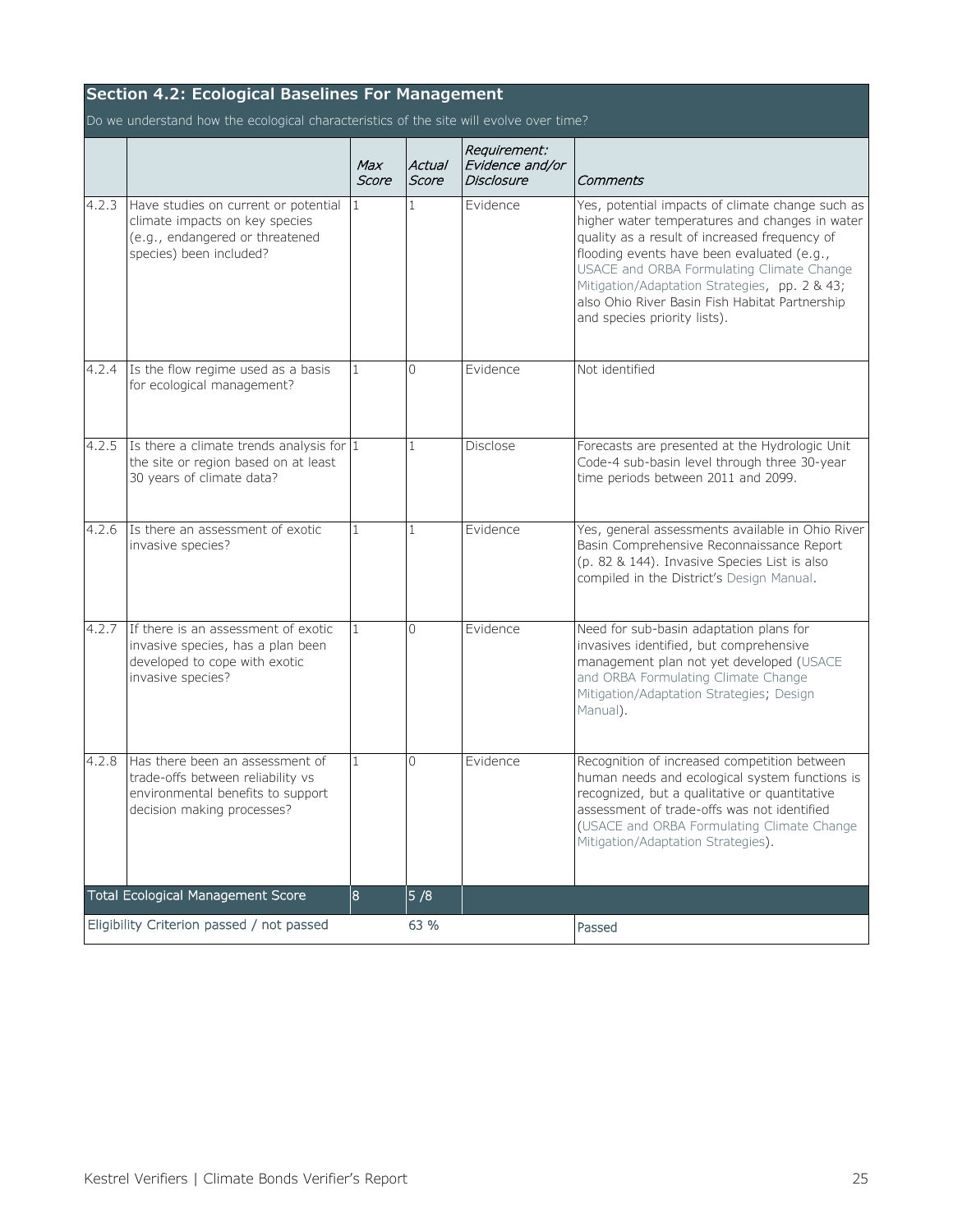<span id="page-27-0"></span>

| Section 4.3: Data Inventories of Localized & Indigenous Assets |                                                                                                                                                                           |                     |                 |                                                      |                                                                                                                                                                             |  |  |  |  |
|----------------------------------------------------------------|---------------------------------------------------------------------------------------------------------------------------------------------------------------------------|---------------------|-----------------|------------------------------------------------------|-----------------------------------------------------------------------------------------------------------------------------------------------------------------------------|--|--|--|--|
|                                                                | Do we have access to adequate, credible data about the project site?                                                                                                      |                     |                 |                                                      |                                                                                                                                                                             |  |  |  |  |
|                                                                |                                                                                                                                                                           | <b>Max</b><br>Score | Actual<br>Score | Requirement:<br>Evidence and/or<br><b>Disclosure</b> | Comments                                                                                                                                                                    |  |  |  |  |
| 4.3.1                                                          | Is there an inventory of existing water-<br>related ecosystem services based on 30<br>or more years of data?                                                              | $\mathbf{1}$        | 1               | Evidence                                             | Yes, described and summarized (USACE<br>and ORBA Formulating Climate Change<br>Mitigation/Adaptation Strategies, p. 21)<br>and in Critical Repair and Reinvestment<br>Plan. |  |  |  |  |
| 4.3.2                                                          | Does any existing inventory of water-                                                                                                                                     | 3                   | 3               | Evidence                                             | p. 26 land-use change                                                                                                                                                       |  |  |  |  |
|                                                                | related ecosystem services related to<br>runoff / land-use include the following<br>data?                                                                                 |                     |                 |                                                      | p. 25 forest and fisheries production as<br>related to nutrient load and sediment<br>pollution                                                                              |  |  |  |  |
|                                                                | • Fire regime                                                                                                                                                             |                     |                 |                                                      | p. 28 fire regime                                                                                                                                                           |  |  |  |  |
|                                                                | • Sediment / erosion load<br>• Nutrient load<br>• Land-use change                                                                                                         |                     |                 |                                                      | (USACE and ORBA Formulating Climate<br>Change Mitigation/Adaptation<br>Strategies)                                                                                          |  |  |  |  |
| 4.3.3                                                          | Do inventories of water-related ecosystem 2<br>services related to water quality include<br>the following data:                                                           |                     | 1               | Evidence                                             | Data for water quality across the basin<br>that directly affects both human needs<br>and environmental services is tracked<br>on a consistent basis (ORSANCO).              |  |  |  |  |
|                                                                | • Water quality for environmental<br>services (e.g., habitat, ecological<br>communities, erosion)<br>• Water quality for human needs /<br>services (e.g., drinking water, |                     |                 |                                                      | Direct link and tracking of connections<br>between water quality factors and<br>environmental services not identified.                                                      |  |  |  |  |
| 4.3.4                                                          | agriculture)<br>Is there an existing inventory of water-                                                                                                                  | $\overline{2}$      | $\mathbf{1}$    | Evidence                                             | Inventory of water quantity for human                                                                                                                                       |  |  |  |  |
|                                                                | related ecosystem services related to<br>water quantity?                                                                                                                  |                     |                 |                                                      | uses available in USACE Ohio River<br>Basin Comprehensive Reconnaissance                                                                                                    |  |  |  |  |
|                                                                | • Water quantity for environmental<br>services (e.g., habitat, flow regime)<br>• Water quality for human needs /<br>services (e.g., service reliability)                  |                     |                 |                                                      | Report (e.g., Raw water intakes p. 50;<br>land cover types p. 15).                                                                                                          |  |  |  |  |
|                                                                | <b>Total Existing Inventories Score</b>                                                                                                                                   | 8                   | 6/8             |                                                      |                                                                                                                                                                             |  |  |  |  |
|                                                                | Eligibility Criterion passed / not passed                                                                                                                                 |                     | 75%             |                                                      | Passed                                                                                                                                                                      |  |  |  |  |

<span id="page-27-1"></span>

|       | <b>Section 4.4: Broader Ecosystem Impacts</b><br>Do we understand how the project's impacts may extend beyond the site?                                                                                             |              |                        |                                               |                                                                                                                                                                                                                                                                                                                    |  |  |  |  |  |
|-------|---------------------------------------------------------------------------------------------------------------------------------------------------------------------------------------------------------------------|--------------|------------------------|-----------------------------------------------|--------------------------------------------------------------------------------------------------------------------------------------------------------------------------------------------------------------------------------------------------------------------------------------------------------------------|--|--|--|--|--|
|       |                                                                                                                                                                                                                     | Max<br>Score | Actual<br><b>Score</b> | Requirement:<br>Evidence and/or<br>Disclosure | <b>Comments</b>                                                                                                                                                                                                                                                                                                    |  |  |  |  |  |
| 4.4.1 | Has there been a determination $\frac{1}{2}$<br>of proposed / estimated<br>impacts from project<br>construction and operations<br>regarding local, upstream, and<br>downstream species /<br>ecological communities? |              |                        | <b>IFvidence</b>                              | Yes, projected impacts of capital projects are<br>determined using modeling results. The MS4 team also<br>completes a State of the Streams report which<br>compiles water quality data around the District. It<br>specifically reviews changes and trends in water<br>quality (discussed in 4.4.4 in more detail). |  |  |  |  |  |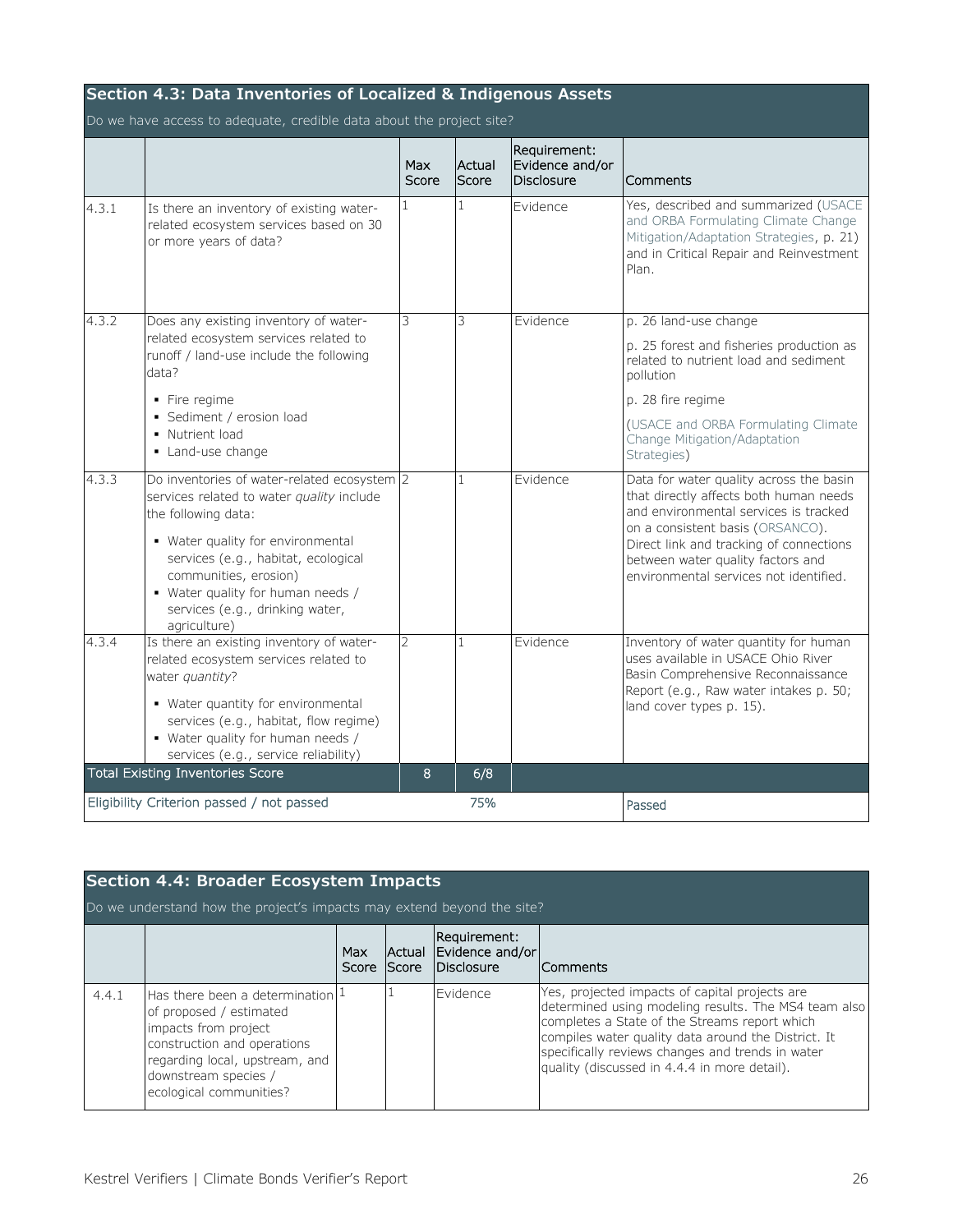| <b>Section 4.4: Broader Ecosystem Impacts</b> |                                                                                                                                                                                                                                                                                                     |                     |                 |                                               |                                                                                                                                                                                                                                                                                                                                                                                                                                                                                                                                                                                                                                                                                                                                                            |  |  |  |  |
|-----------------------------------------------|-----------------------------------------------------------------------------------------------------------------------------------------------------------------------------------------------------------------------------------------------------------------------------------------------------|---------------------|-----------------|-----------------------------------------------|------------------------------------------------------------------------------------------------------------------------------------------------------------------------------------------------------------------------------------------------------------------------------------------------------------------------------------------------------------------------------------------------------------------------------------------------------------------------------------------------------------------------------------------------------------------------------------------------------------------------------------------------------------------------------------------------------------------------------------------------------------|--|--|--|--|
|                                               | Do we understand how the project's impacts may extend beyond the site?                                                                                                                                                                                                                              |                     |                 |                                               |                                                                                                                                                                                                                                                                                                                                                                                                                                                                                                                                                                                                                                                                                                                                                            |  |  |  |  |
|                                               |                                                                                                                                                                                                                                                                                                     | <b>Max</b><br>Score | Actual<br>Score | Requirement:<br>Evidence and/or<br>Disclosure | Comments                                                                                                                                                                                                                                                                                                                                                                                                                                                                                                                                                                                                                                                                                                                                                   |  |  |  |  |
| 4.4.2                                         | Has there been a determination 4<br>of proposed / estimated<br>impacts on existing local,<br>upstream, and downstream<br>eco-hydrological systems from<br>modification regarding:<br>· Pollution<br>• Downstream flow regime<br>• Groundwater impacts<br>· Land tenure (e.g., public vs<br>private) |                     | 3               | Disclose                                      | Estimated impacts on downstream flows, pollution,<br>and land uses are available (IOAP LTCP vol 2, e.g.,<br>p. ES-25). For example, impact of certain pump<br>station failures on business, homes and<br>neighborhoods; pollution prevention as a result of<br>treatment capacity expansion; and potential impacts<br>on discharge volume into various creeks.                                                                                                                                                                                                                                                                                                                                                                                             |  |  |  |  |
| 4.4.3                                         | Has there been a determination 2<br>of proposed / estimated<br>impacts and benefits on eco-<br>hydrological systems from<br>changes in allocation via the<br>following?                                                                                                                             |                     | $\Omega$        | Disclose                                      | Not identified                                                                                                                                                                                                                                                                                                                                                                                                                                                                                                                                                                                                                                                                                                                                             |  |  |  |  |
| 4.4.4                                         | - Relevant environmental<br>flows management plans<br>• Groundwater management<br>plans<br>Has the monitoring system<br>contributed to the development<br>and goals of the basin<br>management plan?                                                                                                | $\mathbf{1}$        | 1               | Disclose                                      | Yes, identified and expected changes in air and water<br>temperatures, shifts in industry, and increased<br>frequency and duration of extreme weather events<br>have impacted management plans (USACE Ohio River                                                                                                                                                                                                                                                                                                                                                                                                                                                                                                                                           |  |  |  |  |
|                                               |                                                                                                                                                                                                                                                                                                     |                     |                 |                                               | Basin Comprehensive Reconnaissance Report)<br>The District's Design Manual has also adopted updates<br>based on results from monitoring networks (e.g.,<br>Rainfall Analysis Update based on NOAA data; Design<br>Manual)                                                                                                                                                                                                                                                                                                                                                                                                                                                                                                                                  |  |  |  |  |
|                                               |                                                                                                                                                                                                                                                                                                     |                     |                 |                                               | The MS4 team completes a State of the Streams<br>report which compiles water quality data for all<br>Jefferson County watersheds. Stream health<br>parameters include fish, insect, and algae biological<br>samples; habitat assessment; bacteria, nutrient,<br>suspended solids, etc. in stream samples; and water<br>temperature, dissolved oxygen, and flow parameters<br>from in-stream meters. It specifically reviews changes<br>and trends in water quality. Additionally, we've seen<br>the benefits of completed projects through ORSANCO<br>data and wet weather sampling data. The 2nd<br>Amended Consent Decree acknowledges these water<br>quality benefits and environmental progress made<br>since consent decree projects started in 2005. |  |  |  |  |
|                                               | Total Broader Impacts Systems Score                                                                                                                                                                                                                                                                 | 8                   | 5/8             |                                               |                                                                                                                                                                                                                                                                                                                                                                                                                                                                                                                                                                                                                                                                                                                                                            |  |  |  |  |
|                                               | Eligibility Criterion passed / not passed                                                                                                                                                                                                                                                           |                     | 63 %            |                                               | Passed                                                                                                                                                                                                                                                                                                                                                                                                                                                                                                                                                                                                                                                                                                                                                     |  |  |  |  |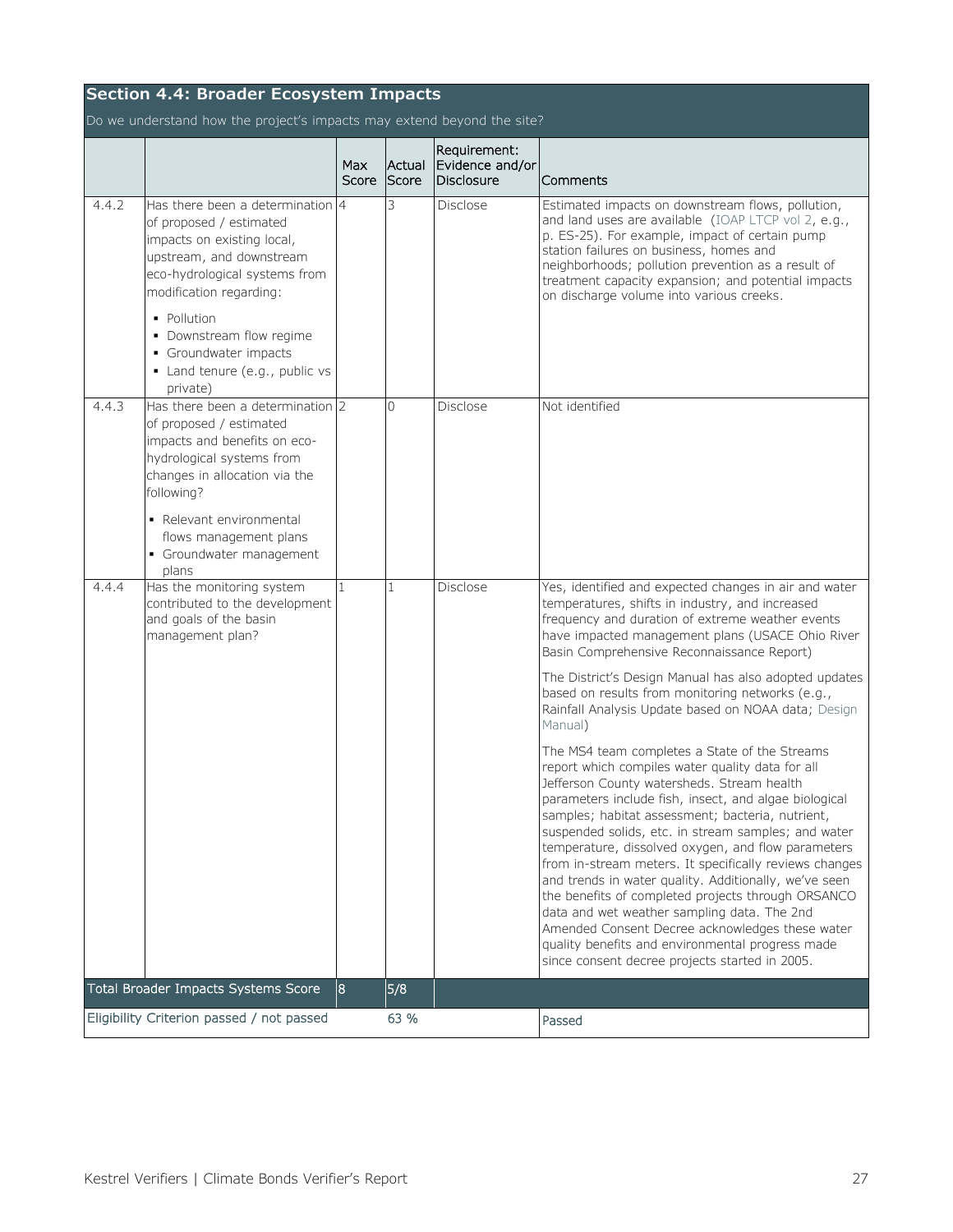<span id="page-29-0"></span>

| <b>Section 4.5: Monitoring &amp; Management Systems</b>                                         |                                                                                                                         |                |                          |                                                      |                                                                                                                                                                                                                                                       |  |  |  |  |
|-------------------------------------------------------------------------------------------------|-------------------------------------------------------------------------------------------------------------------------|----------------|--------------------------|------------------------------------------------------|-------------------------------------------------------------------------------------------------------------------------------------------------------------------------------------------------------------------------------------------------------|--|--|--|--|
| Do we have effective management processes and tools to maintain ecological integrity over time? |                                                                                                                         |                |                          |                                                      |                                                                                                                                                                                                                                                       |  |  |  |  |
|                                                                                                 |                                                                                                                         | Max<br>Score   | Actual<br>Score          | Requirement:<br>Evidence and/or<br><b>Disclosure</b> | Comments                                                                                                                                                                                                                                              |  |  |  |  |
| 4.5.1                                                                                           | Have target performance indicators<br>been explicitly defined for:<br>· Infrastructure services<br>• Ecosystem services | $\mathbf{1}$   | $\mathbf{1}$             | Evidence                                             | Defined performance indicators are<br>available in the Critical Repair and<br>Reinvestment Plan and include factors such<br>as CSO and SSO elimination or<br>management and related water quality<br>standards.                                       |  |  |  |  |
| 4.5.2                                                                                           | Is there a monitoring plan in place for $ 2 $<br>infrastructure performance indicators?                                 |                | $\overline{\phantom{a}}$ | Evidence                                             | Discharge monitoring and annual MS4-<br>related reporting will continue indefinitely.                                                                                                                                                                 |  |  |  |  |
|                                                                                                 |                                                                                                                         |                |                          |                                                      | At a local scale, the District maintains a<br>Long Term Monitoring Network throughout<br>the 11 watersheds in Jefferson County<br>https://www.louisvillemsd.org/sites/default/<br>files/inline-<br>files/Web_FINALcompiledAR%202017-11-<br>7jab1.pdf. |  |  |  |  |
| 4.5.3                                                                                           | Is there a monitoring plan in place for $ 2 $<br>ecosystem performance indicators?                                      |                | $\overline{2}$           | Evidence                                             | Yes, ORSANCO operates monitoring<br>programs for factors with significant effects<br>on ecosystem functions (ORSANCO Data).                                                                                                                           |  |  |  |  |
| 4.5.4                                                                                           | Are monitoring outcomes connected to $ 1 $<br>the decision making and management<br>/ operations process?               |                | 1                        | <b>Evidence</b>                                      | Adaptive management is integrated into<br>decision-making and long-term planning.                                                                                                                                                                     |  |  |  |  |
| 4.5.5                                                                                           | Is there a multi-stakeholder basin<br>management plan?                                                                  | 1              | 1                        | <b>Disclose</b>                                      | ORSANCO operates a cooperative<br>management approach and has multiple<br>programs which allow for collaboration<br>among federal and state agencies across<br>member states (ORSANCO Programs).                                                      |  |  |  |  |
| Score                                                                                           | Total Monitoring and Management Systems                                                                                 | $\overline{6}$ | 6/6                      |                                                      |                                                                                                                                                                                                                                                       |  |  |  |  |
|                                                                                                 | Eligibility Criterion passed / not passed                                                                               |                | 100 %                    |                                                      | Passed                                                                                                                                                                                                                                                |  |  |  |  |